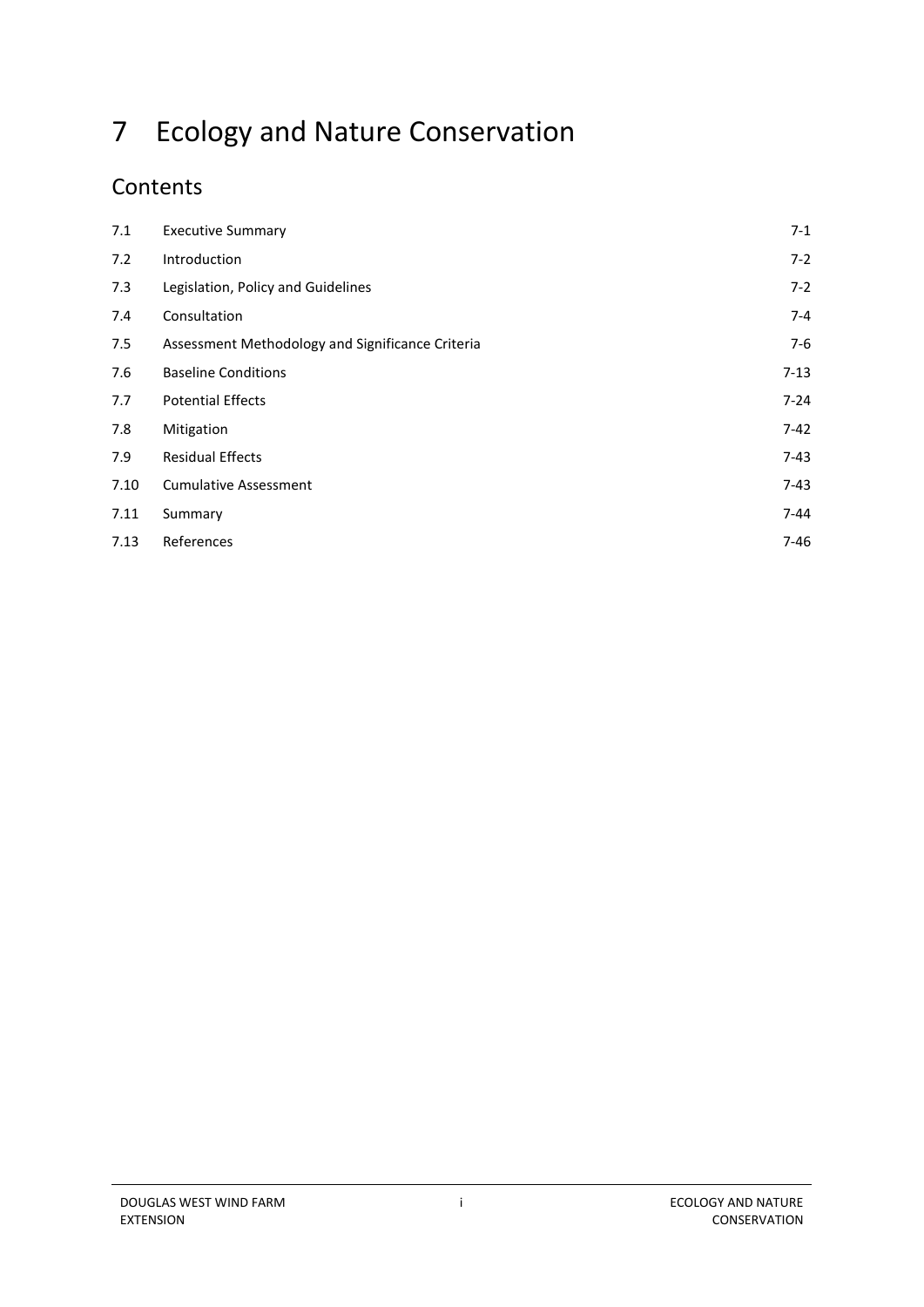This page is intentionally blank.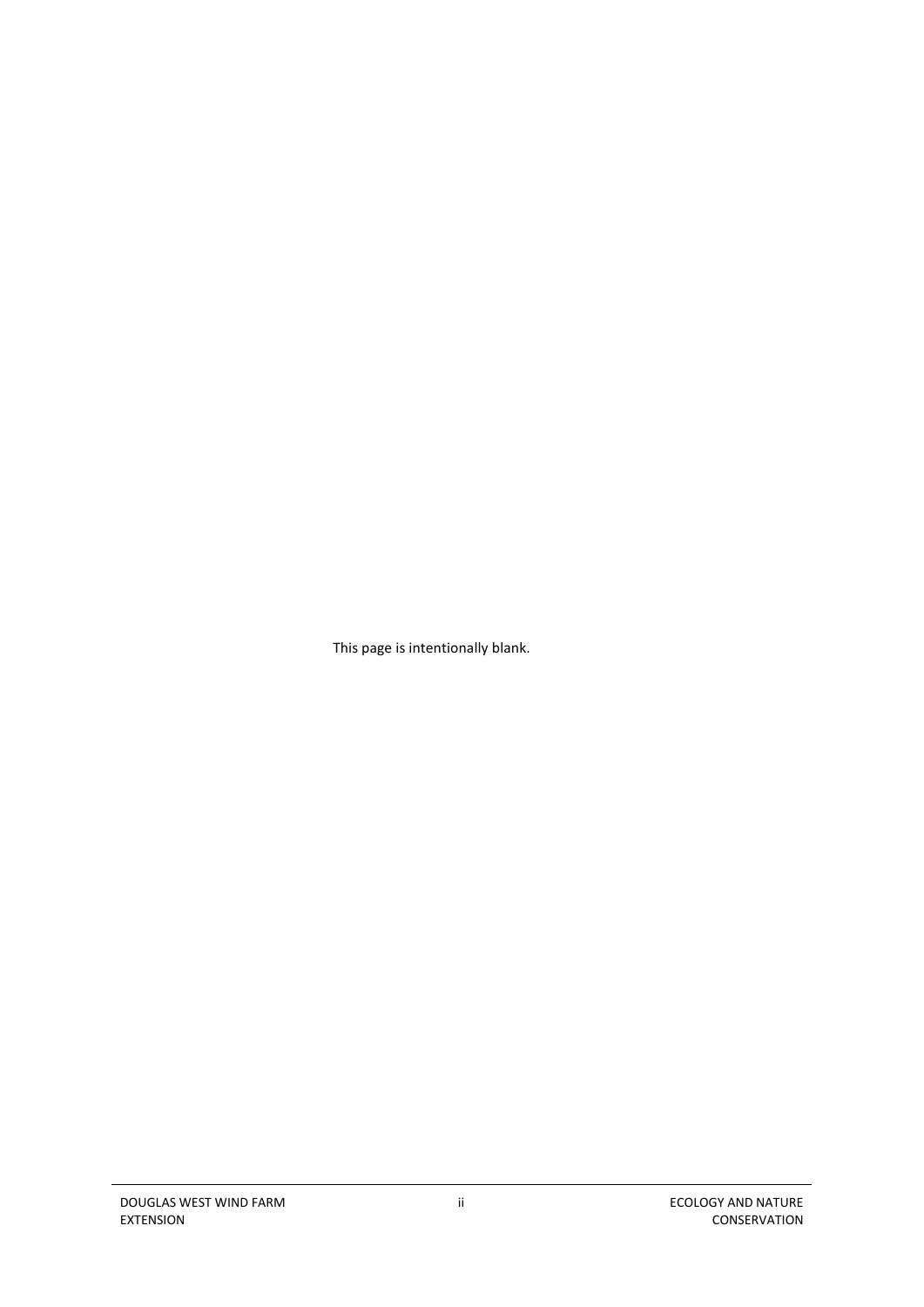# 7 Ecology and Nature Conservation

# <span id="page-2-0"></span>7.1 Executive Summary

- 7.1.1 This chapter considers the potential effects of the Proposed Development on non-avian ecology.
- 7.1.2 The scope of the ecological assessment was determined through a combination of field surveys and desk studies to identify existing ecological data, including consideration of the baseline results of local wind farm projects surrounding the site.
- 7.1.3 Ecological field surveys within the site were undertaken in 2018. Detailed National Vegetation Classification (NVC) habitat surveys recorded that the study area is dominated by low conservation value mature conifer plantation. Outwith the expanse of dominant conifer plantation, the study area contains a mix of typical upland marshy grassland, acid grassland, mire and woodland communities. The habitats in the study area, outside the forestry plantation, are subject to cattle and sheep grazing, and many areas of mire have been drained historically. Potential groundwater dependent terrestrial ecosystems (GWDTEs) were recorded in the form of flushes and rush pasture (potentially highly groundwater dependent) and wet heath, and some wet grassland habitats (potentially moderately groundwater dependent).
- 7.1.4 Specific surveys were also undertaken for a range of protected species, including bats. No evidence of otter, water vole, red squirrel, pine marten or great crested newt was recorded. Evidence of badger activity, comprising a latrine within the site, and feeding signs and a potential sett outside of the site were recorded.
- 7.1.5 Four bat species (common pipistrelle, soprano pipistrelle, Daubenton's and brown long-eared bat) and two genus groups (*Nyctalus spp.* and *Myotis spp*.) were recorded during the temporal (static detector) surveys. The most commonly recorded species was common pipistrelle, followed by soprano pipistrelle and *Nyctalus spp*. No bat roosts were recorded during baseline surveys.
- 7.1.6 The Proposed Development has been designed to minimise impacts on important habitats or protected species to achieve non-significant effects. Two Important Ecological Features (IEFs) were taken forward for further assessment due to their higher conservation value and potential sensitivity to remaining impacts: blanket bog (including wet modified bog) and *Nyctalus* and pipistrelle bats.
- 7.1.7 During the construction stage of the Proposed Development there would inevitably be some direct and indirect habitat loss due to the construction of new infrastructure. Effects of loss of blanket bog and wet modified bog were assessed. No significant effects were predicted, with the extent of direct and indirect losses (at most 2.95 ha, the equivalent of 7.4 % of the blanket bog within the study area) not being significant in a regional context, particularly with the modified bog being of low quality.
- 7.1.8 Potential effects on bats were assessed, with the main potential impact identified being the risk of collisions during the operational phase. An assessment was made based on the likely site conditions during the operational period, combined with the population vulnerability of *Nyctalus* (high population vulnerability) and pipistrelle (medium population vulnerability) bat species, and comparisons of activity rates recorded at other wind farm sites. It was determined that although a collision risk exists for pipistrelle species, collision rates due to the Proposed Development alone would not be significant in a regional population context. Due to uncertainties in *Nyctalus*  population sizes, a precautionary approach suggests that a potentially significant risk may exist, and to address this risk, post-construction monitoring will be put in place to determine whether further measures as part of a Bat Mitigation Plan would be required to ensure any residual effects on bats are not significant.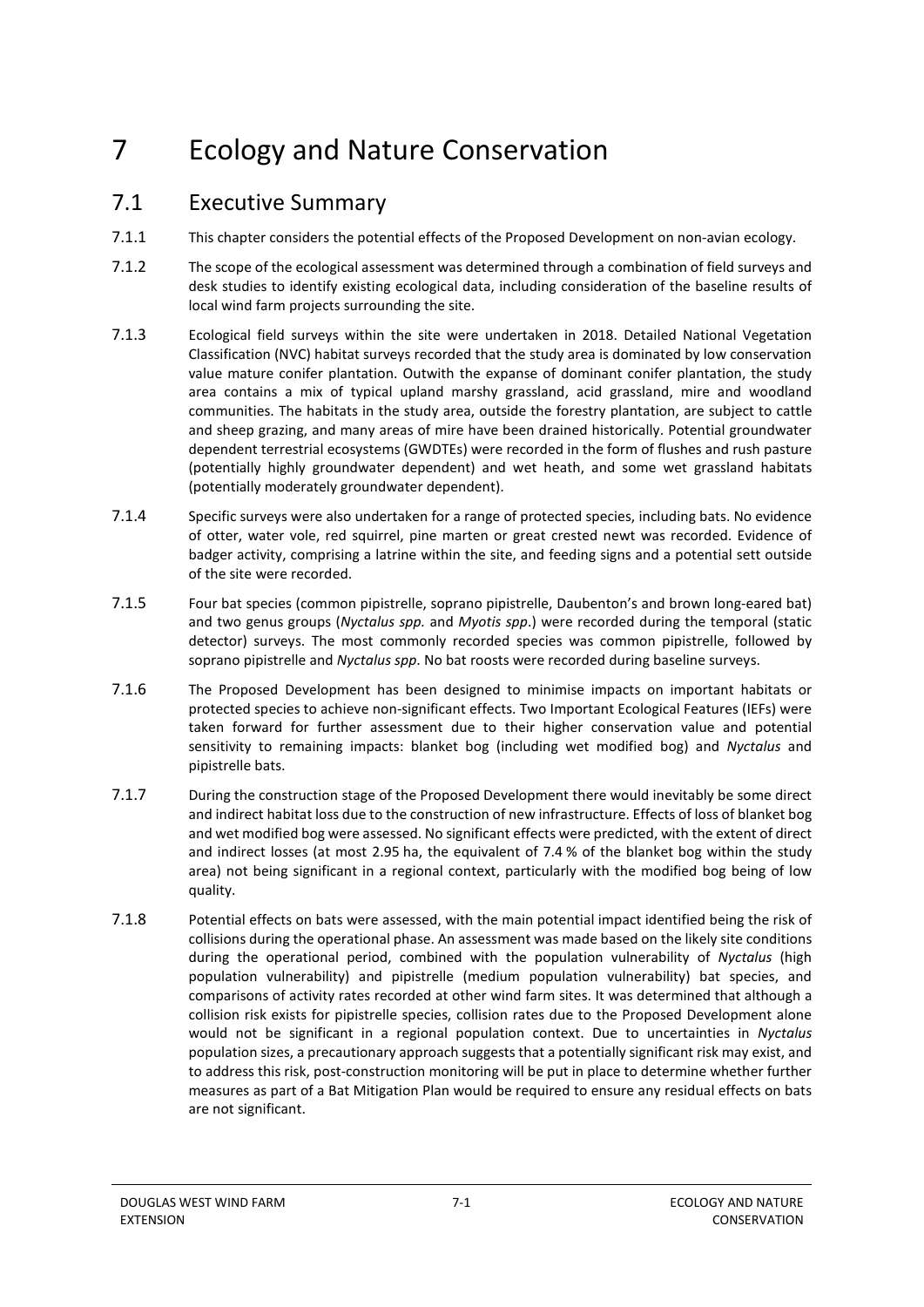# <span id="page-3-0"></span>7.2 Introduction

- 7.2.1 This chapter considers the potential effects of the Proposed Development on the ecological features present at the site, associated with the construction, operation and decommissioning phases of the Proposed Development. The specific objectives of the chapter are to:
	- Describe the ecological baseline of the site and immediate surrounding area (the study area);
	- **•** Describe the assessment methodology and significance criteria used in completing the impact assessment;
	- Describe the potential effects, including direct, indirect and cumulative effects;
	- Describe the mitigation measures proposed to address any likely significant effects; and
	- Assess the residual effects remaining following the implementation of mitigation.
- 7.2.2 The assessment has been carried out in accordance with the Chartered Institute of Ecology and Environmental Management (CIEEM) Code of Professional Conduct.
- 7.2.3 A detailed description of the Proposed Development is provided within Chapter 3; the planning context for the Proposed Development is provided within Chapter 5.
- 7.2.4 Effects on birds are addressed within Chapter 8. The effects on hydrology are addressed in Chapter 11. Chapter 11 also considers the hydrological impacts on Groundwater Dependent Terrestrial Ecosystems (GWDTEs) identified in the ecology assessment.
- 7.2.5 The chapter is supported by the following Technical Appendices:
	- Appendix 7.1: National Vegetation Classification and Habitat Survey Report;
	- Appendix 7.2: Bat Survey Report: and
	- Confidential Annex: Appendix C1: Protected Species Survey Report.
- 7.2.6 Figures 7.1 to 7.11 are referenced within the Environmental Impact Assessment (EIA) Report where relevant.
- 7.2.7 Confidential information relating to the locations of protected species' features is presented within Appendix C1 and Figure C7.1 of the Confidential Annex. The Confidential Annex has limited distribution due to the sensitivity of protected feature locations contained within.

# <span id="page-3-1"></span>7.3 Legislation, Policy and Guidelines

# *Legislation*

- 7.3.1 Relevant legislation and guidance documents have been reviewed and taken into account as part of this ecological assessment. Of particular relevance are:
	- Council Directive 92/43/EEC on the Conservation of Natural Habitats and of Wild Fauna and Flora ("Habitats Directive");
	- Council Directive 2000/60/EC of the European Parliament and of the Council establishing a framework for the Community action in the field of water policy ("Water Framework Directive");
	- Environmental Impact Assessment Directive 2014/52/EU;
	- The Electricity Works (Environmental Impact Assessment) (Scotland) Regulations 2017;
	- **The Water Environment and Water Services (Scotland) Act 2003 (WEWS);**
	- The Water Environment (Controlled Activities) (Scotland) Regulations 2011;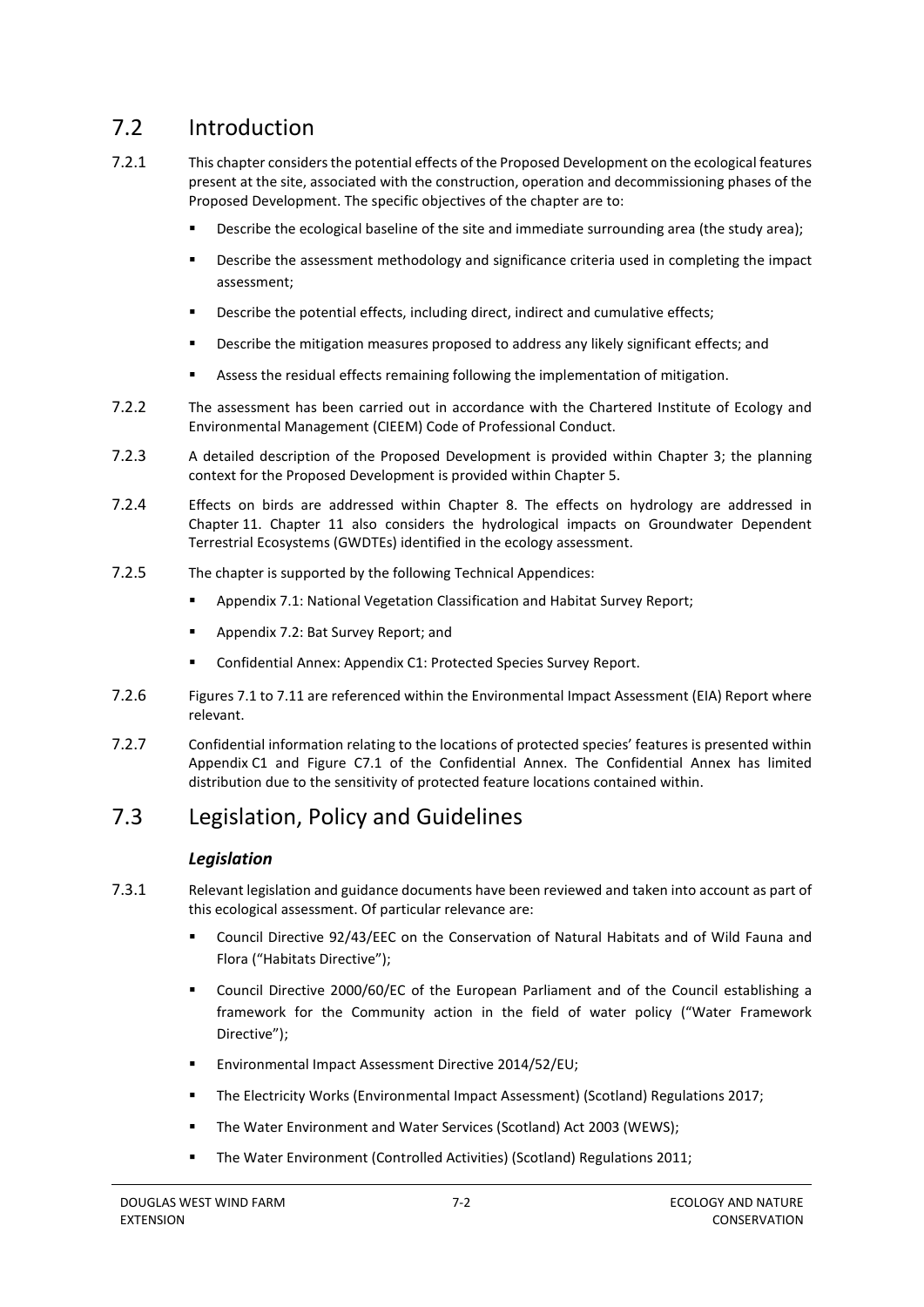- The Wildlife and Countryside Act 1981 (as amended);
- Nature Conservation (Scotland) Act 2004 (as amended);
- The Wildlife and Natural Environment (Scotland) Act 2011;
- The Conservation (Natural Habitats &c.) Regulations 1994 (as amended) (''The Habitats Regulations''); and
- The Protection of Badgers Act 1992.

## *Planning Policy*

- 7.3.2 Chapter 5 sets out the planning policy framework that is relevant to the EIA. The policies set out in Chapter 5 include those from the South Lanarkshire Local Development Plan 2015. This section also considers the relevant aspects of Scottish Planning Policy, Planning Advice Notes and other relevant guidance. Of relevance to the ecological assessment presented within this chapter, regard has been given to the following policies:
	- UK Post-2010 Biodiversity Framework (2012);
	- Scottish Biodiversity Strategy: It's in Your Hands (2004)/2020 Challenge for Scotland's Biodiversity (2013); and
	- Scottish Government (2017). Planning Advice Note 1/2013-Environmental Impact Assessment, Revision 1.0.

## *Guidance*

- 7.3.3 The assessment is carried out in accordance with the principles contained within the following documents:
	- ASFB & RAFTS (2012). Advice to DSFBs and Fishery Trusts on Terrestrial Windfarm Planning Process (Mar 2012).
	- CIEEM (2018). *Guidelines for Ecological Impact Assessment in the UK and Ireland: Terrestrial, Freshwater, Coastal and Marine*. Chartered Institute of Ecology and Environmental Management, Winchester.
	- Collins, J. (2016). *Bat Surveys for Professional Ecologists: Good Practice Guidelines (3rd edition)*. Bat Conservation Trust;
	- European Commission (2011). *Wind energy developments and Natura 2000*;
	- Historic Environment Scotland and Scottish Natural Heritage (SNH) (2018). *Environmental Impact Assessment Handbook – Version 5: Guidance for competent authorities, consultation bodies, and others involved in the Environmental Impact Assessment process in Scotland*;
	- Hundt, L. (2012). *Bat Surveys: Good Practice Guidelines (2nd edition)*. Bat Conservation Trust;
	- Joint Nature Conservation Committee (2013). *Guidelines for selection of biological Sites of Special Scientific Interest (SSSI)*;
	- Natural England (2014). *Bats and Onshore Wind turbines – Interim Guidance (3rd Edition).*  Natural England Technical Information Note TIN 051;
	- Rodrigues L., Bach L., Dubourg-Savage M.J., Karapandza B., Kovac D., Kervyn T., Dekker J., Kepel A., Bach P., Collins J., Harbusch C., Park K., Micevski B., Minderman J. (2014). *Guidelines for consideration of bats in wind farm projects*. Revision 2014. EUROBATS Publication Series No. 6;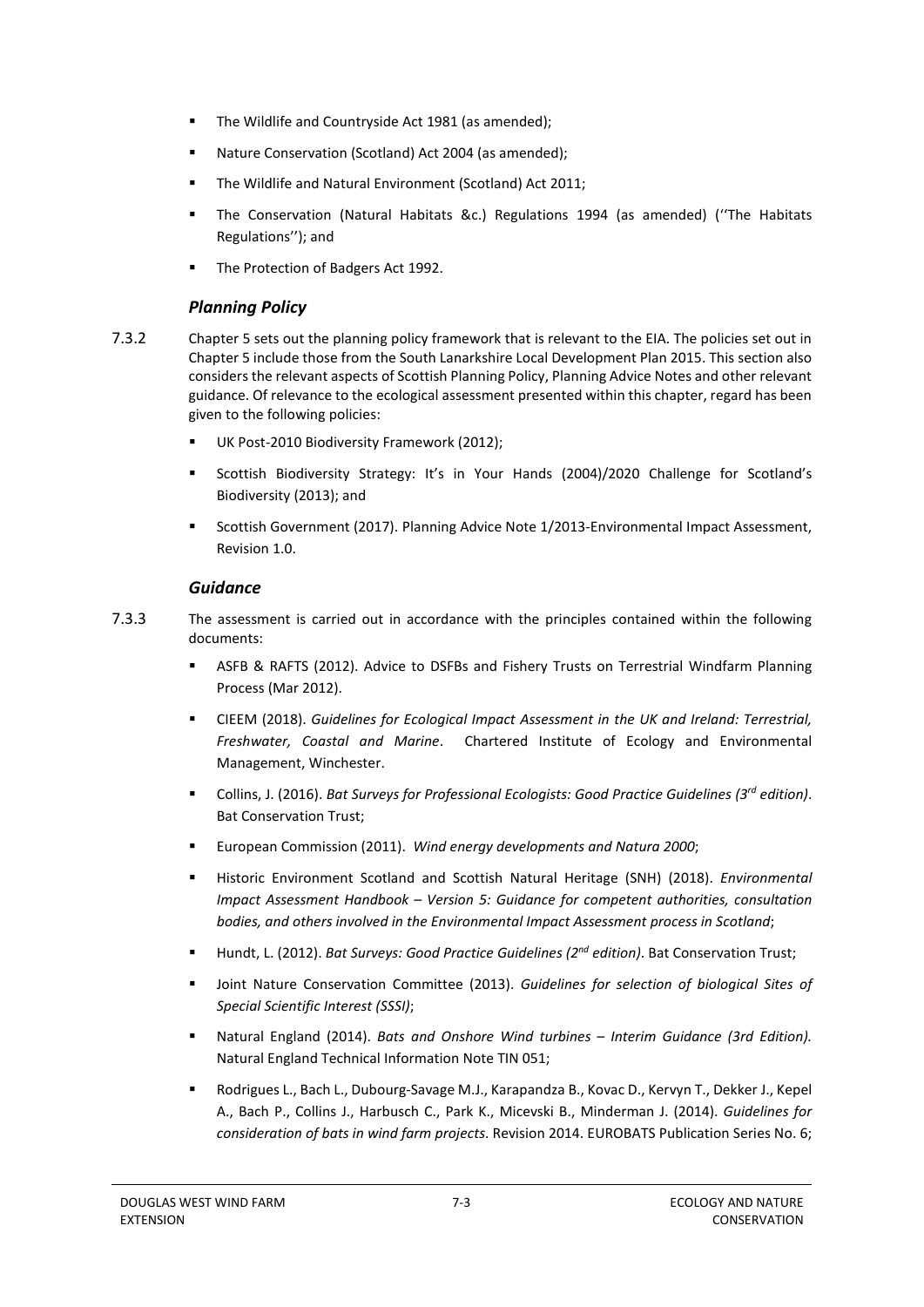- Scottish Environment Protection Agency (SEPA) (2017) *Guidance Note 4 - Planning guidance on on-shore windfarm developments*;
- Scottish Executive Rural Affairs Department (SERAD) (2000). *Habitats and Birds Directives, Nature Conservation: Implementation in Scotland of EC Directives on the Conservation of Natural Habitats and of Wild Flora and Fauna and the Conservation of Wild Birds (''The Habitats and Birds Directives''). Revised Guidance Updating Scottish Office Circular No 6/1995*;
- Scottish Government (2001). *European Protected Species, Development Sites and the Planning Systems: Interim guidance for local authorities on licensing arrangements*;
- Scottish Government (2010). *Management of Carbon-Rich Soils*;
- Scottish Government (2016). *Draft Peatland and Energy Policy Statement*;
- Scottish Government (2017b). Planning Circular 1/2017: *Guidance on The Town and Country Planning (Environmental Impact Assessment) (Scotland) Regulations 2017*;
- Scottish Government (2017c). *Draft Climate Change Plan-the draft Third Report on Policies and Proposals 2017-2032*;
- Scottish Government, SNH and SEPA (2017). *Peatland Survey - Guidance on Developments on Peatland*;
- Scottish Natural Heritage, Natural England, Natural Resources Wales, RenewableUK, Scottish Power Renewables, Ecotricity Ltd, the University of Exeter and the Bat Conservation Trust (2019). *Bats and Onshore Wind Turbines – survey, assessment and mitigation*;
- Scottish Renewables, SNH, SEPA, Forestry Commission (Scotland), Historic Scotland (2015). *Good Practice During Windfarm Construction (3rd Edition);* and
- SEPA (2017). *Guidance Note 31 - Guidance on Assessing the Impacts of Development Proposals on Groundwater Abstractions and Groundwater Dependent Terrestrial Ecosystems*;
- SFCC (2007). Fisheries Management SVQ Level 3 Manage Electrofishing Operations. <https://www2.gov.scot/resource/doc/295194/0096726.pdf>
- SNH (2012). *Assessing the Cumulative Impact of Onshore Wind Energy Developments*;
- SNH (2013). *Planning for Development: What to consider and include in Habitat Management Plans*; and
- SNH (2015). *Scotland's National Peatland Plan*.

# <span id="page-5-0"></span>7.4 Consultation

- 7.4.1 In undertaking the assessment, consideration has been given to consultation in 2018 with relevant organisations as detailed in Table 7.1 below. Ecology consultation with SNH during 2018-19 related to the scope of surveys required for the Proposed Development, as presented in the Ecology Scoping Report (MacArthur Green, 2018) – Appendix 4.3.
- 7.4.2 Table 7.1 summarises the consultation responses and provides information on where and how they have been addressed in the assessment, where relevant. Copies of relevant consultee correspondence are included in Appendices 4.2 and 4.3.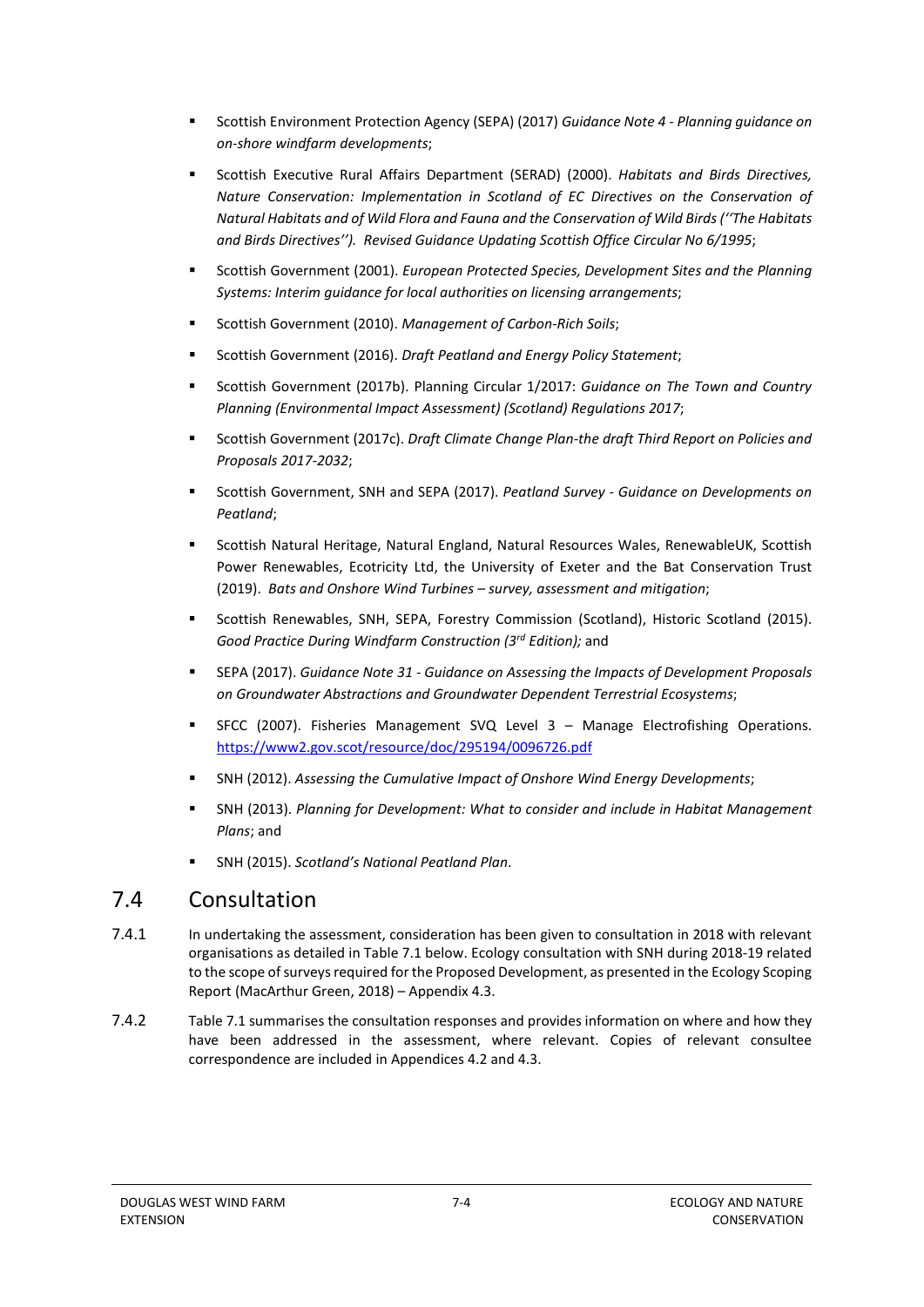# **Table 7.1 – Consultation Responses**

| <b>Consultee</b><br>and Date               | <b>Issue Raised</b>                                                                                                                                                                                                                                                                                                                                                                               | <b>Response/Action Taken</b>                                                                                                                                                                                                                                                                                                                               |
|--------------------------------------------|---------------------------------------------------------------------------------------------------------------------------------------------------------------------------------------------------------------------------------------------------------------------------------------------------------------------------------------------------------------------------------------------------|------------------------------------------------------------------------------------------------------------------------------------------------------------------------------------------------------------------------------------------------------------------------------------------------------------------------------------------------------------|
| SNH-<br>Scoping<br>Response<br>31 Jan 2019 | We do not consider that the<br>proposal will have a negative<br>impact on the non-ornithology<br>interests of the Muirkirk Uplands<br>SSSI or the North Lowther Uplands<br>SSSI.                                                                                                                                                                                                                  | Noted. Information pertaining to these<br>sites is presented in Section 7.6<br>(Designated Sites).                                                                                                                                                                                                                                                         |
|                                            | We advise that protected species<br>surveys should have been<br>completed no more than 18<br>months prior to submission of the<br>application, to ensure that the<br>survey results are a contemporary<br>reflection of species activity at and<br>around the site.                                                                                                                               | Protected species surveys were conducted<br>within the site in the summer of 2018 (see<br>Section 7.5 and Confidential Appendix C1<br>for details), thereby taking place within<br>the recommended timeframe prior to<br>submission.                                                                                                                       |
|                                            | SNH recommends that if planning<br>permission is granted for the<br>proposal the applicant should<br>undertake preconstruction update<br>surveys for otter, water vole,<br>badger, red squirrel and pine<br>marten prior to commencement of<br>construction.<br>Appropriate mitigation/ protection<br>plan should be implemented<br>should evidence of these species<br>be subsequently recorded. | As outlined in Section 7.7 (Project<br>Assumptions), a Species Protection Plan<br>(SPP) will be agreed prior to construction<br>commencing and implemented during the<br>construction phase. The SPP details<br>measures to safeguard protected species<br>known to be in the area. The SPP will<br>include pre-construction protected<br>species surveys. |
|                                            | With regards to mitigation for bats,<br>as a minimum, we would expect<br>turbines to be located where no<br>part of their structure or blades<br>should fall within 50 m of the<br>nearest building, tree or hedgerow.                                                                                                                                                                            | Natural England (2014) and SNH et al.<br>(2019) bat guidance on set-back distances<br>of linear features from turbine blades has<br>been followed (see Section 7.8<br>Mitigation). Distances would exceed the<br>minimum prescribed 50 m buffer.                                                                                                           |
|                                            | We agree with the conclusions of<br>the Ecology Scoping Report that no<br>further great crested newt surveys<br>are necessary.                                                                                                                                                                                                                                                                    | Noted. Further rationale is provided in<br>Section 7.7: Scoped-out Ecological<br>Features.                                                                                                                                                                                                                                                                 |
|                                            | The EIA Report should include full<br>details of the fisheries surveys<br>carried out for neighbouring wind<br>farm developments, in particular                                                                                                                                                                                                                                                   | The results of fisheries surveys carried out<br>for the Douglas West Wind Farm have<br>been summarised in Section 7.6 Baseline<br>Conditions and considered in Section 7.7                                                                                                                                                                                 |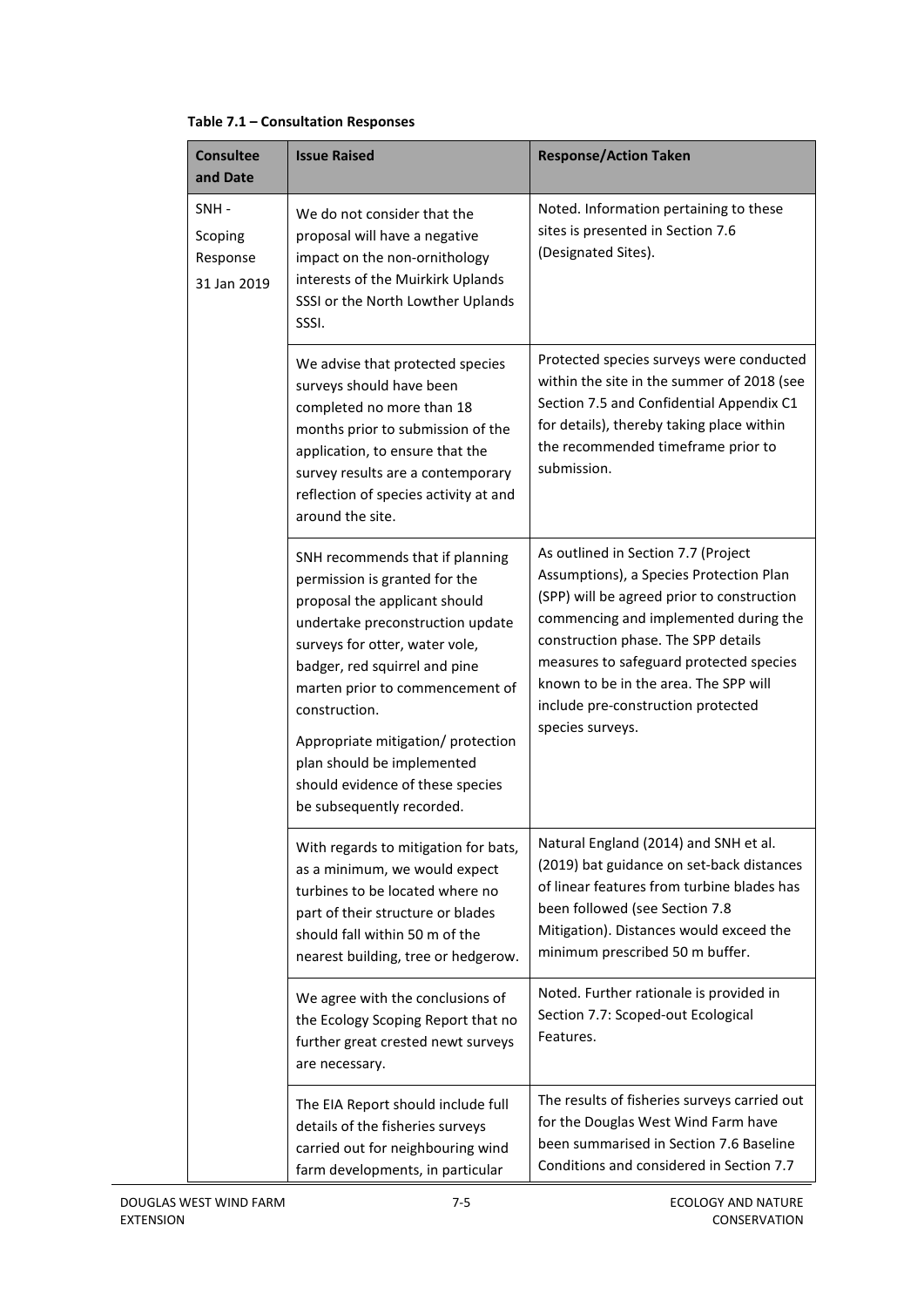| <b>Consultee</b><br>and Date | <b>Issue Raised</b>                                                                                                                                                                                                                                                                                                                                                                                         | <b>Response/Action Taken</b>                                                                                                                                                                                                                                                                                                                                                                                                                                                                                                                                                                                                                                                                                                           |
|------------------------------|-------------------------------------------------------------------------------------------------------------------------------------------------------------------------------------------------------------------------------------------------------------------------------------------------------------------------------------------------------------------------------------------------------------|----------------------------------------------------------------------------------------------------------------------------------------------------------------------------------------------------------------------------------------------------------------------------------------------------------------------------------------------------------------------------------------------------------------------------------------------------------------------------------------------------------------------------------------------------------------------------------------------------------------------------------------------------------------------------------------------------------------------------------------|
|                              | the Douglas West Wind Farm which<br>shares the same catchment of<br>watercourses, including maps of<br>the survey locations and dates they<br>were carried out.                                                                                                                                                                                                                                             | Potential Effects. Results from other local<br>wind farm surveys are also considered as<br>part of the assessment process.                                                                                                                                                                                                                                                                                                                                                                                                                                                                                                                                                                                                             |
|                              | All works should be carried out in<br>accordance with SEPA's Pollution<br>Prevention Guidelines to prevent<br>negative impacts from the<br>discharge of surface water into any<br>watercourses within the site.                                                                                                                                                                                             | Implementation of appropriate pollution<br>prevention measures (particularly in<br>relation to watercourses) and standard<br>good practice construction environmental<br>management will occur across the site as<br>standard and form part of a robust<br><b>Construction Environmental Management</b><br>Plan (CEMP).                                                                                                                                                                                                                                                                                                                                                                                                                |
|                              | We recommend that if deer are<br>present on or will use the<br>development site, an assessment<br>of the potential impacts on deer<br>welfare, habitats, neighbouring and<br>other interests should be<br>presented. If the development<br>would, or could, result in significant<br>impacts, a draft deer management<br>statement should be provided,<br>setting out how the impacts will be<br>addressed. | Deer are likely to be present in small<br>numbers within the site, and stalking<br>currently occurs to control numbers. The<br>construction impacts associated with the<br>Proposed Development are considered to<br>be sufficiently similar to ongoing<br>commercial forestry activities within the<br>site, and with habitat change limited to<br>key-holed areas and small sections of new<br>access track, significant effects on deer or<br>large-scale displacement of deer from the<br>site is unlikely. No deer management plan<br>is considered necessary, although if it is<br>decided that it should be a condition of<br>consent, such a plan would be agreed with<br>consultees prior to commencement of<br>construction. |
|                              | The EIA Report should include a<br>map of the National Vegetation<br>Census (NVC) survey results with<br>the wind farm boundary, proposed<br>turbines, tracks and infrastructure<br>layout overlapping.                                                                                                                                                                                                     | NVC survey results are shown in Figure 7.3<br>and described in detail in Appendix 7.1.                                                                                                                                                                                                                                                                                                                                                                                                                                                                                                                                                                                                                                                 |

# <span id="page-7-0"></span>7.5 Assessment Methodology and Significance Criteria

# *Study Area*

7.5.1 The area within which the desk-based research and field surveys were undertaken varies depending on the ecological feature and its search/survey requirements. Details of the extent of each study area are described in the relevant 'Baseline Conditions' section of this chapter and associated Appendices 7.1 and 7.2, Appendix C1, and shown on their respective figures. Hereafter in this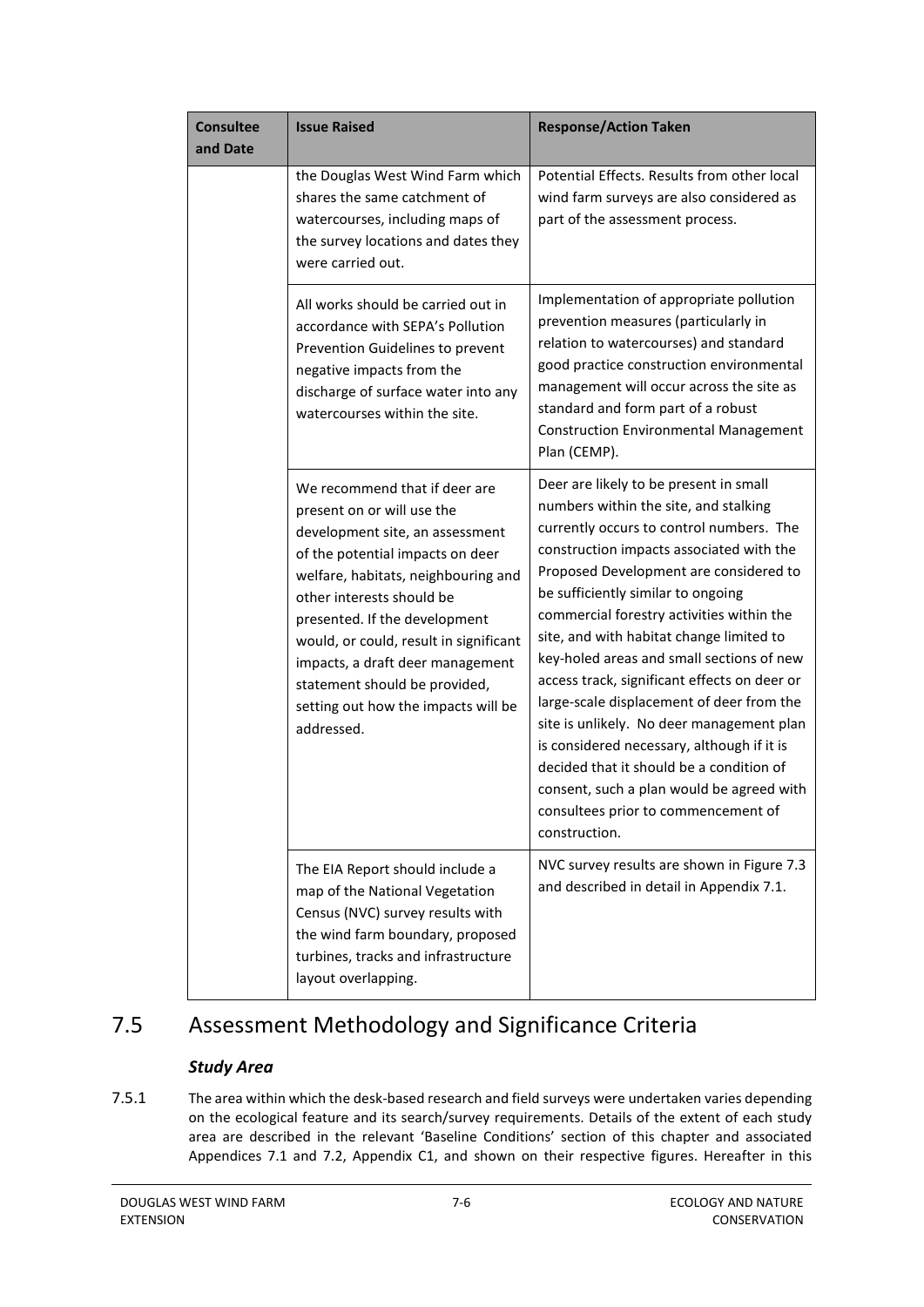chapter, the areas covered by field surveys and assessment are collectively referred to as the 'study area'.

## *Desk Study*

- 7.5.2 A desk study was undertaken to collate available ecological information in relation to the site and surrounding environment. The desk study was conducted in line with the proposals set out within the Ecology Scoping Report (MacArthur Green, 2018).
- 7.5.3 A search was conducted for the presence of any designated sites with ecological qualifying features within 5 km of the Proposed Development, using SNH's SiteLink website [https://sitelink.nature.scot].
- 7.5.4 Ecological information available in the public domain relating to applications for the following eight local wind farm projects (within 2 km of the Proposed Development site) was also considered (refer to Figure 7.2):
	- Douglas West & Dalquhandy DP Renewable Energy Project (DW);
	- Douglas West Community Wind Farm (DWCW);
	- Dalquhandy Wind Farm (DQ);
	- Hagshaw Hill Extension Wind Farm (HH);
	- Galawhistle Wind Farm (GA);
	- Nutberry Wind Farm (NU);
	- **E** Cumberhead (Nutberry Extension) Wind Farm (CU); and
	- Repowered Hagshaw Hill Wind Farm (RHH).
- 7.5.5 Information from the above wind farm projects included scoping reports, Environmental Statements (ESs), EIA reports and consultation responses from relevant stakeholders.
- 7.5.6 Surveys were undertaken at the eight local wind farm projects within the vicinity of the Proposed Development between 2004 and 2018. Table 7.2 as originally presented in the Ecology Scoping Report (MacArthur Green, 2018), outlines the timeline of baseline ecological surveys carried out these sites.

**Table 7.2 – Timeline of Baseline Ecological Surveys Undertaken for Nearby Wind Farm Sites**

|             | 04 | 05 | 06 | 07 | 08 | 09 | 10 | 11 | 12 | 13 | 14 | 15 | 16 | 17 | 18 |
|-------------|----|----|----|----|----|----|----|----|----|----|----|----|----|----|----|
| HH          |    |    |    |    |    |    |    |    |    |    |    |    |    |    |    |
| <b>NU</b>   |    |    |    |    |    |    |    |    |    |    |    |    |    |    |    |
| GA          |    |    |    |    |    |    |    |    |    |    |    |    |    |    |    |
| <b>DWCW</b> |    |    |    |    |    |    |    |    |    |    |    |    |    |    |    |
| <b>DQ</b>   |    |    |    |    |    |    |    |    |    |    |    |    |    |    |    |
| ${\sf CU}$  |    |    |    |    |    |    |    |    |    |    |    |    |    |    |    |
| <b>DW</b>   |    |    |    |    |    |    |    |    |    |    |    |    |    |    |    |
| <b>RHH</b>  |    |    |    |    |    |    |    |    |    |    |    |    |    |    |    |

7.5.7 Specific ecology dates for surveys undertaken as part of the baseline for the local wind farm projects are outlined in Table 7.3, as originally presented in the Ecology Scoping Report (MacArthur Green, 2018).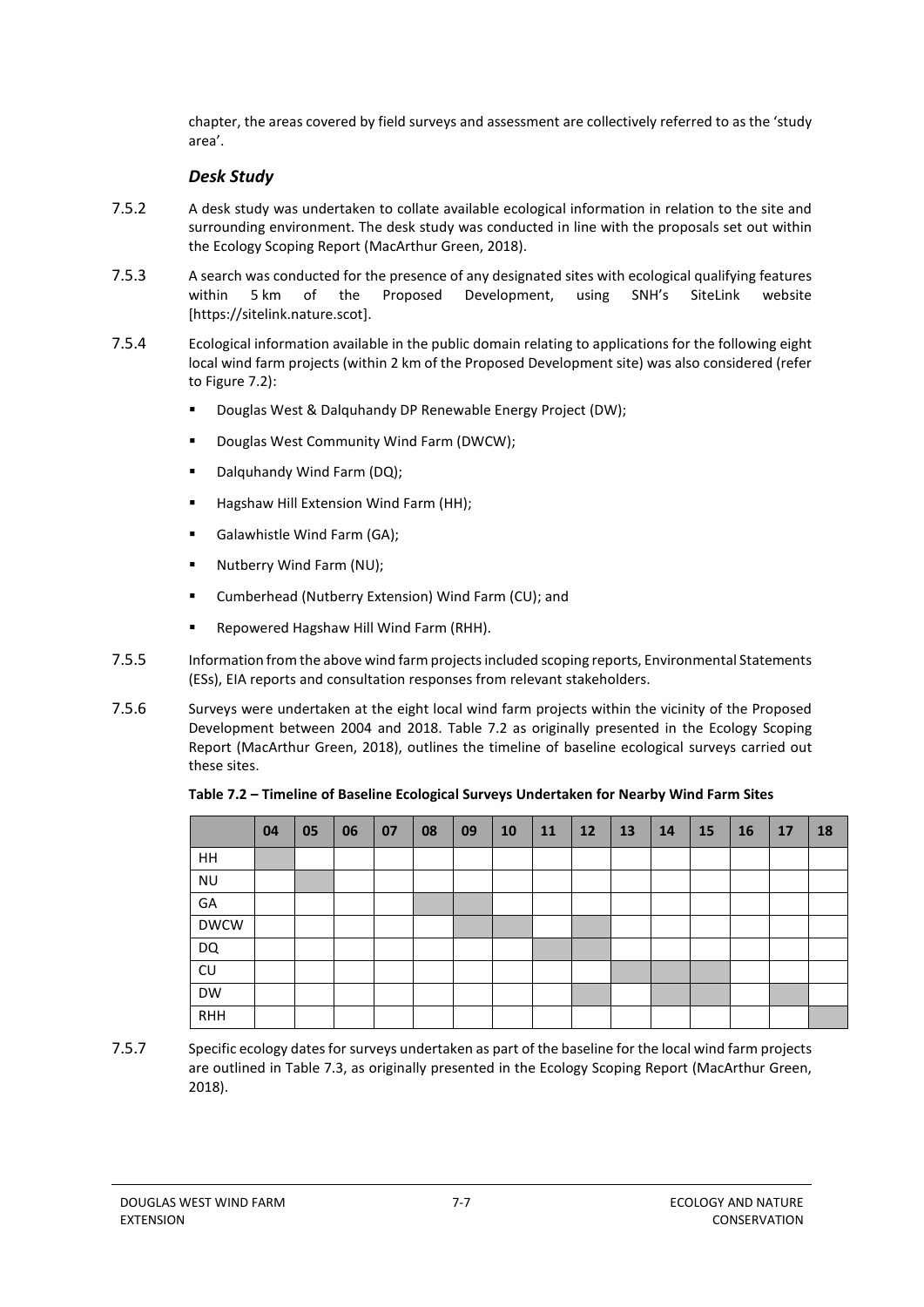| <b>Survey</b>             | HН                       | <b>NU</b> | <b>GA</b> | <b>DWCW</b> | <b>DQ</b> | $\mathsf{C}\mathsf{U}$ | <b>DW</b> | <b>RHH</b> |
|---------------------------|--------------------------|-----------|-----------|-------------|-----------|------------------------|-----------|------------|
| Phase 1 habitats          | 2004                     | 2005      | 2008-09   | 2010        | 2011      | 2013                   | 2014      | 2018       |
| <b>NVC</b> habitats       | $\overline{\phantom{0}}$ | 2005      | 2009      | 2012        | 2012      | 2014                   | 2014      | 2018       |
| <b>Protected Species</b>  | 2004                     | 2005      | 2008-09   | 2009-10     | 2011-12   | 2014                   | 2014.2017 | 2018       |
| <b>Bats</b>               | 2004                     | 2005      | 2008-09   | 2010        | 2011-12   | 2014                   | 2014-15   | 2018       |
| <b>Great Crested Newt</b> | $\overline{\phantom{a}}$ |           | ۰         | 2012        | 2011-12   | 2014                   | 2014-15   | 2018       |
| Fish                      | $\overline{\phantom{a}}$ | -         | 2009      | 2010        | -         | 2014                   | 2012      |            |

**Table 7.3 – Timing of Various Ecological Surveys Undertaken for Nearby Wind Farm Sites**

7.5.8 The ecological information from the desk study was used to inform the scope of surveys for the Proposed Development and give a longer-term overview of the ecological features that may be present, to aid the impact assessment.

# *Field Surveys*

- 7.5.9 Ecological fieldwork commenced in May 2018 and was completed in September 2018.
- 7.5.10 The following field survey visits were undertaken to establish the presence of ecological features within the site (plus appropriate study area buffers) and were undertaken in line with standard methodologies and guidance (respective study areas are also shown in Figures 7.3 to 7.11 and Figure C7.1):
	- NVC habitat surveys: August 2018;
	- Protected species surveys: June and July 2018;
	- Great crested newt suitability index assessment: April 2018;
	- Bat activity surveys: May to September 2018; and
	- Bat roost potential surveys (undertaken as part of the protected species surveys): June and July 2018.
- 7.5.11 The full suite of survey methods, species specific legislation and results are provided within Appendices 7.1, 7.2 and Appendix C1. The field surveys were undertaken following best practice guidance, which are summarised within the relevant appendices.

# *Assessment of Potential Effect Significance*

- 7.5.12 This section defines the methods used to assess the significance of effects through the process of an evaluation of sensitivity (a combination of Nature Conservation Importance and conservation status) and magnitude of impact for each likely effect.
- 7.5.13 There can often be varying degrees of uncertainty over the sensitivity of receptors or magnitude of impacts as a result of limited information. A precautionary approach is therefore adopted where the response of a population to an impact is uncertain. The assessment focusses on a 'worst-case' Proposed Development as described below.
- 7.5.14 The assessment method considers the principles within the guidance detailed by CIEEM (2018).
- 7.5.15 The assessment for ecology features (unrelated to any Natura 2000 sites) involves the following process:
	- identification of the potential ecological impacts of the Proposed Development, including both beneficial and adverse;
	- consideration of the likelihood of occurrence of potential impacts where appropriate;
	- defining the Nature Conservation Importance of the ecological features present;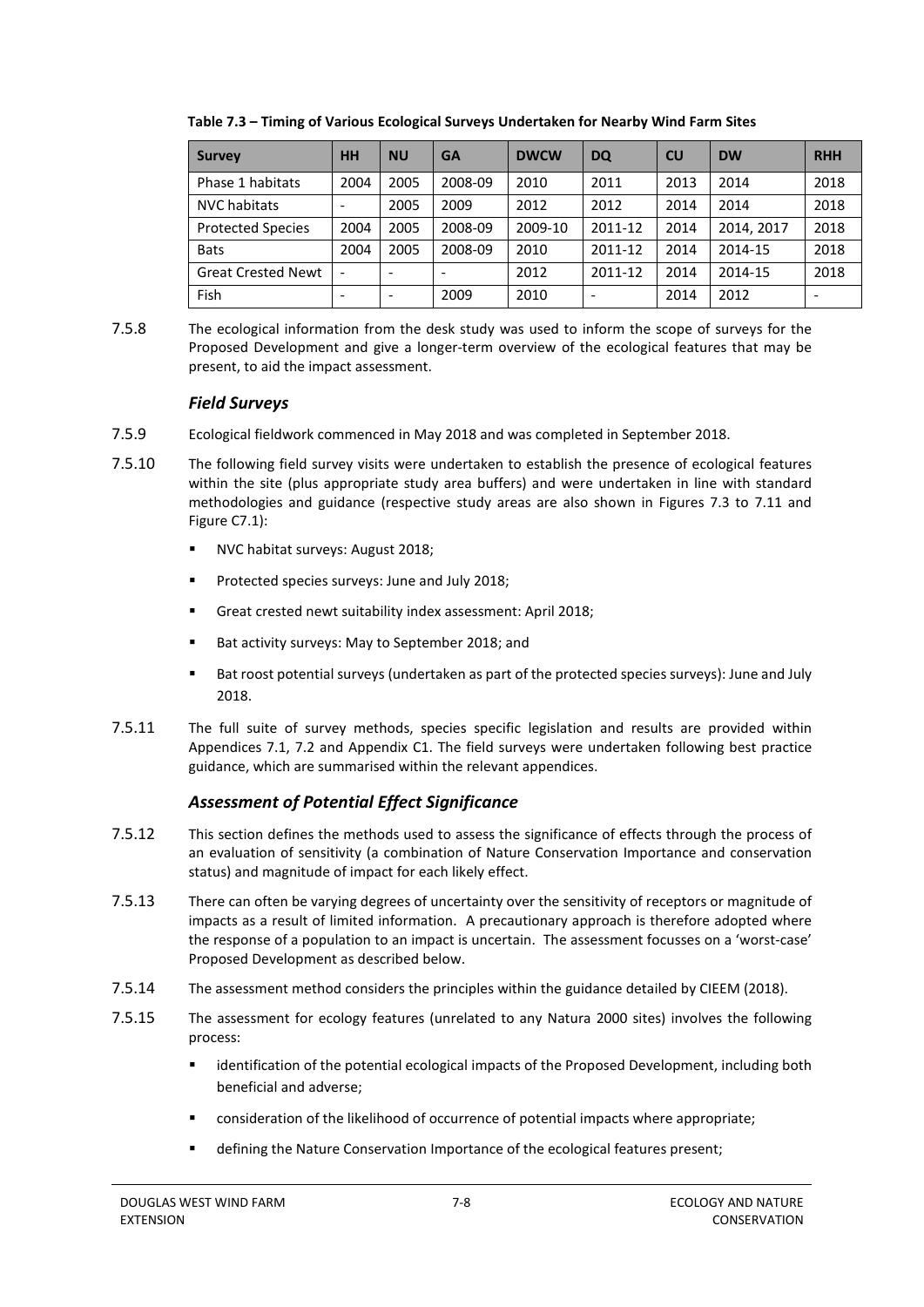- establishing the feature's conservation status where appropriate;
- establishing the magnitude of the likely impact (both spatial and temporal);
- based on the above information, a professional judgement is made as to whether the identified effect is significant in the context of the EIA Regulations;
- if a potential effect is determined to be significant, measures to avoid, reduce, mitigate or compensate for the effect are suggested where required;
- opportunities for enhancement are considered; and
- residual effects after mitigation, compensation or enhancement are considered.

### **Determining Nature Conservation Importance**

- 7.5.16 Nature Conservation Importance is defined on the basis of the geographic context (based on the guidance within CIEEM, 2018) given in Table 7.4. Attributing a value to an ecological feature is generally straightforward in the case of designated sites, as the designations themselves are normally indicative of an importance level. For example, a Special Area of Conservation (SAC) designated under the Habitats Directive is implicitly of European (International) importance. In the case of species, assigning value is less straightforward as contextual information about distribution and abundance is fundamental. This means that even though a species may be protected through legislation at a national or international level, the relative value of the population on site may be quite different (e.g. the site population of a protected species may consist of a single transitory animal, which within the context of a thriving local/regional/national population of a species, is therefore of local or regional value rather than national or international).
- 7.5.17 Where possible, the valuation of habitat/populations within this assessment will make use of any relevant published evaluation criteria (e.g. The Scottish Biodiversity List (Scottish Government, 2013), JNCC on selection of biological SSSIs (JNCC, 2013a), Mathews *et al*., 2018). Furthermore, JNCC guidance (JNCC, 2008) has been consulted where relevant so that cross-referencing of classifications within different systems can be standardised (e.g. correctly matching NVC types with Annex I habitats where relevant etc.).
- 7.5.18 Those ecological features affected at the site and deemed to be of local, regional, national, and international importance are termed 'Important Ecological Features' (IEFs). These IEFs form the basis of the impact assessment.
- 7.5.19 Where relevant, information regarding the particular feature's conservation status is also considered to fully define its sensitivity. This enables an appreciation of current population or habitat trends to be incorporated into the assessment.

| 2005)                                                                              |                                                         |
|------------------------------------------------------------------------------------|---------------------------------------------------------|
| <b>Nature Conservation Importance of</b><br><b>Feature in Geographical Context</b> | <b>Description</b>                                      |
| International                                                                      | An internationally designated site (e.g. SAC).          |
|                                                                                    | Site meeting criteria for international designations or |

connectivity.

qualifying species of an SAC where there is

Species present in internationally important numbers (>1 % of biogeographic populations).

**Table 7.4 – Approach to Determining Nature Conservation Importance (adapted from Hill** *et al.*  **2005)**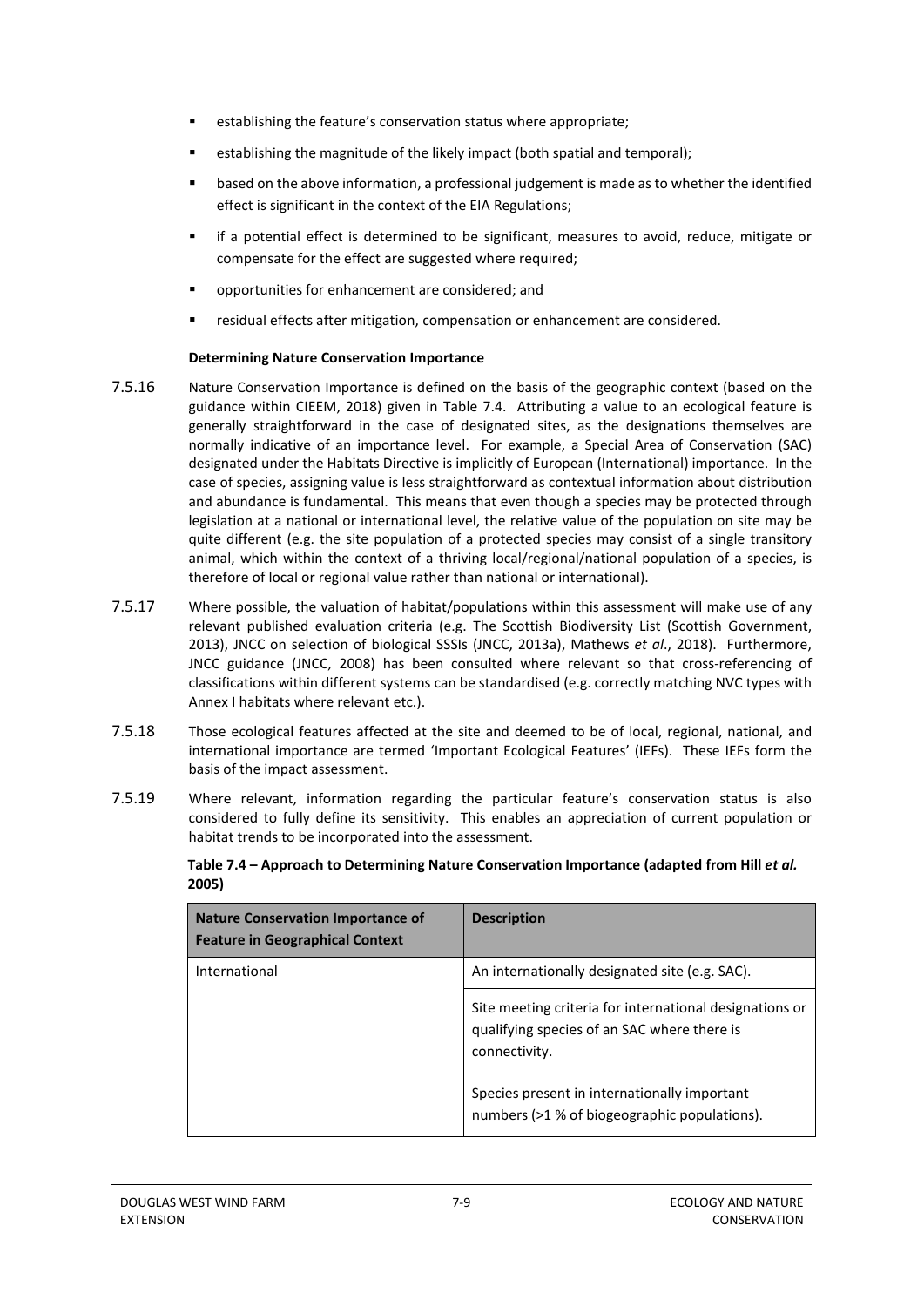| <b>Nature Conservation Importance of</b><br><b>Feature in Geographical Context</b> | <b>Description</b>                                                                                                                                                                          |
|------------------------------------------------------------------------------------|---------------------------------------------------------------------------------------------------------------------------------------------------------------------------------------------|
| National (UK)                                                                      | A nationally designated site (SSSI, or a National<br>Nature Reserve (NNR)), or sites meeting the criteria<br>for national designation or qualifying species where<br>there is connectivity. |
|                                                                                    | Species present in nationally important numbers<br>(>1 % UK population).                                                                                                                    |
| Regional (Natural Heritage Zone or Local<br>Authority Area)                        | Species present in regionally important numbers<br>(>1 % of Natural Heritage Zone population).                                                                                              |
|                                                                                    | Areas of habitat falling below criteria for selection as<br>a SSSI (e.g. areas of semi-natural ancient woodland<br>larger than 0.25 ha).                                                    |
| Local                                                                              | Local Nature Reserves (LNR).                                                                                                                                                                |
|                                                                                    | Areas of semi-natural ancient woodland smaller than<br>$0.25$ ha.                                                                                                                           |
|                                                                                    | Areas of habitat or species considered to appreciably<br>enrich the ecological resource within the local<br>context, e.g. species-rich flushes or hedgerows.                                |
| Negligible                                                                         | Usually widespread and common habitats and<br>species. Features falling below local value are not<br>normally considered in detail in the assessment<br>process.                            |

### **Magnitude of Impact**

- 7.5.20 Impact magnitude refers to changes in the extent and integrity of an ecological receptor. A suitable definition of ecological 'integrity' is found within Scottish Executive circular 6/1995 updated by SERAD (2000) which states that, "*The integrity of a site is the coherence of its ecological structure and function, across its whole area, which enables it to sustain the habitat, complex of habitats and/or the levels of populations of the species for which it was classified*". Although this definition is used specifically regarding European level designated sites (SACs and SPAs), it is applied to wider countryside habitats and species for the purposes of this assessment.
- 7.5.21 Determining the magnitude of any likely impacts requires an understanding of how the ecological features are likely to respond to the Proposed Development. This change can occur during construction or operation of the Proposed Development.
- 7.5.22 Impacts can be adverse, neutral or beneficial.
- 7.5.23 Impacts are judged in terms of magnitude in space and time. There are five levels of spatial impacts and five levels of temporal impacts as described in Table 7.5 and Table 7.6.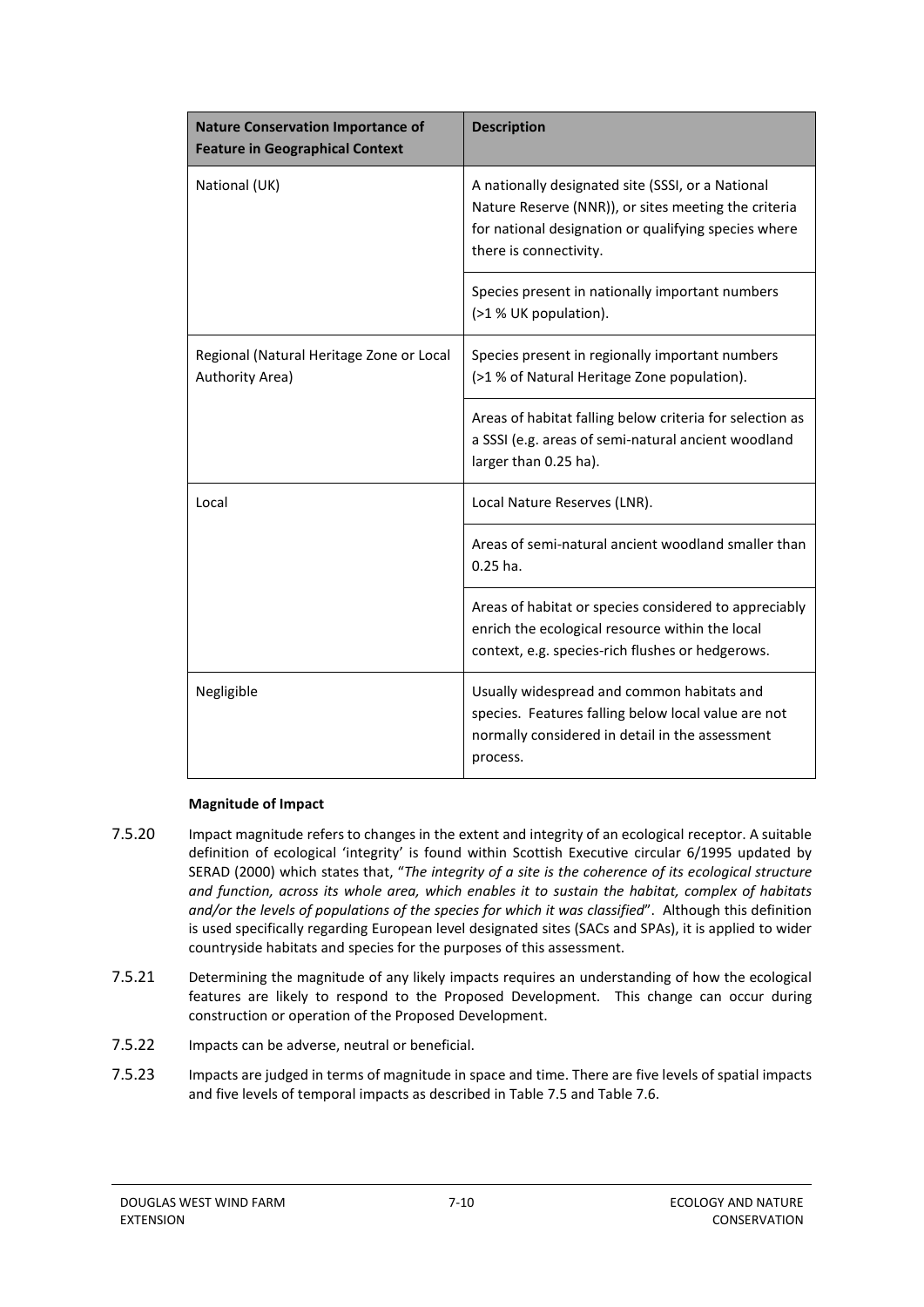| <b>Spatial Magnitude</b> | <b>Description</b>                                                                                                                                         |
|--------------------------|------------------------------------------------------------------------------------------------------------------------------------------------------------|
| Very High                | Would cause the loss of the majority of a feature (>80 %) or would be<br>sufficient to damage a feature sufficient to immediately affect its<br>viability. |
| <b>High</b>              | Would have a major impact on the feature or its viability. For example,<br>more than 20 % habitat loss or damage.                                          |
| Moderate                 | Would have a moderate impact on the feature or its viability. For<br>example, between $10 - 20$ % habitat loss or damage.                                  |
| Low                      | Would have a minor impact upon the feature or its viability. For<br>example, less than 10 % habitat loss or damage.                                        |
| Negligible               | Minimal change on a very small scale; impacts not dissimilar to those<br>expected within a 'do nothing' scenario.                                          |

| Table 7.5 – Definition of Spatial Impact Magnitude upon the IEFs |
|------------------------------------------------------------------|
|------------------------------------------------------------------|

| Table 7.6 - Definition of Temporal Impact Magnitude upon the IEFs |  |
|-------------------------------------------------------------------|--|
|-------------------------------------------------------------------|--|

| <b>Temporal Magnitude</b> | <b>Description</b>                                                                                                                                                                                                                                     |
|---------------------------|--------------------------------------------------------------------------------------------------------------------------------------------------------------------------------------------------------------------------------------------------------|
| Permanent                 | Impacts continuing indefinitely beyond the span of one human<br>generation (taken here as 30+ years), except where there is likely to be<br>substantial improvement after this period in which case the category<br>Long Term may be more appropriate. |
| Long term                 | Between 15 years up to (and including) 30 years.                                                                                                                                                                                                       |
| Medium term               | Between 5 years up to (but not including) 15 years.                                                                                                                                                                                                    |
| Short term                | Up to (but not including) 5 years.                                                                                                                                                                                                                     |
| Negligible                | No impact.                                                                                                                                                                                                                                             |

### **Significance**

- 7.5.24 The significance of potential effects is determined by integrating the assessments of sensitivity of IEF and magnitude of impact in a reasoned way, based on the available evidence and professional judgement.
- 7.5.25 Table 7.7 details the significance criteria that have been used in assessing the effects of the Proposed Development.

| Significance of Effect | <b>Description</b>                                                                                                                  |
|------------------------|-------------------------------------------------------------------------------------------------------------------------------------|
| Major                  | Significant effect, as the effect is likely to result in a long term significant<br>adverse effect on the integrity of the feature. |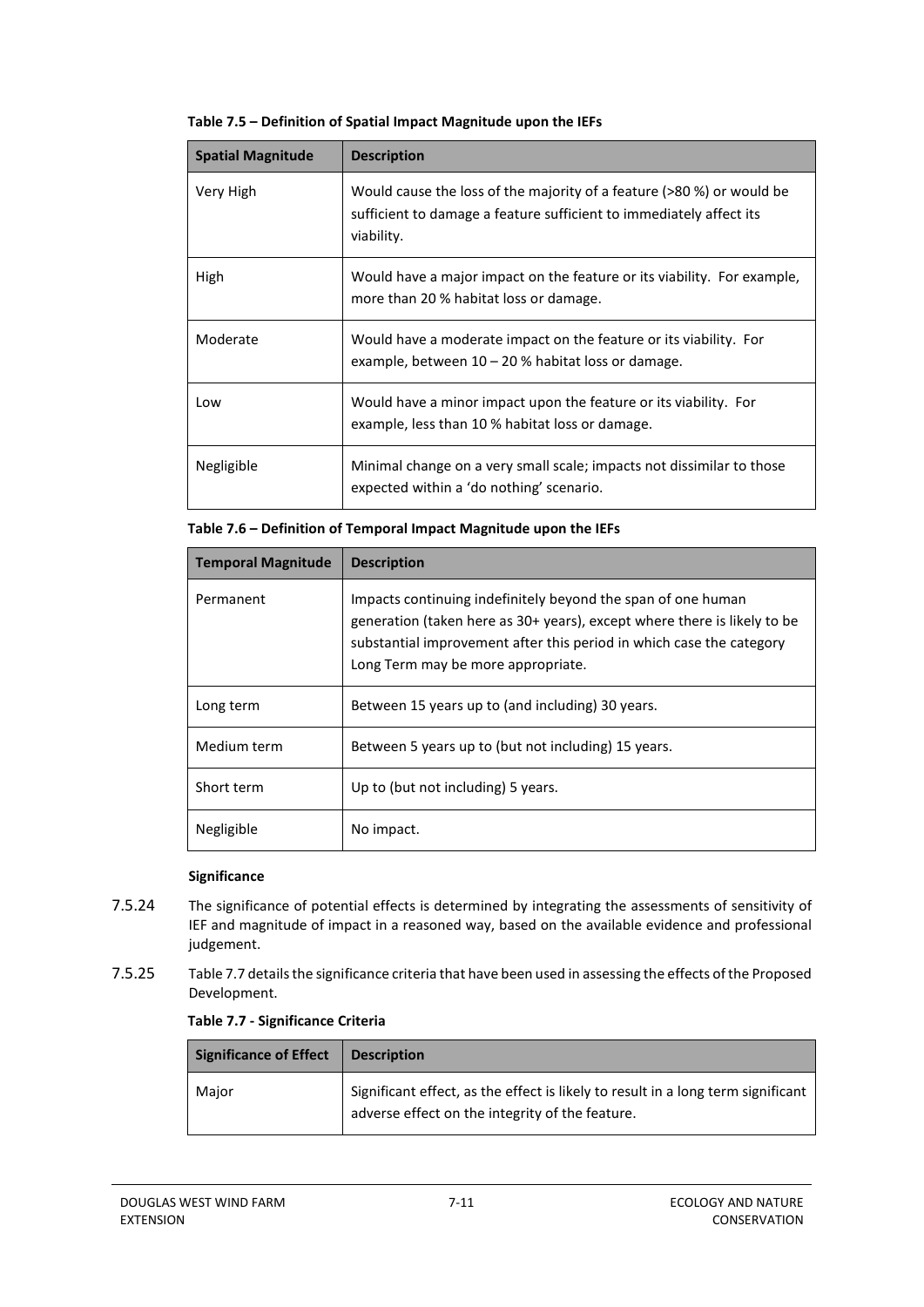| <b>Significance of Effect</b> | <b>Description</b>                                                                                                                                                                                                             |
|-------------------------------|--------------------------------------------------------------------------------------------------------------------------------------------------------------------------------------------------------------------------------|
| Moderate                      | Significant effect, as the effect is likely to result in a medium term or<br>partially significant adverse effect on the integrity of the feature.                                                                             |
| Minor                         | The effect is likely to adversely affect the feature at an insignificant level<br>by virtue of its limited duration and/or extent, but there will probably<br>be no effect on its integrity. This is not a significant effect. |
| Negligible                    | No material effects. This is not a significant effect.                                                                                                                                                                         |

- 7.5.26 Using these definitions, it must be decided whether there will be any effects which will be sufficient to adversely affect the IEF to the extent that its conservation status deteriorates above and beyond that which would be expected should baseline conditions remain (i.e. the 'do nothing' scenario).
- 7.5.27 Major and moderate effects are considered significant and minor and negligible not significant in accordance with the EIA Regulations.

### **Cumulative Assessment**

7.5.28 SNH cumulative assessment guidance (SNH, 2012) is used to inform the cumulative assessment in this chapter. In the interests of focusing on the potential for significant effects, this assessment considers the potential for cumulative effects with other wind farm developments. The context in which these effects are considered is heavily dependent on the ecology of the feature assessed. For example, for water voles it may be appropriate to consider effects specific to individual catchments, should the distance between neighbouring catchments be sufficient to assume no movement of animals between them, whereas for blanket bog the region/Natural Heritage Zone may be the relevant spatial scale. Therefore, an assessment of cumulative effects will be made for each feature, appropriate to its ecology.

## *Requirements for Mitigation*

- 7.5.29 Mitigation will be required if the assessment determines that there is an unmitigated moderate adverse or major adverse and therefore significant effect on any IEF identified in this chapter.
- 7.5.30 Even without any significant effects on IEFs, general mitigation will be applied in the form of a Species Protection Plan (SPP) to ensure legal compliance and avoid disturbance to IEFs or their protected features (e.g. holts, setts) (see *Project Assumptions* in Section [7.7\)](#page-25-0).

## *Assessment of Residual Effect Significance*

7.5.31 If a potential effect is determined to be significant, suggested measures to mitigate or compensate the effect will be considered and the revised significance of residual effects after mitigation will be assessed.

## *Limitations to Assessment*

- 7.5.32 Limitations exist regarding the knowledge base on how some species, and the populations to which they belong, react to impacts. A precautionary approach is taken in these circumstances, and as such it is considered that these limitations do not affect the robustness of this assessment.
- 7.5.33 Potential limitations to the assessment relating to bats are detailed in section 4 of Appendix 7.2, but the site-specific issues can be summarised as follows:
	- Detector Data Loss and Data Accuracy: on a small number of occasions, individual bat detectors did not function correctly (see Table 3-3 of Appendix 7.2) and data were only obtained for a few nights. This only happened on one occasion at any affected location, and so overall analysis of monthly survey results is unlikely to be significantly compromised.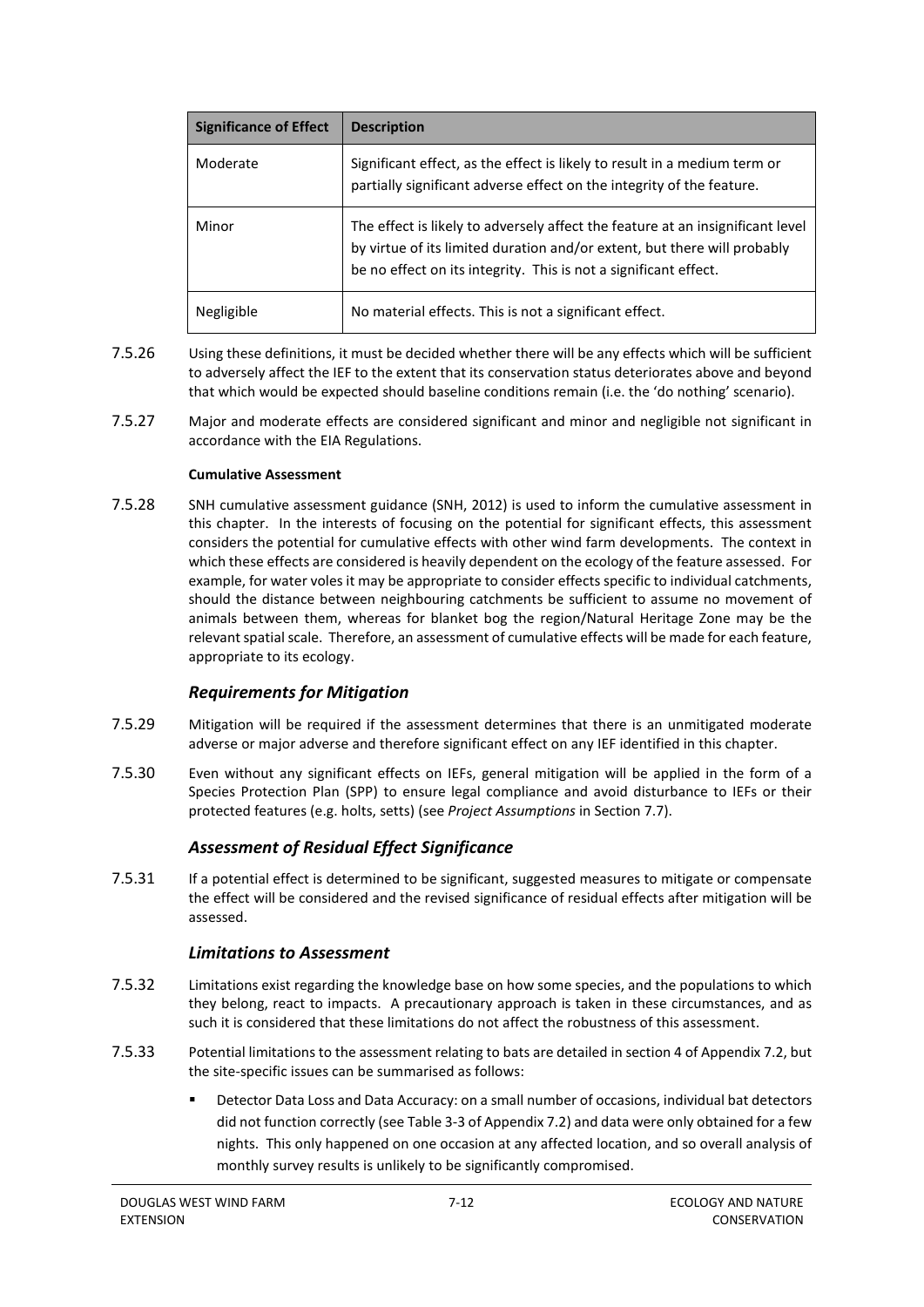Recording Higher Altitude Activity: bat detectors were placed at ground level only. For the Proposed Development, it is however considered that based on the evidence presented in Section 5.4 of Appendix 7.2, which considers the results of at-height and ground level surveys in the local area, conducting static detector surveys at ground level only is not considered to have affected the ability to adequately determine baseline and future activity levels and conduct a robust assessment of bat activity at the site. Survey results show that overall *Nyctalus* (species that are more commonly found at higher altitude) activity levels were low, and desk studies have shown similar results in the local area, with no known roost sites in the vicinity of the site.

# <span id="page-14-0"></span>7.6 Baseline Conditions

- 7.6.1 This section details the results of the desk study and field surveys, providing the baseline conditions for the site as noted above, and includes:
	- Designated sites within 5 km of the site;
	- Results of the desk study;
	- **Habitats and vegetation; and**
	- Protected species.

### *Desk Study*

#### **Designated Sites**

7.6.2 There are three designated sites located within 5 km of the site that have ecological qualifying features. In addition, areas of ancient woodland have been identified within proximity to the existing access routes to the site. Details of these are provided within Table 7.8 and Figure 7.1.

| <b>Name</b>                          | <b>Distance from site</b><br>(excluding existing<br>access route) | <b>Qualifying Interests</b>              | <b>Status</b>                                    |
|--------------------------------------|-------------------------------------------------------------------|------------------------------------------|--------------------------------------------------|
| Miller's Wood SSSI                   | 2.7 km                                                            | Upland birch<br>woodland                 | Unfavourable declining                           |
| Coalburn Moss SAC and<br><b>SSSI</b> | $3.5 \text{ km}$                                                  | Active raised bog<br>Degraded raised bog | Favourable maintained<br>Unfavourable recovering |
| Muirkirk Uplands SSSI                | 4.0 km                                                            | Blanket bog                              | Unfavourable No change                           |

### **Protected Species**

- 7.6.3 The site is approximately centred on grid reference NS803321. A search on the NBN Atlas for Living Scotland [https://scotland.nbnatlas.org] for species records in a 5 km buffer from this location contained records from 2000 for the following relevant protected or notable species:
	- Common pipistrelle (*Pipistrellus pipistrellus)*;
	- Mountain hare (*Lepus timidus*);
	- Otter (*Lutra lutra*); and
	- Red deer (*Cervus elaphus*).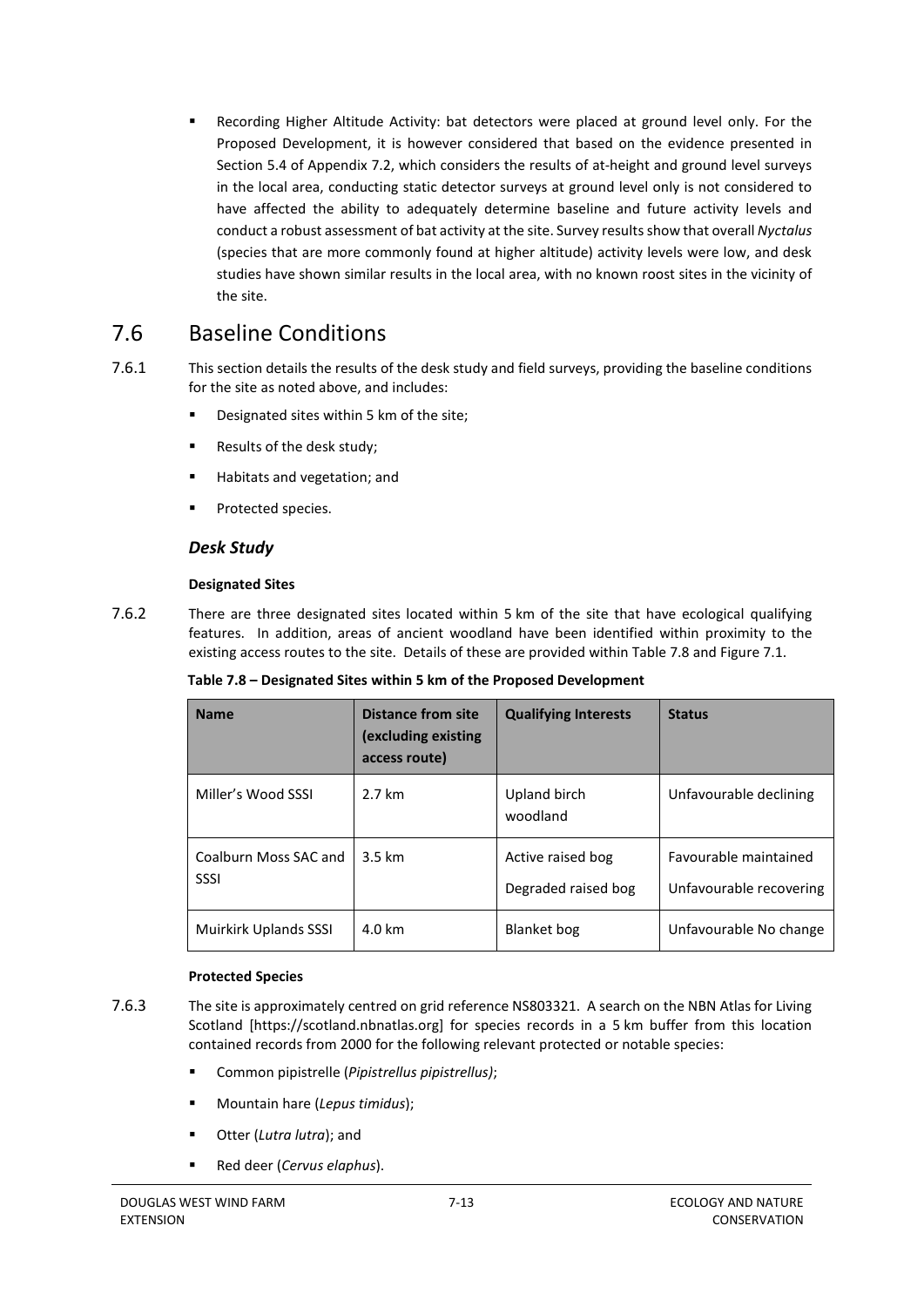- 7.6.4 A search was carried out on records from the Scottish Leisler's Bat Project supplied to MacArthur Green by John Haddow in May 2015, which is shown in Table 5-1 of Appendix 7.2 and on Figure 7.6. In total six *Nyctalus spp*. records were found to be within 20 km of the study area, with the closest around 3 km from the site, to the north of Douglas in 2008.
- 7.6.5 A review of scoping reports, consultation responses and EIA reports of eight local wind farm projects found evidence of several protected species, as outlined within Table 7.9 below, as adapted from the Ecology Scoping Report (MacArthur Green, 2018).
- 7.6.6 Table 7.9 states whether a species was found to be present (P) or whether there was no evidence (NE) recorded during surveys, or in the cases where species were not included within the scope of surveys, not surveyed (-).

| <b>Species</b>       | <b>HH</b>                | <b>NU</b>                | <b>GA</b>                | <b>DWCW</b>              | <b>DQ</b>                | CU        | <b>DW</b> | <b>RHH</b>               |
|----------------------|--------------------------|--------------------------|--------------------------|--------------------------|--------------------------|-----------|-----------|--------------------------|
| Badger               | <b>NE</b>                | P                        | P                        | P                        | P                        | P         | P         | P                        |
| Otter                | <b>NE</b>                | <b>NE</b>                | P                        | P                        | P                        | P         | P         | <b>NE</b>                |
| Water vole           | <b>NE</b>                | <b>NE</b>                | <b>NE</b>                | <b>NE</b>                | <b>NE</b>                | <b>NE</b> | <b>NE</b> | <b>NE</b>                |
| Pine marten          | $\overline{\phantom{a}}$ | $\overline{\phantom{a}}$ | -                        | $\overline{\phantom{a}}$ | $\overline{\phantom{a}}$ | <b>NE</b> | <b>NE</b> | <b>NE</b>                |
| Red squirrel         | <b>NE</b>                | <b>NE</b>                | <b>NE</b>                | <b>NE</b>                | <b>NE</b>                | <b>NE</b> | <b>NE</b> | <b>NE</b>                |
| Great crested newt   | $\overline{\phantom{a}}$ | $\overline{\phantom{a}}$ | $\overline{\phantom{a}}$ | <b>NE</b>                | <b>NE</b>                | <b>NE</b> | <b>NE</b> | <b>NE</b>                |
| Common pipistrelle   | $\overline{\phantom{a}}$ | $\overline{\phantom{a}}$ | P                        | P                        | P                        | P         | P         | P                        |
| Soprano pipistrelle  | $\overline{\phantom{a}}$ | $\overline{\phantom{a}}$ | P                        | P                        | P                        | P         | P         | P                        |
| Myotis sp.           | $\overline{\phantom{a}}$ | $\overline{\phantom{a}}$ | P                        | P                        | P                        | P         | P         | P                        |
| Nyctalus sp.         | $\overline{\phantom{a}}$ | $\overline{\phantom{a}}$ | <b>NE</b>                | P                        | P                        | P         | P         | P                        |
| Brown long-eared bat | $\overline{\phantom{a}}$ | $\overline{\phantom{a}}$ | P                        | <b>NE</b>                | <b>NE</b>                | P         | P         | <b>NE</b>                |
| Brown trout          | P                        | P                        | P                        | P                        | $\overline{\phantom{a}}$ | P         | P         | $\overline{\phantom{0}}$ |
| Atlantic salmon      | <b>NE</b>                | P                        | <b>NE</b>                | <b>NE</b>                | $\overline{\phantom{a}}$ | <b>NE</b> | <b>NE</b> | $\overline{\phantom{a}}$ |
| European eel         | <b>NE</b>                | <b>NE</b>                | <b>NE</b>                | <b>NE</b>                | $\overline{\phantom{a}}$ | <b>NE</b> | <b>NE</b> | $\overline{a}$           |

**Table 7.9 – Summary of Ecological Findings for Nearby Wind Farm Projects**

# *Field Surveys*

7.6.7 Details regarding field survey methodologies and results are included within Appendices 7.1, 7.2 and C1. The following section summarises the baseline conditions as identified during these surveys.

## **Habitat Surveys**

7.6.8 Habitat surveys for the Proposed Development followed the NVC scheme (Rodwell *et al.,* 1991- 2000) using standard methods (Rodwell, 2006). Surveys were undertaken within the study area as detailed within Appendix 7.1 and illustrated in Figures 7.3 to Figure 7.4. The 2018 habitat study area covered 549.0 hectares (ha) and in places extended up to 300 m beyond the site boundary as a consequence of the requirement to ensure sufficient buffer areas were surveyed to account for the presence of potential GWDTEs, in line with SEPA guidance (SEPA, 2017a; 2017b).

## *Phase 1 Habitats*

7.6.9 The NVC data was cross-referenced to the Phase 1 Habitat Survey Classification scheme (JNCC, 2010) to provide a broader characterisation of habitats. The extent of Phase 1 habitat types within the study area was calculated using the correlation of specific NVC communities to their respective Phase 1 types, and their extents within GIS, including within mosaic areas. The results of this analysis are summarised in Table 7.10 below, in order of Phase 1 code. Figure 7.3 (a to f) display the NVC survey results; however, standard Phase 1 shading has also been used to broadly characterise stands of vegetation based on the dominant NVC community within a particular area.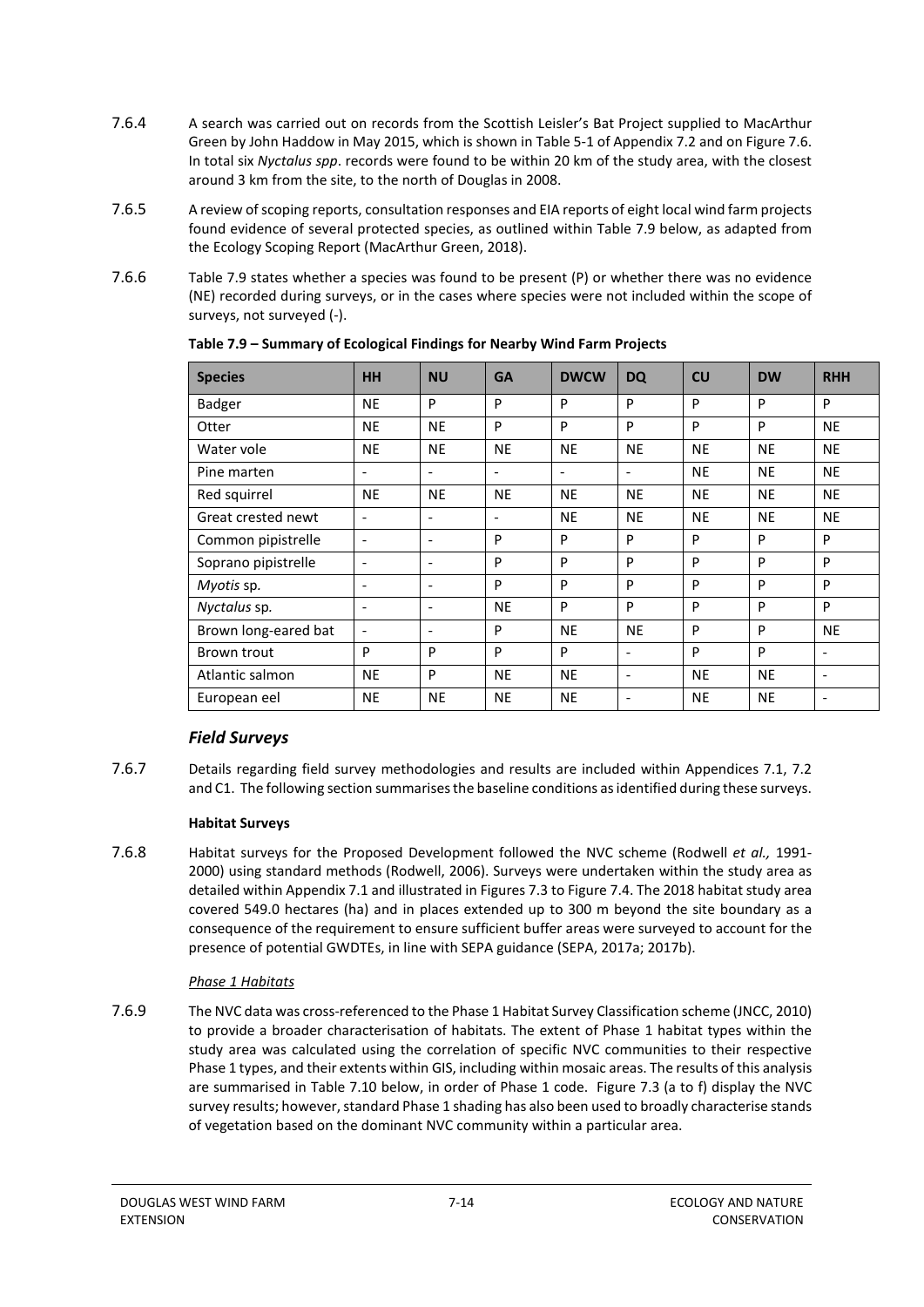| Phase 1<br><b>Habitat</b><br>Code | <b>Phase 1 Habitat Description</b>             | <b>NVC Communities</b><br>(and sub-<br>communities)<br><b>Recorded</b>                                 | Area (ha) | % of NVC<br>study area |
|-----------------------------------|------------------------------------------------|--------------------------------------------------------------------------------------------------------|-----------|------------------------|
| A1.1.1                            | Woodland: broadleaved,<br>semi-natural         | W4(b), W7(c), W11,<br>W17                                                                              | 1.80      | 0.33                   |
| A1.2.2                            | Woodland: coniferous,<br>plantation            | non-NVC<br>communities (CP)                                                                            | 378.67    | 68.96                  |
| A2.1                              | Scrub: dense-continuous                        | W21, W23                                                                                               | 0.41      | 0.07                   |
| B1.1                              | Acid grassland                                 | U4 (b & d), U5, U6(a)                                                                                  | 37.14     | 6.76                   |
| B2.1                              | Neutral grassland:<br>unimproved/semi-improved | MG9(a)                                                                                                 | 0.68      | 0.12                   |
| B <sub>5</sub>                    | Marsh/marshy grassland                         | M23(a & b), M25b,<br>M23-M25<br>intermediate,<br>MG10(a), non-NVC<br>Juncus dominated<br>habitats (Je) | 57.89     | 10.54                  |
| C1.1                              | Bracken: continuous                            | U20(a)                                                                                                 | 9.59      | 1.75                   |
| D1.1                              | Dry dwarf shrub heath - acid                   | H9(a), H10, H12(a)                                                                                     | 4.10      | 0.75                   |
| D <sub>2</sub>                    | Wet dwarf shrub heath                          | M15(b)                                                                                                 | 3.56      | 0.65                   |
| D <sub>5</sub>                    | Dry heath/acid grassland<br>mosaic             | Mosaics of B1 and<br>D1.1 communities                                                                  | n/a       | n/a                    |
| E1.7                              | Bog: wet modified                              | M3, M19(a), M20 (a<br>& b), M25a                                                                       | 39.69     | 7.23                   |
| E2.1                              | Flush/spring: acid/neutral                     | M4, M6 (c & d)                                                                                         | 6.74      | 1.23                   |
| F <sub>1</sub>                    | Swamp                                          | S9, S10, S12                                                                                           | 0.77      | 0.14                   |
| G <sub>1</sub>                    | Standing water                                 | n/a                                                                                                    | 1.29      | 0.23                   |
| J3.6                              | <b>Buildings</b>                               | n/a                                                                                                    | 0.03      | 0.005                  |
| J <sub>4</sub>                    | Bare ground                                    | n/a                                                                                                    | 6.56      | 1.19                   |

**Table 7.10 – Phase 1 Habitat Types within the NVC Study Area**

### *NVC Communities*

- 7.6.10 The NVC communities and non-NVC habitat types recorded within the NVC study area are provided in Table 7.11 and include the proportions of particular community or habitat types that are found within the NVC study area, including proportions within mosaic habitats. Full descriptions of the habitats, NVC communities and associated flora of the NVC study area are provided in Appendix 7.1.
- 7.6.11 The NVC surveys recorded 27 recognised NVC communities within the NVC study area, with various associated sub-communities; however, these habitats made up only a small part of the study area, with non-NVC habitat type conifer plantation dominant.

## *Annex I Habitats*

7.6.12 Certain NVC communities can also correlate to various Annex I habitat types listed under the Habitats Directive. However, the fact that an NVC community can be attributed to an Annex I type does not necessarily mean all instances of that NVC community constitute Annex I habitat. Its status can depend on various factors such as quality, extent, species assemblages, geographical setting, and substrates.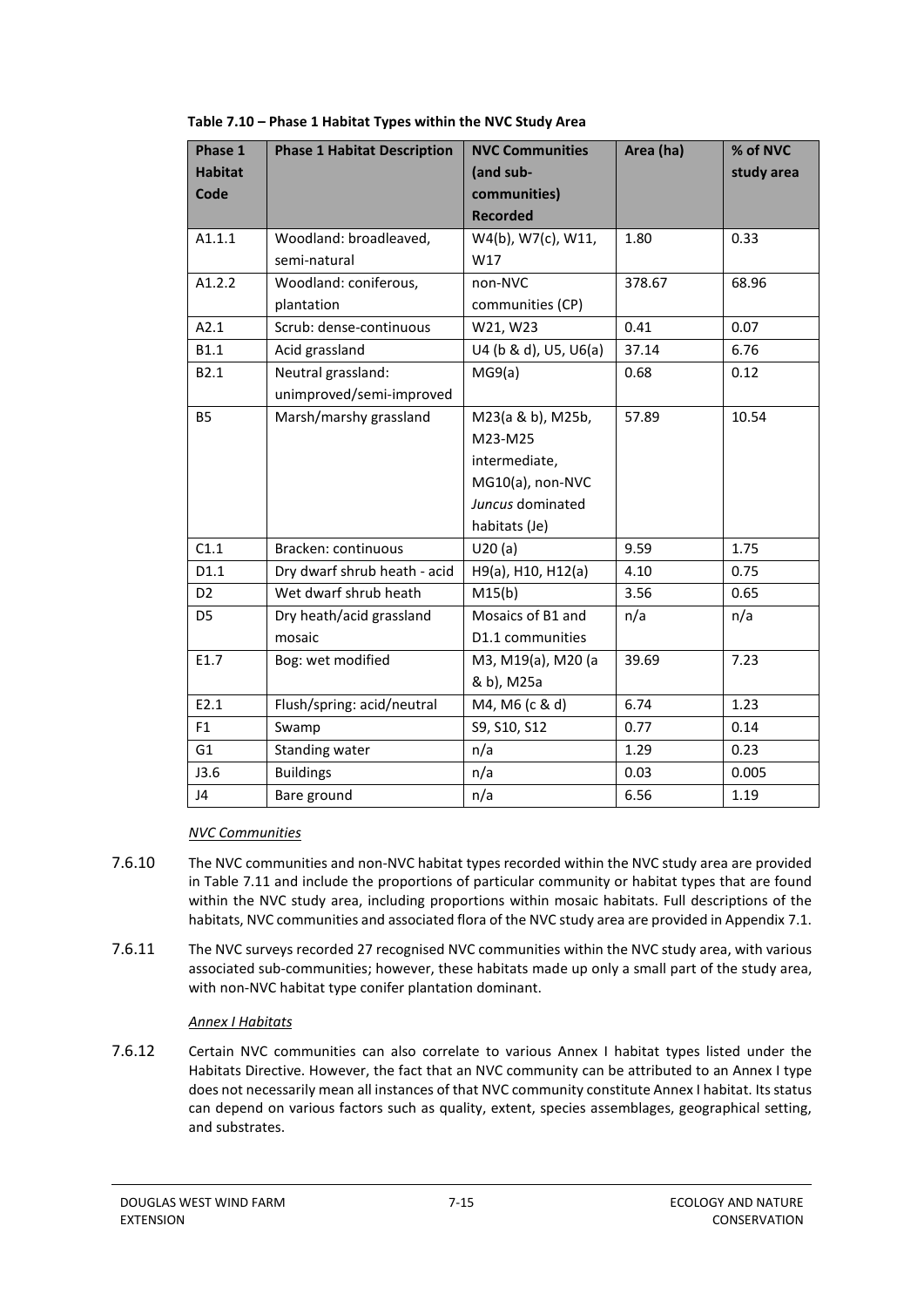- 7.6.13 NVC survey data and field observations have been compared to JNCC Annex I habitat listings and descriptions (JNCC, 2016a). Those habitats within the study area which could be considered Annex I habitats are also summarised in Table 7.11.
- 7.6.14 The extents and often relatively low quality and degraded nature of these potential Annex I habitats within the NVC study area means none are likely to be considered of more than local Nature Conservation Importance. Full details and discussion of quality of Annex I habitat types present are provided within Appendix 7.1 and summarised below.

### *Scottish Biodiversity List (SBL) Priority Habitats*

- 7.6.15 The SBL (Scottish Government, 2013) is a list of animals, plants and habitats that Scottish Ministers consider to be of principal importance for biodiversity conservation in Scotland. The SBL identifies habitats which are the highest priority for biodiversity conservation in Scotland. Some of these priority habitats are quite broad and can correlate to many NVC types.
- 7.6.16 Relevant SBL priority habitat types and corresponding associated NVC types recorded within the NVC study area are also summarised in Table 7.11. These SBL priority habitats also correlate with UK Biodiversity Action Plan (BAP) Priority Habitats (JNCC, 2016b).

### *Groundwater Dependent Terrestrial Ecosystems*

- 7.6.17 The NVC results were referenced against SEPA guidance (SEPA, 2017b), to identify those habitats which may be classified, depending on the hydrogeological setting, as being potentially groundwater dependent. Potential GWDTE NVC communities recorded within the study area are also summarised in Table 7.11; these are shown in Figure 7.3.
- 7.6.18 The potential GWDTE sensitivity of each polygon containing a potential GWDTE community was classified on a four-tier approach as follows:
	- 'Highly dominant' where potential high GWDTE(s) dominate the polygon;
	- 'Highly sub-dominant' where potential high GWDTE(s) make up a sub-dominant percentage cover of the polygon;
	- 'Moderately dominant' where potential moderate GWDTE(s) dominate the polygon and no potential high GWDTEs are present; and
	- 'Moderately sub-dominant' where potential moderate GWDTE(s) make up a sub-dominant percentage cover of the polygon and no potential high GWDTEs are present.
- 7.6.19 Where a potential high GWDTE exists in a polygon, it outranks any potential moderate GWDTE communities within that same polygon.
- 7.6.20 GWDTE sensitivity has been assigned here solely on the SEPA listings (SEPA, 2017b). However, depending on several factors such as geology, superficial geology, presence of peat and topography, many of the potential GWDTE communities recorded may in fact be only partially groundwater fed or not dependent on groundwater at all. Further information on groundwater dependency of the site is provided within Chapter 11.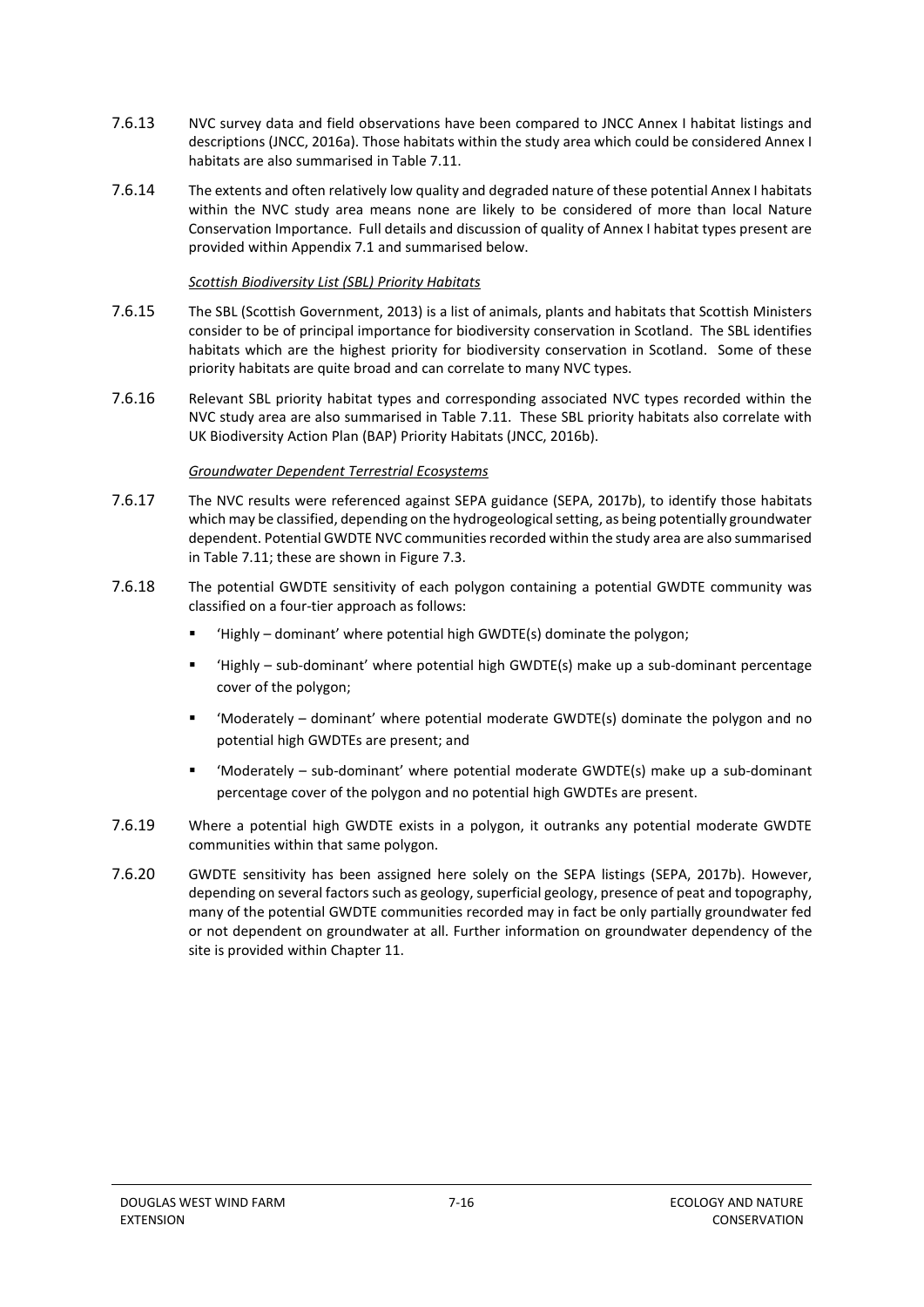| <b>NVC Community Code and Name</b> |                     | <b>Extent in</b> | % of  | <b>Potential</b>         | <b>Annex I</b>           | <b>SBL Priority</b> |
|------------------------------------|---------------------|------------------|-------|--------------------------|--------------------------|---------------------|
|                                    |                     | study            | study | <b>GWDTE</b>             | <b>Habitat Type</b>      | <b>Habitat</b>      |
|                                    |                     | area (ha)        | area  |                          |                          |                     |
| <b>Mires and Flushes</b>           |                     |                  |       |                          |                          |                     |
| M <sub>3</sub>                     | Eriophorum          | 0.18             | 0.03  | $\overline{a}$           | 7130 Blanket             | <b>Blanket bogs</b> |
|                                    | angustifolium bog   |                  |       |                          | bog (where               |                     |
|                                    | pool community      |                  |       |                          | associated               |                     |
|                                    |                     |                  |       |                          | with M17-                |                     |
|                                    |                     |                  |       |                          | M20)                     |                     |
| M4                                 | Carex rostrata -    | 0.41             | 0.07  | $\overline{\phantom{a}}$ | 7140                     | Upland              |
|                                    | Sphagnum fallax     |                  |       |                          | Transition               | flushes, fens       |
|                                    | mire                |                  |       |                          | mires and                | and swamps          |
|                                    |                     |                  |       |                          | quaking bogs             |                     |
| M6c, M6d                           | Carex echinata -    | 6.33             | 1.15  | High                     |                          | Upland              |
|                                    | Sphagnum            |                  |       |                          |                          | flushes, fens       |
|                                    | fallax/denticulatum |                  |       |                          |                          | and swamps          |
|                                    | mire                |                  |       |                          |                          |                     |
| M19, M19a                          | Calluna vulgaris-   | 7.14             | 1.30  | $\overline{\phantom{a}}$ | 7130 Blanket             | <b>Blanket</b> bog  |
|                                    | Eriophorum          |                  |       |                          | bog                      |                     |
|                                    | vaginatum blanket   |                  |       |                          |                          |                     |
|                                    | mire                |                  |       |                          |                          |                     |
| M20, M20a,                         | Eriophorum          | 14.55            | 2.65  | $\overline{\phantom{a}}$ | 7130 Blanket             | <b>Blanket</b> bog  |
| M20b                               | vaginatum blanket   |                  |       |                          | bog                      |                     |
|                                    | mire                |                  |       |                          |                          |                     |
| M23a, M23b                         | Juncus              | 37.85            | 6.89  | High                     |                          | Upland              |
|                                    | effusus/acutiflorus |                  |       |                          |                          | flushes, fens       |
|                                    | - Galium palustre   |                  |       |                          |                          | and swamps          |
|                                    | rush-pasture        |                  |       |                          |                          | (M23a)              |
| M23-M25                            | Intermediate        | 5.71             | 1.04  | Moderate-                | $\frac{1}{2}$            | $\overline{a}$      |
|                                    | community           |                  |       | High                     |                          |                     |
| M25a, M25b                         | Molinia caerulea -  | 26.03            | 4.74  | Moderate                 | $\overline{\phantom{a}}$ | $\blacksquare$      |
|                                    | Potentilla erecta   |                  |       |                          |                          |                     |
|                                    | mire                |                  |       |                          |                          |                     |
| <b>Wet Heaths</b>                  |                     |                  |       |                          |                          |                     |
| M15, M15b                          | Trichophorum        | 3.56             | 0.65  | Moderate                 | 4010                     | Upland              |
|                                    | germanicum -        |                  |       |                          | Northern                 | heathland           |
|                                    | Erica tetralix wet  |                  |       |                          | Atlantic wet             |                     |
|                                    | heath               |                  |       |                          | heaths with              |                     |
|                                    |                     |                  |       |                          | Erica tetralix           |                     |
| <b>Dry Heaths</b>                  |                     |                  |       |                          |                          |                     |
| H9, H9a                            | Calluna vulgaris-   | 1.59             | 0.29  |                          | 4030                     | Upland              |
|                                    | Deschampsia         |                  |       |                          | European dry             | heathland           |
|                                    | flexuosa heath      |                  |       |                          | heaths                   |                     |
| H <sub>10</sub>                    | Calluna vulgaris-   | 0.40             | 0.07  | $\overline{\phantom{a}}$ | 4030                     | Upland              |
|                                    | Erica cinerea heath |                  |       |                          | European dry             | heathland           |
|                                    |                     |                  |       |                          | heaths                   |                     |

# **Table 7.11 – Summary of NVC Communities Recorded within the NVC Study Area**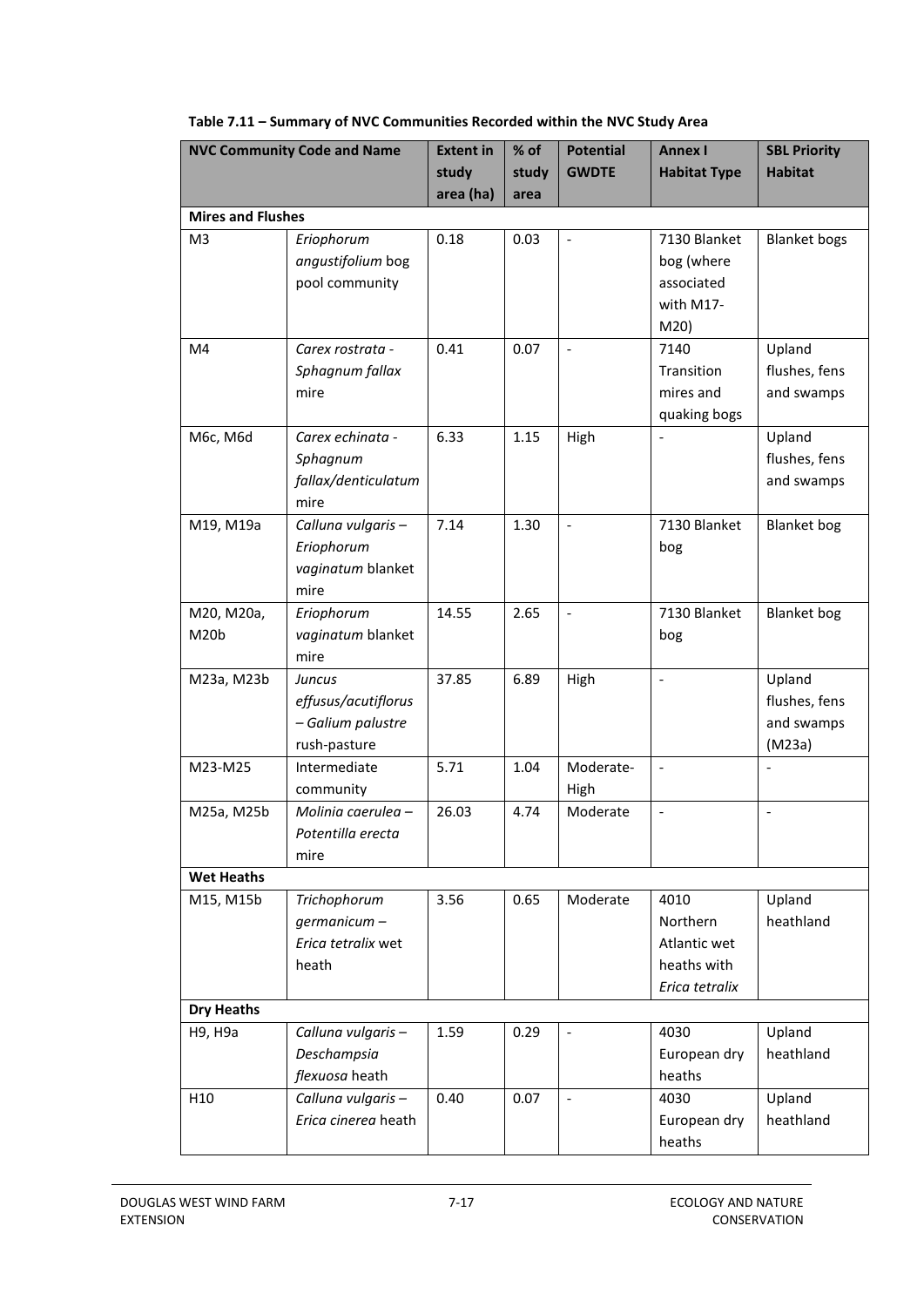|                               | <b>NVC Community Code and Name</b>                             | <b>Extent in</b> | % of  | <b>Potential</b>         | <b>Annex I</b>           | <b>SBL Priority</b>      |
|-------------------------------|----------------------------------------------------------------|------------------|-------|--------------------------|--------------------------|--------------------------|
|                               |                                                                | study            | study | <b>GWDTE</b>             | <b>Habitat Type</b>      | <b>Habitat</b>           |
|                               |                                                                | area (ha)        | area  |                          |                          |                          |
| H12, H12a                     | Calluna vulgaris -                                             | 2.11             | 0.38  | $\blacksquare$           | 4030                     | Upland                   |
|                               | Vaccinium myrtillus                                            |                  |       |                          | European dry             | heathland                |
|                               | heath                                                          |                  |       |                          | heaths                   |                          |
|                               | <b>Calcifugous Grasslands and Bracken-Dominated Vegetation</b> |                  |       |                          |                          |                          |
| U4, U4b, U4d                  | Festuca ovina-                                                 | 24.22            | 4.41  | $\overline{\phantom{a}}$ |                          |                          |
|                               | Agrostis capillaris -                                          |                  |       |                          |                          |                          |
|                               | Galium saxatile                                                |                  |       |                          |                          |                          |
|                               | grassland                                                      |                  |       |                          |                          |                          |
| U5                            | Nardus stricta -                                               | 2.56             | 0.47  | $\overline{\phantom{a}}$ | $\overline{\phantom{a}}$ | $\overline{\phantom{a}}$ |
|                               | Galium saxatile                                                |                  |       |                          |                          |                          |
|                               | grassland                                                      |                  |       |                          |                          |                          |
| U6, U6a                       | Juncus squarrosus                                              | 10.36            | 1.89  | Moderate                 | $\blacksquare$           | $\mathbf{r}$             |
|                               | - Festuca ovina                                                |                  |       |                          |                          |                          |
|                               | grassland                                                      |                  |       |                          |                          |                          |
| U20, U20a                     | Pteridium                                                      | 9.59             | 1.75  | $\overline{\phantom{0}}$ |                          |                          |
|                               | aquilinum - Galium                                             |                  |       |                          |                          |                          |
|                               | saxatile community                                             |                  |       |                          |                          |                          |
| <b>Mesotrophic Grasslands</b> |                                                                |                  |       |                          |                          |                          |
| MG9, MG9a                     | Holcus lanatus-                                                | 0.68             | 0.12  | Moderate                 | $\blacksquare$           | $\overline{\phantom{a}}$ |
|                               | Deschampsia                                                    |                  |       |                          |                          |                          |
|                               | cespitosa grassland                                            |                  |       |                          |                          |                          |
| MG10a                         | Holcus lanatus-                                                | 1.43             | 0.26  | Moderate                 | $\blacksquare$           | $\overline{\phantom{a}}$ |
|                               | Juncus effusus                                                 |                  |       |                          |                          |                          |
|                               | rush-pasture                                                   |                  |       |                          |                          |                          |
|                               |                                                                |                  |       |                          |                          |                          |
| <b>Woodland and Scrub</b>     |                                                                |                  |       |                          |                          |                          |
| W4, W4b                       | Betula pubescens -                                             | 0.70             | 0.13  | High                     | $\overline{\phantom{a}}$ | Upland                   |
|                               | Molinia caerulea                                               |                  |       |                          |                          | birchwoods               |
|                               | woodland                                                       |                  |       |                          |                          |                          |
| W7, W7c                       | Alnus glutinosa -                                              | 0.54             | 0.10  | High                     | $\overline{\phantom{a}}$ | Wet woodland             |
|                               | Fraxinus excelsior -                                           |                  |       |                          |                          |                          |
|                               | Lysimachia                                                     |                  |       |                          |                          |                          |
|                               | nemoreum                                                       |                  |       |                          |                          |                          |
|                               | woodland                                                       |                  |       |                          |                          |                          |
| W11                           | Quercus petraea -                                              | 0.52             | 0.09  | $\overline{\phantom{a}}$ | $\overline{\phantom{a}}$ |                          |
|                               | Betula pubescens-                                              |                  |       |                          |                          |                          |
|                               | Oxalis acetosella                                              |                  |       |                          |                          |                          |
|                               | woodland                                                       |                  |       |                          |                          |                          |
| W17                           | $Q.$ petraea - B.                                              | 0.05             | 0.01  | $\overline{\phantom{a}}$ |                          | $\overline{\phantom{a}}$ |
|                               | pubescens -                                                    |                  |       |                          |                          |                          |
|                               | Dicranum majus                                                 |                  |       |                          |                          |                          |
|                               | woodland                                                       |                  |       |                          |                          |                          |
| W21                           | Crataegus                                                      | 0.03             | 0.01  |                          |                          |                          |
|                               | monogyna -                                                     |                  |       |                          |                          |                          |
|                               | Hedera helix scrub                                             |                  |       |                          |                          |                          |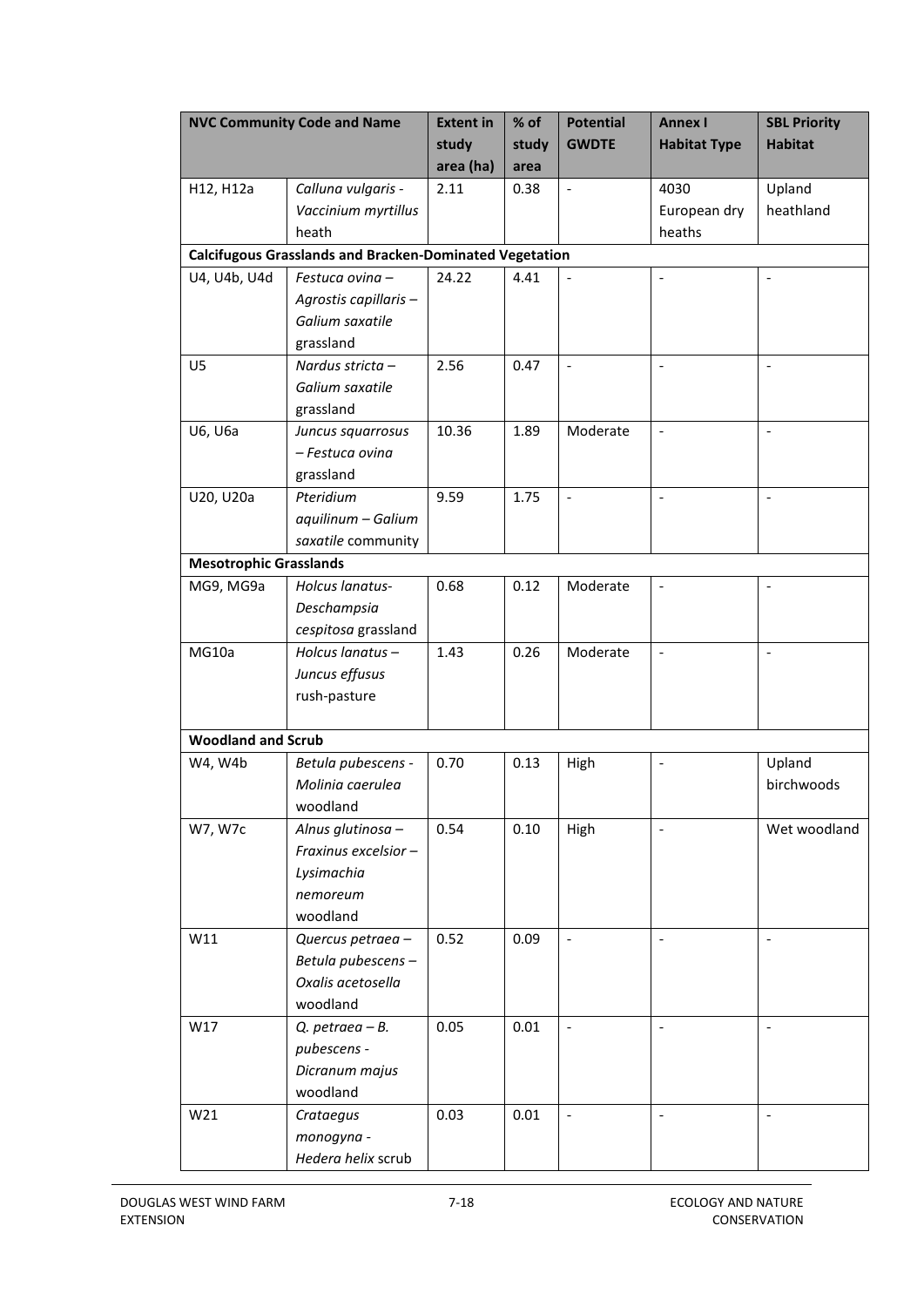|                                  | <b>NVC Community Code and Name</b>       | <b>Extent in</b><br>study<br>area (ha) | $%$ of<br>study<br>area | <b>Potential</b><br><b>GWDTE</b> | <b>Annex I</b><br><b>Habitat Type</b> | <b>SBL Priority</b><br><b>Habitat</b> |
|----------------------------------|------------------------------------------|----------------------------------------|-------------------------|----------------------------------|---------------------------------------|---------------------------------------|
| W23                              | Ulex europaeus-                          | 0.38                                   | 0.07                    | $\qquad \qquad \blacksquare$     |                                       |                                       |
|                                  | Rubus fruticosus                         |                                        |                         |                                  |                                       |                                       |
|                                  | scrub                                    |                                        |                         |                                  |                                       |                                       |
| <b>Swamps and Tall Herb-Fens</b> |                                          |                                        |                         |                                  |                                       |                                       |
| S9                               | Carex rostrata                           | 0.57                                   | 0.10                    | $\overline{\phantom{a}}$         | $\overline{\phantom{a}}$              | Upland                                |
|                                  | swamp                                    |                                        |                         |                                  |                                       | flushes, fens                         |
|                                  |                                          |                                        |                         |                                  |                                       | and swamps                            |
| <b>S10</b>                       | Equisetum fluviatile                     | 0.02                                   | 0.004                   | $\overline{\phantom{0}}$         | $\overline{\phantom{a}}$              | Upland                                |
|                                  | swamp                                    |                                        |                         |                                  |                                       | flushes, fens                         |
|                                  |                                          |                                        |                         |                                  |                                       | and swamps                            |
| <b>S12</b>                       | Typha latifolia                          | 0.19                                   | 0.03                    | $\blacksquare$                   | $\blacksquare$                        | Upland                                |
|                                  | swamp                                    |                                        |                         |                                  |                                       | flushes, fens                         |
|                                  |                                          |                                        |                         |                                  |                                       | and swamps                            |
|                                  | <b>Non-NVC Community or Feature Type</b> |                                        |                         |                                  |                                       |                                       |
| <b>CP</b>                        | Conifer plantation                       | 378.67                                 | 68.96                   | $\mathcal{L}$                    | $\overline{\phantom{a}}$              | $\Box$                                |
| <b>BG</b>                        | Bare ground, soil,                       | 6.56                                   | 1.19                    | $\overline{\phantom{a}}$         | $\blacksquare$                        | $\overline{\phantom{a}}$              |
|                                  | rock, hardstandings                      |                                        |                         |                                  |                                       |                                       |
| <b>BD</b>                        | <b>Buildings and</b>                     | 0.03                                   | 0.005                   | $\overline{a}$                   | $\overline{\phantom{a}}$              | $\overline{a}$                        |
|                                  | associated                               |                                        |                         |                                  |                                       |                                       |
|                                  | driveways                                |                                        |                         |                                  |                                       |                                       |
| Je                               | Juncus effusus acid                      | 4.88                                   | 0.89                    | Moderate*                        |                                       | $\tilde{\phantom{a}}$                 |
|                                  | grassland                                |                                        |                         |                                  |                                       |                                       |
|                                  | community                                |                                        |                         |                                  |                                       |                                       |
| SW                               | Standing water                           | 1.29                                   | 0.23                    | $\overline{a}$                   |                                       |                                       |

*\* In light of the SEPA classification on potential GWDTEs (SEPA, 2017b), the non-NVC types 'Je' and 'Ja' should also qualify for potential GWDTE status. The classification of moderate sensitivity is keeping in line with similar Juncus spp. dominated grassland communities (e.g. MG10).*

### *Habitat Descriptions*

- 7.6.21 A brief description of the main Phase 1 habitats and associated NVC types recorded within the NVC study area, roughly in order of abundance, is presented below (full descriptions provided in Appendix 7.1). In the following paragraphs where reference is made to NVC community codes, the full community name can be cross-referred to Table 7.11 above.
- 7.6.22 **Conifer plantation** areas form the most dominant habitat within the study area (see Figure 7.3 and Appendix 7.1, Annex C, Photo C5) and were generally unremarkable in terms of their flora and species composition. Most of the conifer plantation is mature with no ground flora except some scattered mosses, the ground instead being blanketed in woody debris and conifer needles. These woodland plantation areas are floristically impoverished and of negligible botanical importance.
- 7.6.23 **Marshy grassland** (mainly NVC category M23 with some M25b and MG10) is quite common throughout the study area, the larger expanses are found around watercourse floodplains, in damp grazing pastures and gently sloping ground within the plantation and, more extensively, along the eastern side of the study area. The community is quite species-poor throughout, being dominated by mixtures of *Juncus effusus* and/or *J. acutiflorus* with patches of a low diversity of grasses and herbs. Some *J. acutiflorus* stands are species-poor and lack much in the way of mesophytic herbs, and in a lot of cases could be referred to as the non-NVC *Juncus* neutral grassland as described by Averis & Averis (2015).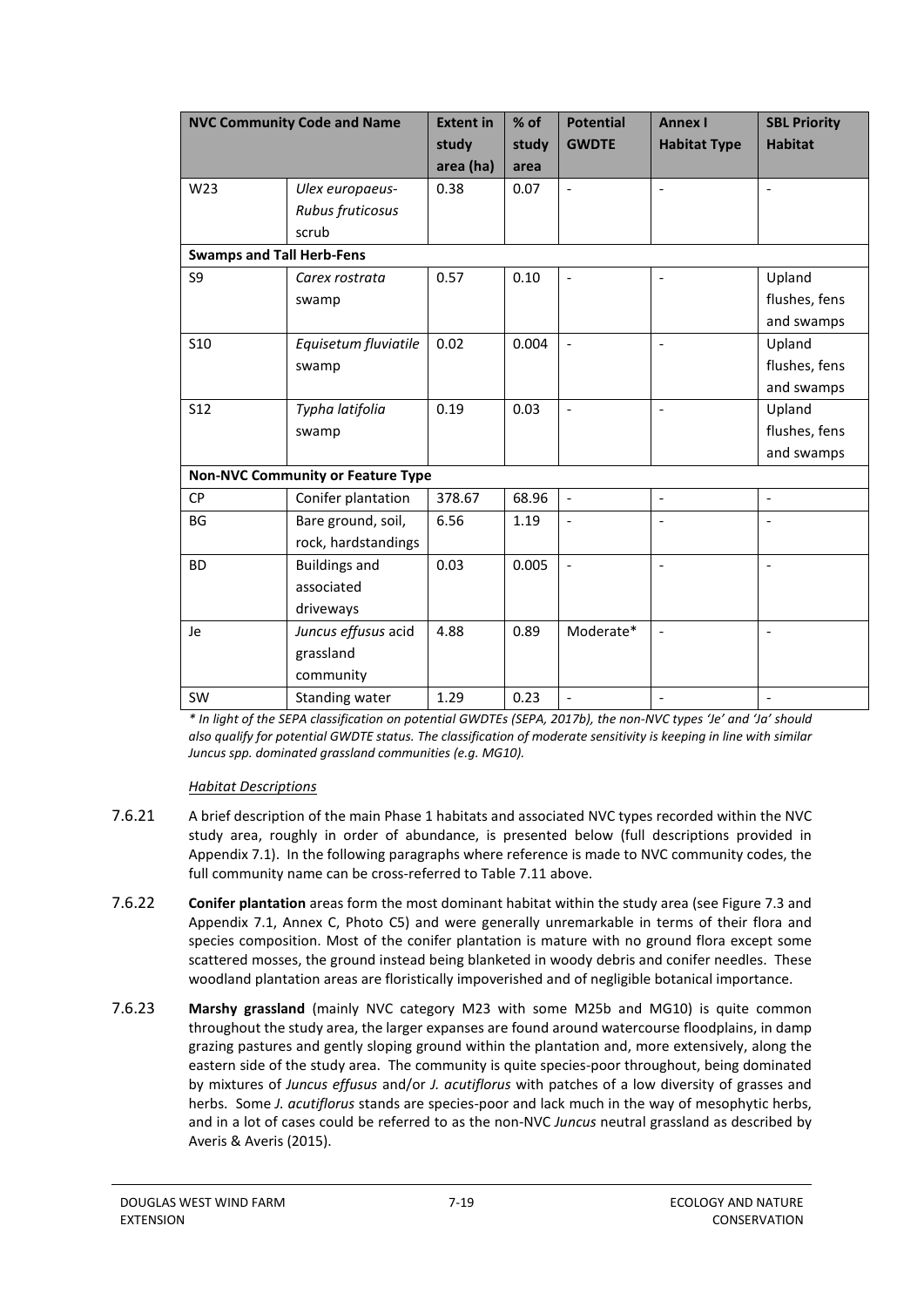- 7.6.24 U4 is the most common **acid grassland** type and is most abundant within the north and north-west of the study area and in patches along the Shiel Burn. Areas are for the most part the U4b *Holcus lanatus - Trifolium repens* sub-community, where the impacts of historic and more recent grazing levels remain evident, or the U4d *Luzula multiflora - Rhytidiadelphus loreus* sub-community where the coarser looking swards with *Deschampsia cespitosa* dominate the vegetation. The U6 community appears in isolated patches along the north of the study area, most frequently as pure stands of U6. At times areas of U6 were seen to be transitional with M23, M6 and M25 mires in some parts.
- 7.6.25 **Wet modified bog** comprises mainly M25a and M20 NVC communities, with some M3 and M19. M19 is found to be patchy across the study area, most often within forest rides or along the forest margins. M20 was found to be in a species-poor grassy form across the study area, again often found within forest rides or in a few more extensive areas outwith the plantation forestry. As a result of both communities being subject to the effects of forest drainage, shading effects and sheep grazing, they are deemed to be poor or degraded forms of Annex I habitats.
- 7.6.26 M25 mire can also fall within the blanket bog Annex I type, usually where the underlying peat depth is greater than 0.5 m and the habitat is wet and contains peat forming species. As described in Appendix 7.1, M25 within the study area is for the most part species-poor and at the drier end of the scale. Many areas are a ubiquitous swathe of *Molinia* tussocks with few associate species and generally lack many of the main peat forming species such as *Sphagnum* mosses. General field observations of M25 indicate that this habitat is unlikely to be on deep peat within the study area, and this was confirmed via peat probing within the site, as described in Chapter 11 and shown in Figure 11.5, where all peat samples in proximity to infrastructure were <0.5 m. Given the character of the majority of M25 within the study area it has not been considered to be of Annex I habitat quality in this case.
- 7.6.27 The M3 bog pool community recorded is limited to two small areas within the study area, and while this community does include some peat forming bog-mosses, these areas are not deemed extensive enough, are not part of wider M19/M20 blanket bog areas, nor incorporate the often distinctive bog pool surface patterning to be considered Annex I habitat in this case.
- 7.6.28 Areas of U20 **continuous bracken** can be found along the north of the study area, often following the slopes around the Poniel Water and generally on steep slopes and dry soils in the gullies of the Shiel Burn.
- 7.6.29 **Flush/springs** are mainly M6 which is widespread throughout the study area, present mostly as small flushes, runnels or soakways, and along and within occluding ditches and around minor watercourses or as small components of modified bog; however, it also occurs as a notable component of many larger basin/valley/floodplain areas in mosaics with other wetland communities, in particular M23 rush-pasture. The vast majority of M6 areas are of the species-poor M6c *Juncus effusus* sub-community with a tall sward of *J. effusus* over a species-poor lawn of *Sphagnum fallax, S. palustre* and *Polytrichum commune*.
- 7.6.30 All of the patches of H9 **dry heath** were recorded within the north of the study area, with two of the largest patches being found along the steep slopes flanking the Poniel Water. *Calluna vulgaris* is overly dominant within these areas with some sparse *Deschampsia flexuosa, Molinia caerulea* and *Potentilla erecta*. Just a few isolated stands of H12 were recorded within the north and north-west of the NVC study area. The H12a *Calluna vulgaris* sub-community was the main type recorded. This sub-community is species-poor and heavily dominated by *Calluna*, and contained a low density of interweaved sprigs of *Vaccinium myrtillus*. All dry heath in the study area is semi-natural and derived from a long history of grazing and burning.
- 7.6.31 M15 **wet heath** is present at two locations within the study area outside the plantation forestry. The larger of the two swards can be found to the east and the smaller one to the south-west of Arkney Hill, which forms a mosaic with M25 mire. Due to the intensive level of grazing, particularly over the larger sward, certain obvious components, such as *Calluna vulgaris, Trichophorum germanicum* and *Vaccinium myrtillus* are very short making it difficult to distinguish from the surrounding acid grassland communities (see Appendix A.7.1, Annex C, Photo C2).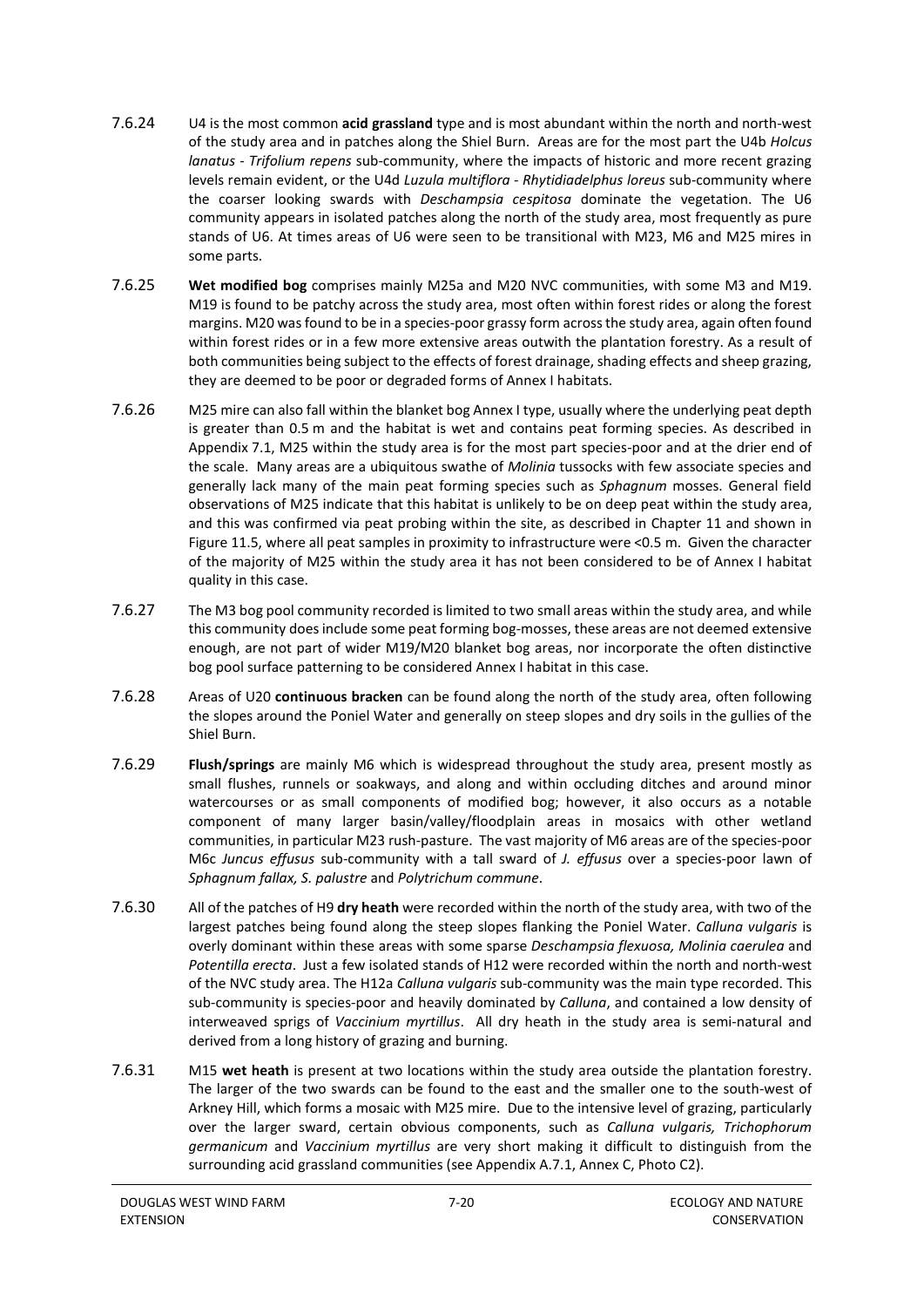#### **Peatlands**

- 7.6.32 The Carbon and Peatland Map (SNH, 2016) was consulted to determine likely peatland classes present in the study area; the map provides an indication of the likely presence of peat at a coarse scale.
- 7.6.33 There is no Class 1 or Class 2 peatland within the study area according to the Carbon and Peatland Map (SNH, 2016). As the Carbon and Peatland Map is a high-level tool, peat depth surveys were also carried out across the study area, as outlined within Chapter 11 and Appendix 11.1.

### **Protected Species**

- 7.6.34 This section summarises the results of the protected species surveys carried out in 2018 across the site, and in previous years on behalf of the local wind farm projects.
- 7.6.35 Full details of the results for each species are included in the following Appendices and Figures:
	- Protected species: Confidential Annex: Appendix C1 and Figure C7.1; and
	- Bats: Appendix 7.2, Figures 7.6 to 7.11.

#### *Otter*

7.6.36 There was no evidence of otter recorded within the study area in 2018, and there is variable suitability for otter along the watercourses within the site. The Shiel Burn offers some suitable habitat for commuting otter although foraging opportunities are likely to be limited in the upper reaches. Evidence of otter was recorded at five of the eight surrounding wind farm projects (see Table 7.9), including during the Douglas West Wind Farm surveys. It is possible that the watercourses within the site could form part of an otter's home range and would be used periodically for commuting and foraging, where there is a suitable prey resource. Given the close vicinity of these projects, and the hydrological connectivity between some of the sites, it is likely that otters will occasionally use the watercourses and habitats within the site.

#### *Water Vole*

- 7.6.37 There was no evidence of water vole recorded during the survey. There were no records of water vole recorded during the surveys for any of the eight local wind farm projects (Table 7.9).
- 7.6.38 There were sections of the Shiel Burn which offered suitable habitat for supporting water vole. Hagshaw Burn offered lower suitability for water vole, with many sections enclosed under the coniferous plantation and surrounded by terrestrial vegetation that was dominated by coniferous needles. It is possible that water voles could utilise the habitats that offer greater suitability within the site, although no evidence was recorded during surveys, and presence is considered unlikely.

### *Badger*

- 7.6.39 Evidence of badger was recorded within the study area. A latrine was recorded within the plantation, whilst feeding signs were recorded to the north of the site boundary, and a potential badger sett was recorded to the east of the site boundary. The sett consisted of a single entrance, and had a large amount of spoil present which contained rocks. It was considered to be of a size and structure suitable for supporting badger, although no further field signs, such as guard hairs or prints, were recorded during the survey. The entrance showed evidence of recent excavation and was well-worn.
- 7.6.40 Badger presence was recorded at seven of the eight local wind farm projects (Table 7.9). There are numerous opportunities for foraging in the surrounding habitats and within the site. The plantation also offers good connectivity between the site and the surrounding area. There are many areas of the site which are considered to be of lower suitability for sett-building, given its very wet and peaty nature. However, there is the potential for the site to support a sett in those areas which are drier and offer a suitable non-peat substrate.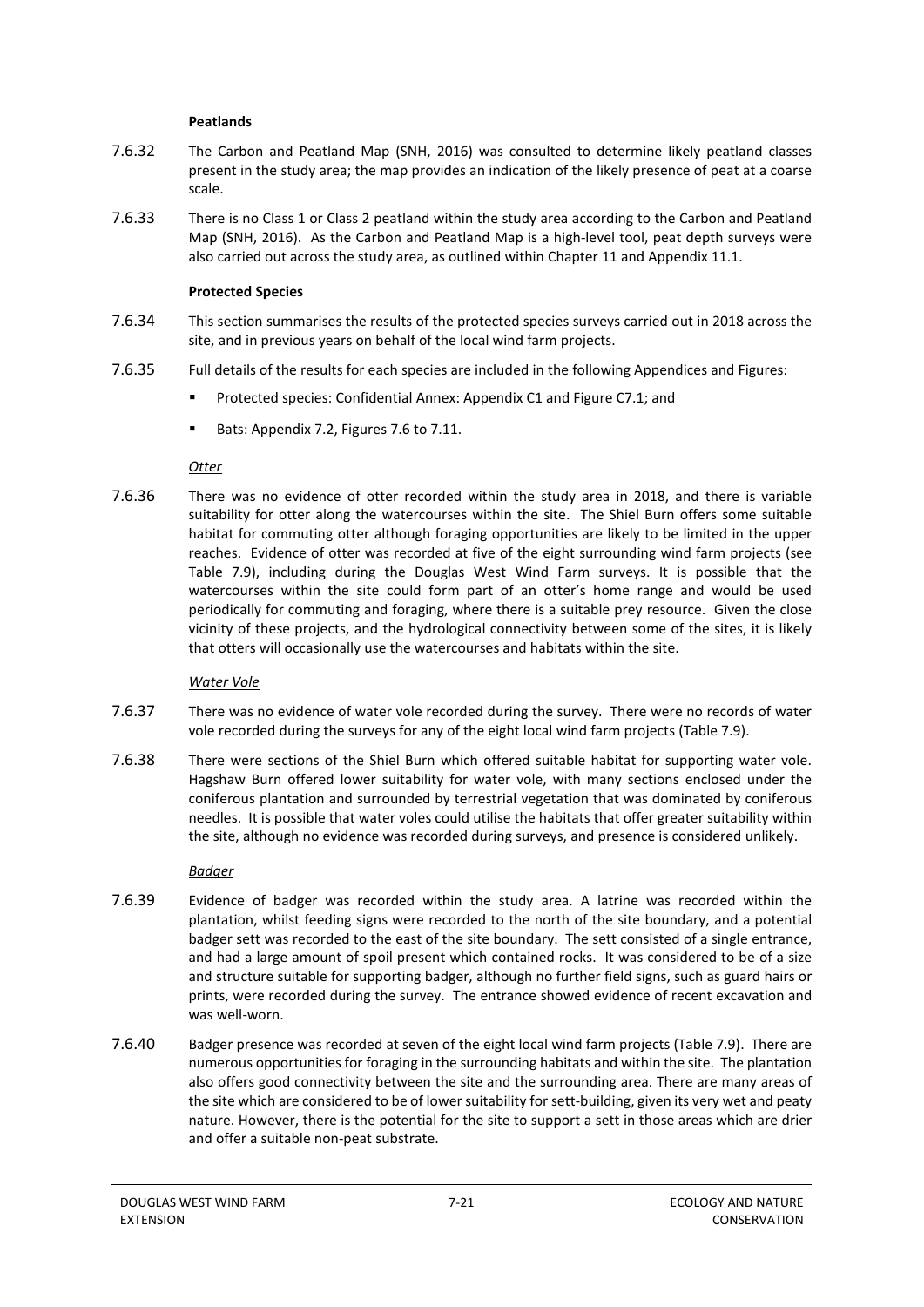#### *Pine Marten*

- 7.6.41 There was no evidence of pine marten recorded during the surveys in 2018, or in previous years. Surveys specifically for pine marten were included within the survey scope for two local wind farm projects (Table 7.9), although neither recorded signs of pine marten presence.
- 7.6.42 The forestry plantation within the site offers suitable habitat for pine marten, as the species is known to exploit coniferous plantation to create dens, access prey and gain protection from predators (Caryl, 2008).

### *Red Squirrel*

7.6.43 No evidence of squirrel was recorded during the survey. No evidence of red squirrel was recorded during any of the surveys of the eight local wind farm projects within the vicinity of the site. The site sits within the Todlaw and Cumberhead woodland which was identified by Poulsom *et al.* (2005) as a red squirrel priority woodland within the Strathclyde region of Scotland. The study noted the Todlaw and Cumberhead woodland as having conifers of cone bearing age, making it able to support foraging red squirrels, and having a population of red squirrels that was considered stable (Poulsom *et al.,* 2005). The plantation has been noted as being close to an area which has been highlighted as priority for grey squirrel control (SNH, 2010), meaning that grey squirrels could also be present within the area.

### *Great Crested Newt*

- 7.6.44 A total of 16 ponds were identified within the vicinity of the site in 2018 (Figure 7.5). A habitat suitability index (HSI) assessment was conducted on 15 ponds (one was scoped out prior to the survey due to not being ponds), 10 of which had been previously assessed during the surveys for the Douglas West Wind Farm project in 2014-15.
- 7.6.45 As seen on Figure 7.5, ponds within the survey area ranged from poor to excellent suitability for great crested newt. Two ponds were considered to be of 'poor' suitability and one of 'below average' suitability for great crested newt, and therefore no further survey was considered necessary. Six of the ponds were assessed as 'average', five as 'good' and one as 'excellent' suitability for supporting great crested newt.
- 7.6.46 In line with the proposals outlined within the Ecology Scoping Report (MacArthur Green, 2018), further surveys for great crested newt would only be conducted if a pond previously surveyed had increased in suitability or if new previously unrecorded ponds that may be affected by the Proposed Development were identified. Rationale presented in section [7.7](#page-25-0) (*Scoped-Out Ecological Features*) shows that no further surveys were required in 2018, with suitable ponds unlikely to be affected by the Proposed Development.
- 7.6.47 Great crested newt surveys were conducted at four of the eight local wind farm projects. None of these surveys recorded presence or field signs of great crested newt (Table 7.9). At the Douglas West Wind Farm site, a combination of habitat suitability surveys and eDNA presence/absence surveys in 2015 confirmed that the species was absent within the Douglas West survey area, and it is considered that this is also the case for the Proposed Development.

### *Reptiles*

7.6.48 No reptiles were sighted during the surveys, although suitable habitat exists within the site to support reptiles. There are several sunny aspects, associated with the larger forestry rides, and the habitats present in the vicinity of the Shiel Burn which offer good opportunities for basking. The damper areas of the site are likely to offer some foraging potential.

*Fish*

7.6.49 As stated within the Ecology Scoping Report (MacArthur Green, 2018), and based on the information from other local wind farm projects (primarily Douglas West Wind Farm which shares the same catchment of watercourses, eventually to the Douglas Water), it was considered that there is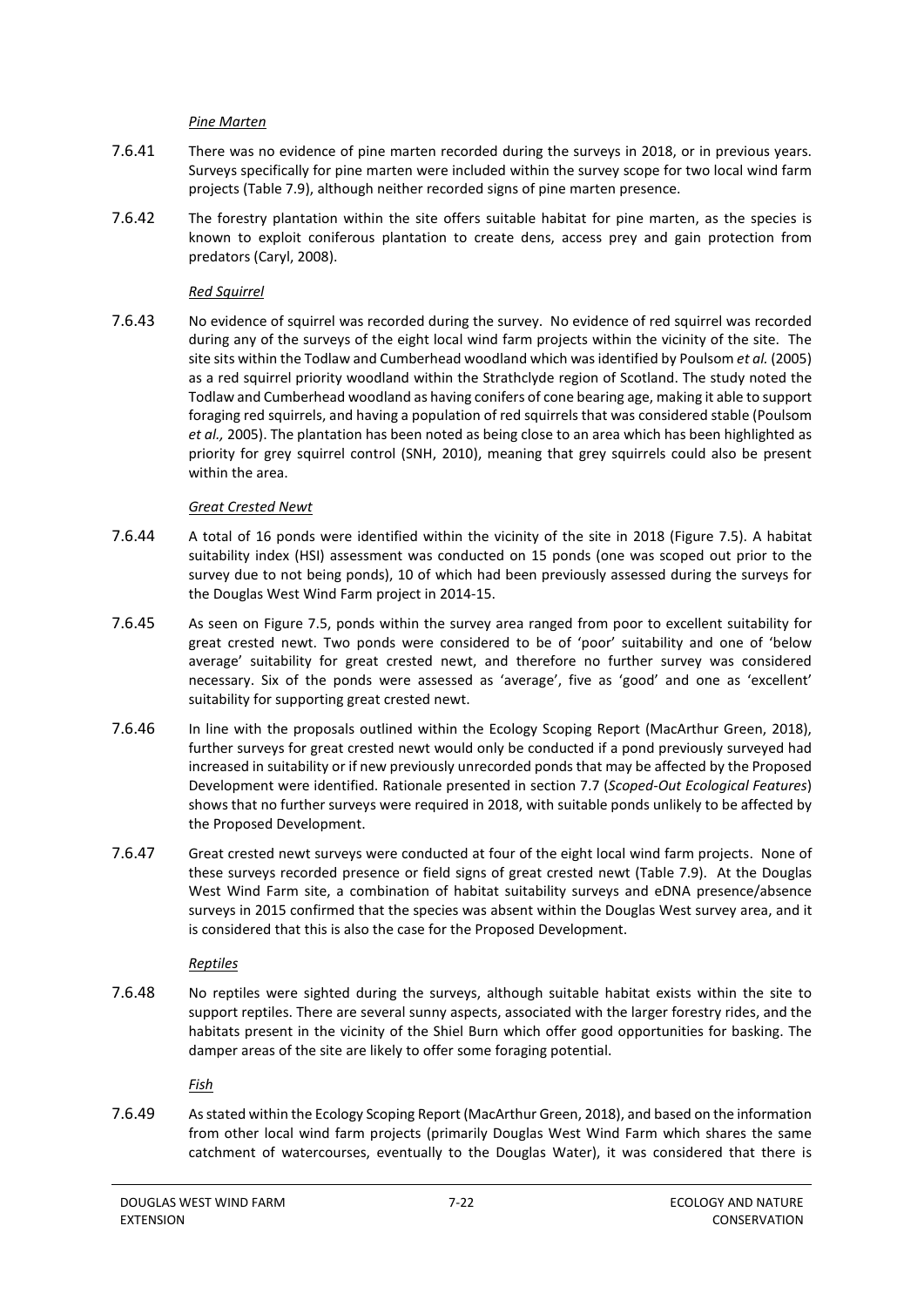sufficient information existing to be able to robustly assess potential effects on fish. No further surveys were conducted for fish in 2018.

- 7.6.50 Fish habitat and electrofishing surveys were conducted in June 2012 on the Douglas West Wind Farm site. The habitat suitability varied across the study area, with Poniel Water exhibiting moderate to high suitability. Shiel Burn within the site flows into Poniel Water. Although Shiel Burn was assessed as having moderate suitability there is extensive bedrock in the area and the culvert on Shiel Burn (grid ref. NS 80834 33052) is impassable to fish. Longhill Burn and Alder Burn to the east of the site, and Broadlea Burn to the south of the site were considered to have low suitability for fish and were not surveyed further.
- 7.6.51 The results of the electrofishing surveys recorded 'very low' numbers of brown trout within Poniel Water and Shiel Burn only. Population estimates were not able to be drawn due to the low numbers caught. According to the Douglas West Wind Farm assessment, Atlantic salmon (*Salmo salar*) are restricted to watercourses downstream of the site due to the impassable Falls of Clyde approximately 3 km downstream.
- 7.6.52 There has been extensive historical modification of the watercourses in the local area, for example, the majority of the length of Poniel Water was re-directed for the opencast mine workings, and the pond along Longhill Burn was created as part of the habitat restoration of the opencast mine. The culverts along Longhill Burn, Shiel Burn and Alder Burn are either impassable to fish or in a state of disrepair.
- 7.6.53 The conditions within the local area, and therefore the habitat suitability of the site, are not considered to have changed significantly since the 2012 surveys. Therefore brown trout are only expected to occur in Poniel Water and Shiel Burn in very low numbers. Alder Burn and Longhill Burn are not expected to sustain brown trout.

*Bats*

- 7.6.54 No bat roosts or potential bat roosts were located within 200 m of a turbine, or within the wider study area in 2018.
- 7.6.55 Four bat species were recorded within the study area during the temporal (static detector) surveys carried out in 2018: common pipistrelle (*Pipistrellus pipistrellus*), soprano pipistrelle (*Pipistrellus pygmaeus*), Daubenton's (*Myotis daubentonii*) and brown long-eared bat (*Plecotus aurtius*). Two genus groups were also recorded within the study area: *Myotis*species and *Nyctalus* species. A total registration count of 2,688 records, and a mean bat activity index per night (BAI/night) of 5.37 brpn (bat registrations per night) was recorded for the study area. Figures 7.7 to 7.11 provide information on detector locations and activity rates at each, during the monthly surveys.
- 7.6.56 Of the bat assemblage recorded, *Nyctalus* spp. are classified by SNH *et al.* (2019) as being of high population vulnerability to wind fam developments (a combination of low abundance and high collision risk) and were recorded across the study area through the survey period. A mean total activity rate of 0.35 brpn was recorded, with the highest mean registrations per survey period of greater than one BAI/night at location 1 (5.8 brpn in June, 2.3 brpn in July, 2.2 brpn in August, and a total average of 2.0 brpn), location 9 (1.1 brpn in August) and location 10 (1.27 brpn in June). *Nyctalus* were also recorded at the Repowered Hagshaw Hill, Douglas West, Dalquhandy and Cumberhead project sites.
- 7.6.57 Moderate activity levels were recorded for medium population vulnerability common pipistrelle and soprano pipistrelle in June at location 10 (29.1 brpn) and at location 7 (20.3 brpn) (Figure 7.8). Both locations 10 and 7 are situated in the north-eastern section of the study area along the edge of conifer planation with Location 7 near the Shiel Burn. These higher common and soprano activity rates at locations 10 and location 7 in June is likely to be the result of optimal environmental conditions and suitable foraging habitats at these locations with connectivity to other suitable forging habitats in the study area such as the Shiel Burn. All other locations recorded a relatively low BAI for these species on each survey visit. Pipistrelle species were recorded at all nearby wind farm sites where bat surveys were undertaken.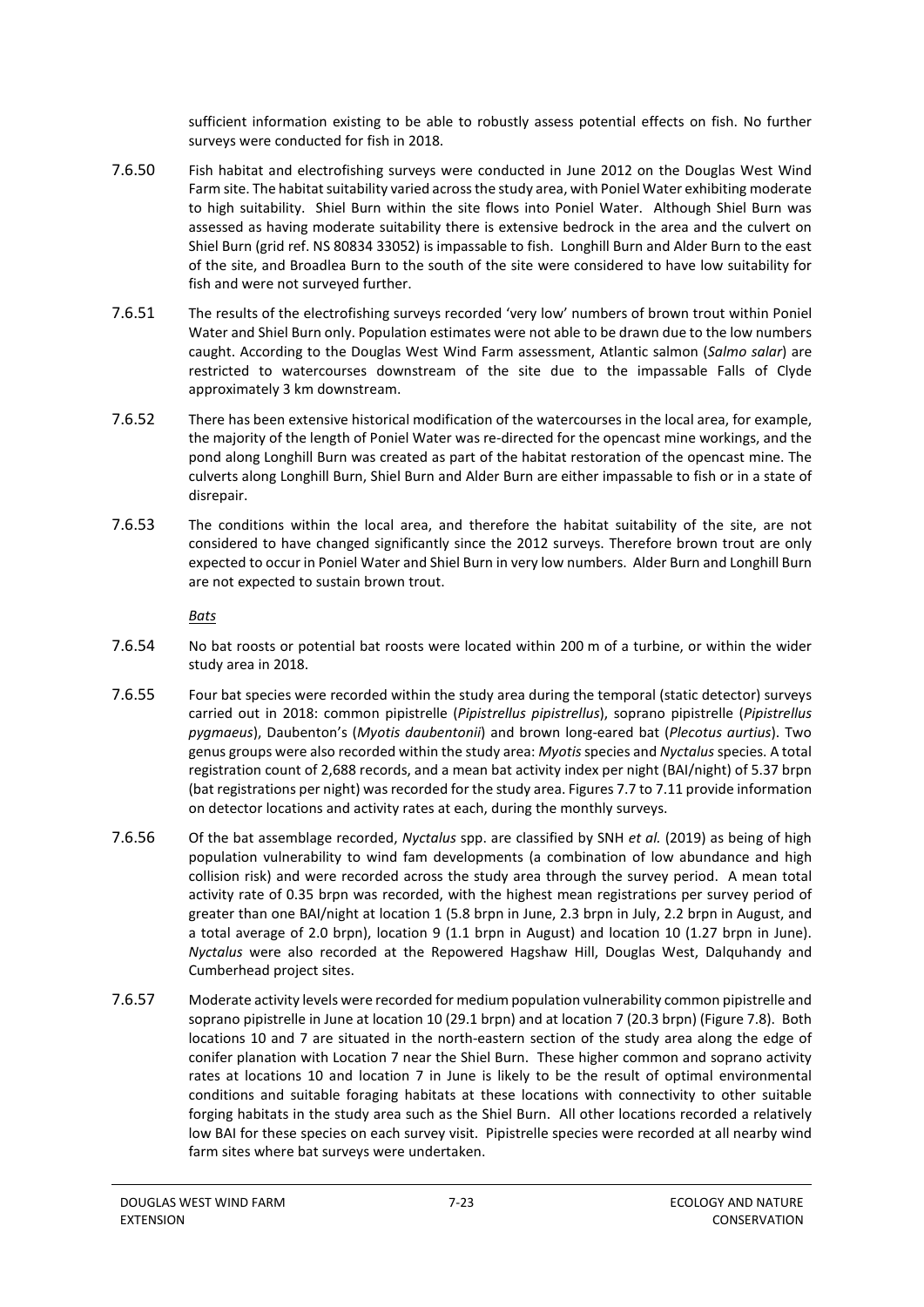7.6.58 Low population vulnerability species (Daubenton's, brown long-eared bat and *Myotis spp.*) recorded low BAI during every survey visit across the study area. *Myotis* bats were recorded at all nearby wind farm sites where bat surveys were undertaken. Brown long-eared bats were recorded at Galawhistle, Douglas West and Cumberhead.

# *Design Layout Considerations*

- 7.6.59 As part of the iterative design process for the Proposed Development, ecological constraints identified through baseline survey results were considered in order to prevent or minimise adverse effects on ecological receptors. This involved:
	- a 50 m buffer implemented for all watercourses considered to have continuous flow throughout the year in designing the project. There are three locations where Proposed Development infrastructure encroaches into the 50 m buffer:
		- The edge of the crane pad and a short stretch of track alongside the crane pad associated with T4 are within approximately 25 m of the southern-most part of the Shiel Burn. The small watercourse at this location is within a valley and is physically separated from the proposed crane pad and track.
		- The access track between T9 and the area west of T11 is within approximately 25 m (at its closest point) of the eastern-most branch of the Shiel Burn system. This is an existing track which may require upgrading but will not undergo major construction works such as excavation of a new track corridor. The watercourse at this location is within a valley, with the existing track above.
		- The eastern edges of the proposed substation and temporary laydown area are within approximately 30 m of a small drain/tributary of the Longhill Burn. This small drain may not have continuous flow, and a buffer of 30 m is considered to be sufficient.
	- avoidance of blanket bog habitat for the location of turbines and infrastructure as far as practicable; and
	- avoidance of areas of potentially high GWDTEs for infrastructure as far as practicable.

## **Micrositing**

7.6.60 Any micrositing of infrastructure will take into consideration the potential for direct encroachment onto sensitive habitats or GWDTEs, or indirect alteration of hydrological flows supporting sensitive habitats or GWDTEs. Any micrositing will also take consideration of any disturbance buffer distances on protected species' features identified by the SPP to be prepared prior to construction commencing.

# <span id="page-25-0"></span>7.7 Potential Effects

- 7.7.1 This section provides an assessment of the likely effects of the Proposed Development on the IEFs identified through the baseline studies. The assessment of potential effects is based on the Proposed Development description in Chapter 3 and is structured as follows:
	- project assumptions;
	- scoped-out ecological features;
	- **scoped-in IEFs;**
	- construction effects;
	- operational effects; and
	- **decommissioning.**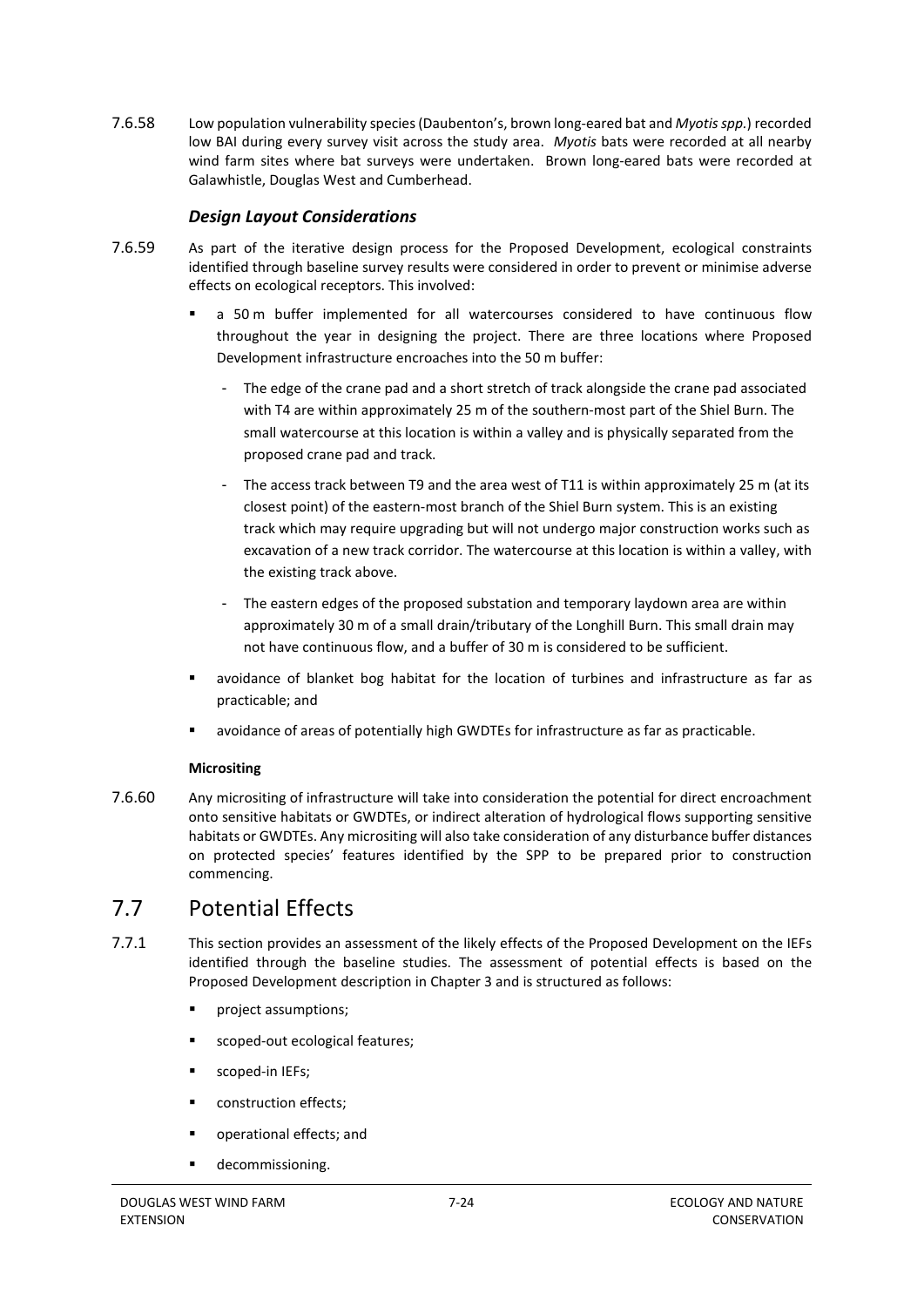# *Project Assumptions*

- 7.7.2 The following assumptions are included in the assessment of otherwise unmitigated impacts on IEFs:
	- Turbines will be keyholed within the forestry block and any new forestry will not planted within these areas.
	- The construction period will last for up to 12 months, comprising a construction programme as described in Chapter 3. The associated infrastructure will include: site access, access tracks, crane hardstanding, underground cabling, on-site substation and maintenance building, energy storage compound, temporary construction compound, laydown area, concrete batching plant, potential excavations/borrow workings and two permanent meteorological masts.
	- All electrical cabling between the turbines and the associated infrastructure would be underground in shallow trenches which would be reinstated post-construction and follow the access tracks.
	- Any disturbance areas around permanent infrastructure during construction would be temporary and areas reinstated or restored before the construction phase ends or shortly thereafter.
	- To ensure reasonable precautions are taken to avoid adverse effects on habitats, protected species and aquatic interests, a suitably qualified Ecological Clerk of Works (ECoW) will be appointed prior to the commencement of construction to advise the Applicant and the Contractor on all ecological matters. The ECoW will be required to be present on the site during the construction phases and will carry out monitoring of works and briefings with regards to any ecological sensitivities on the site to the relevant staff within the Contractor and subcontractors.
	- An SPP will be agreed prior to construction commencing and implemented during the construction phase. The SPP details measures to safeguard protected species known to be in the area. The SPP will include pre-construction surveys to check for any new protected species in the vicinity of the construction works, and good practice measures during construction.
	- Implementation of appropriate pollution prevention measures (particularly in relation to watercourses) and standard good practice construction environmental management will occur across the site as standard and form part of a robust Construction Environmental Management Plan (CEMP).

# *Scoped-Out Ecological Features*

7.7.3 With consideration of the desk-study and baseline data collected and following the design layout considerations and project assumptions sections above, several ecological features can be scoped out of further assessment based on the professional judgement of the EIA team and experience from other relevant projects and policy guidance or standards. The following paragraphs detail the ecological features scoped out.

## **Designated sites**

7.7.4 There are no designated sites within the site. Based on distances of nearest designated sites from the Proposed Development (over 5 km away) and the ecology of associated qualifying habitat features (see Table 7.8), all designated sites have been scoped out of the assessment due to a lack of likely connectivity.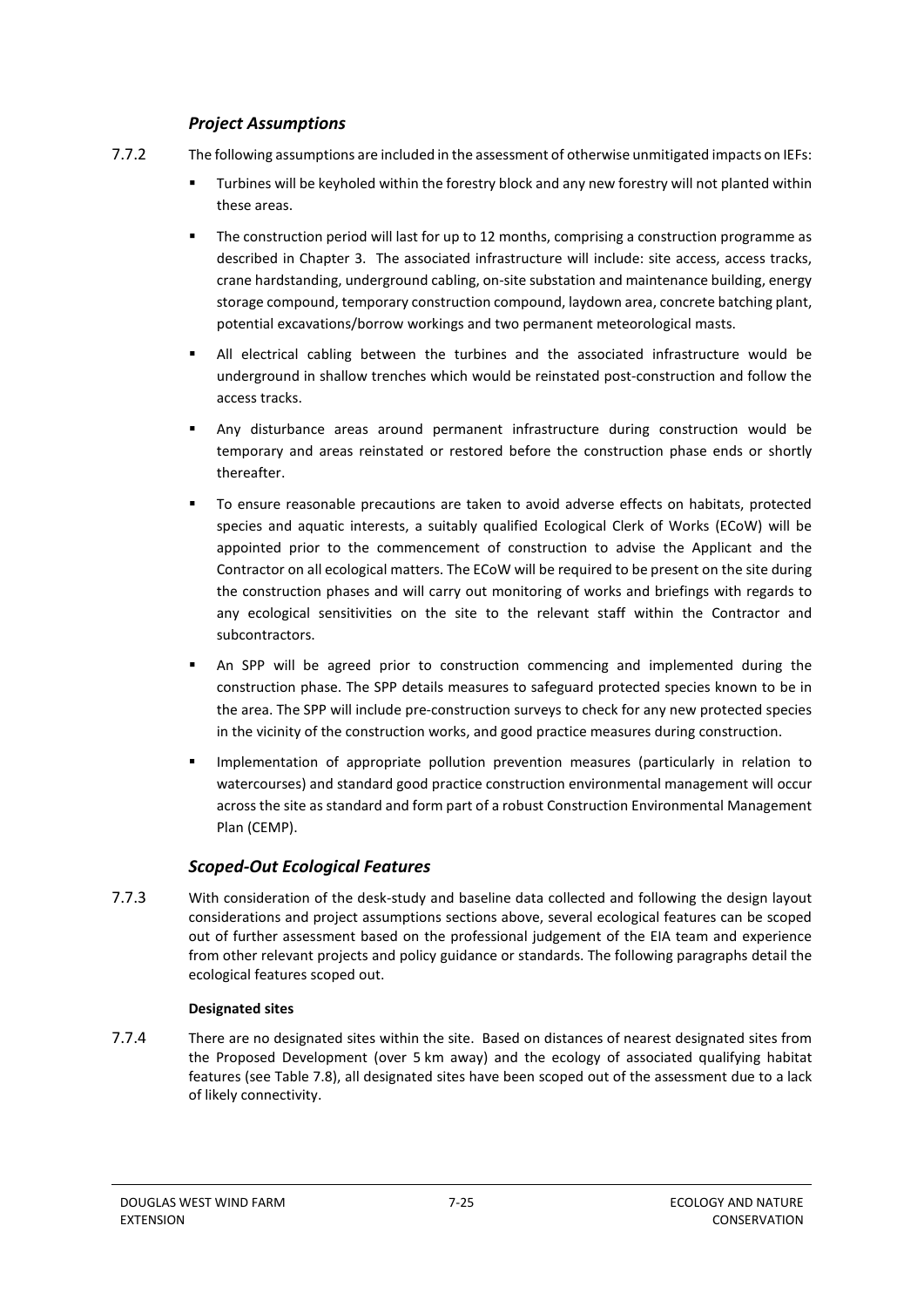#### **Habitats**

- 7.7.5 Table 7.12 details the estimated direct and indirect relative losses expected to occur, by habitat type, for all new infrastructure. A total of 9.8 ha habitat would be directly lost due to the Proposed Development, with 8.1 ha (82 %) of this comprising conifer plantation. A further 12.4 ha has been earmarked as a borrow pit search area (Table 7.13), with 10.6 ha (85 %) of this comprising conifer plantation.
- 7.7.6 The predominant habitat within the site commercial conifer forest plantation is of low conservation value, hosting a species-poor ground layer. It is correspondingly of negligible Nature Conservation Importance (Table 7.4) and sensitivity, and thus scoped out of the assessment.
- 7.7.7 Approximately 0.35 ha of marshy grassland may be lost due to infrastructure, with a further 0.27 ha within the borrow pit search area<sup>[1](#page-27-0)</sup>. Within the study area this habitat is made up of M23 and M25 NVC types, with areas of non-NVC dominant *Juncus.* This habitat is scoped out of the assessment as it is considered to be of negligible Nature Conservation Importance and overall sensitivity. M23 is a rush dominated habitat generally of low ecological value unless particularly species-rich examples are found. The M23 within the study area is generally species-poor and is dominated by mixtures of *Juncus effusus* and/or *Juncus acutiflorus* with patches of a low diversity of grasses such as *Deschampsia cespitosa, Holcus lanatus, Poa trivialis, Anthoxanthum odoratum* and *Agrostis* spp. The herb layer, where present, is usually dominated by common *Trifolium repens, Rumex acetosa, Ranunculus repens* with the occasional appearance of *Epilobium palustre, Galium palustre* and *Achillea millefolium*. Many areas contain little more diversity than this. This is a common habitat locally, regionally and nationally and the small direct and indirect losses predicted at the site, as per Table 7.12, below, are of negligible significance. M23 is considered a potentially high GWDTE (SEPA, 2017a; 2017b), however designation as a potential GWDTE does not infer an intrinsic biodiversity value, and GWDTE status has not been used as criteria to determine conservation importance in the ecology assessment. There is however a statutory requirement to consider GWDTEs and the data gathered during the NVC surveys has been used to inform the assessment in Chapter 11.
- 7.7.8 Dry dwarf shrub heath and acid neutral flush are identified as being of local importance at the site due to their intrinsic value as being listed as Annex I or SBL habitats (see Table 7.11 and Appendix 7.1), however they occupy such small areas within the study area, any direct or indirect effects on the habitat are so minor (see habitat loss calculations in Tables 7.12 and 7.13) that they are scoped out of the assessment.
- 7.7.9 All other habitats of negligible Nature Conservation Importance and sensitivity (e.g. continuous bracken, species-poor acid grassland) have been scoped out of the assessment.

| <b>Phase 1 Habitat</b><br><b>Type</b> | <b>NVC</b>       | <b>Total</b><br><b>Extent in</b><br>study area<br>(NVC) | <b>Direct</b><br><b>Habitat</b><br><b>Loss: NVC</b><br>(ha) | <b>Direct</b><br><b>Habitat</b><br>Loss:<br>Phase 1<br>(ha) | Direct &<br><b>Indirect</b><br><b>Habitat</b><br><b>Loss: NVC</b><br>(ha) | Direct &<br><b>Indirect</b><br><b>Habitat</b><br>Loss:<br>Phase 1<br>(ha) | Direct &<br><b>Indirect</b><br><b>Habitat</b><br>Loss as %<br>of Extent<br>in Study<br>Area |
|---------------------------------------|------------------|---------------------------------------------------------|-------------------------------------------------------------|-------------------------------------------------------------|---------------------------------------------------------------------------|---------------------------------------------------------------------------|---------------------------------------------------------------------------------------------|
| Coniferous<br>Plantation              | <b>CP</b>        | 378.6                                                   | 8.058                                                       | 8.058                                                       | 22.068                                                                    | 22.068                                                                    | 4.01                                                                                        |
| Woodland (A1.2.2)                     |                  |                                                         |                                                             |                                                             |                                                                           |                                                                           |                                                                                             |
| Unimproved Acid                       | U4               | 15.1                                                    | 0.137                                                       | 0.162                                                       | 0.635                                                                     | 0.949                                                                     | 0.12                                                                                        |
| Grassland (B1.1)                      | U <sub>4</sub> b | 6.2                                                     | 0.005                                                       |                                                             | 0.025                                                                     |                                                                           | 0.00                                                                                        |

**Table 7.12 – Estimated Loss of Habitat for Permanent Infrastructure**

<span id="page-27-0"></span> *1 Note that the area to be affected by borrow pit creation would likely be considerably less than the extent of the borrow pit search area. As such, predicted extents of habitat loss shown are precautionary.*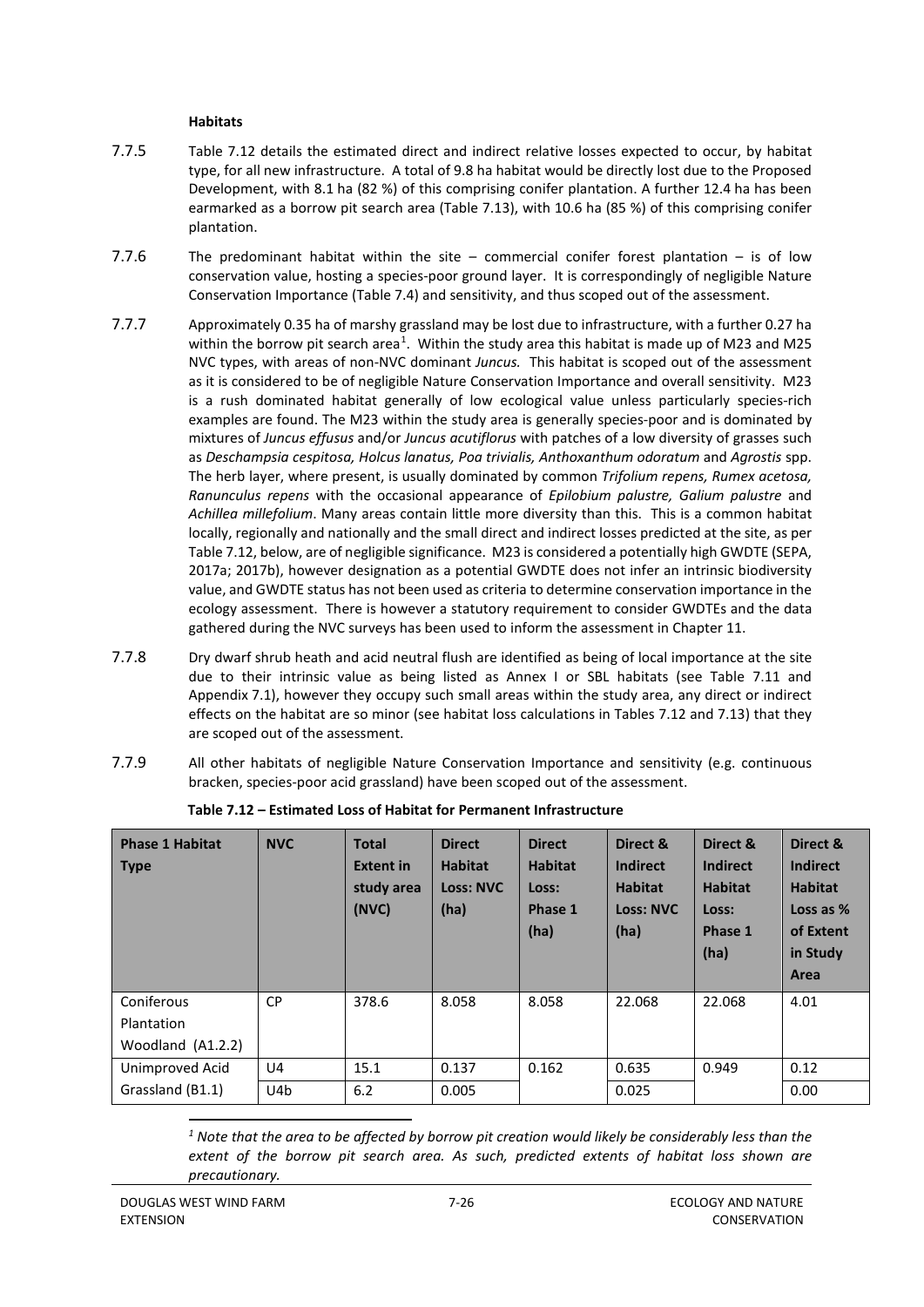| <b>Phase 1 Habitat</b><br><b>Type</b>            | <b>NVC</b>       | <b>Total</b><br><b>Extent in</b><br>study area<br>(NVC) | <b>Direct</b><br><b>Habitat</b><br><b>Loss: NVC</b><br>(ha) | <b>Direct</b><br><b>Habitat</b><br>Loss:<br>Phase 1<br>(ha) | Direct &<br><b>Indirect</b><br><b>Habitat</b><br><b>Loss: NVC</b><br>(ha) | Direct &<br><b>Indirect</b><br><b>Habitat</b><br>Loss:<br>Phase 1<br>(ha) | Direct &<br><b>Indirect</b><br><b>Habitat</b><br>Loss as %<br>of Extent<br>in Study<br>Area |
|--------------------------------------------------|------------------|---------------------------------------------------------|-------------------------------------------------------------|-------------------------------------------------------------|---------------------------------------------------------------------------|---------------------------------------------------------------------------|---------------------------------------------------------------------------------------------|
|                                                  | U <sub>4</sub> d | 2.7                                                     | 0.020                                                       |                                                             | 0.247                                                                     |                                                                           | 0.04                                                                                        |
|                                                  | U <sub>6</sub>   | 8.1                                                     | 0.000                                                       |                                                             | 0.027                                                                     |                                                                           | 0.00                                                                                        |
|                                                  | U <sub>6a</sub>  | 2.2                                                     | 0.000                                                       |                                                             | 0.015                                                                     |                                                                           | 0.00                                                                                        |
| Unimproved<br><b>Neutral Grassland</b><br>(B2.1) | MG9              | 0.6                                                     | 0.003                                                       | 0.003                                                       | 0.013                                                                     | 0.013                                                                     | 0.00                                                                                        |
| Marsh/Marshy                                     | Je               | 4.8                                                     | 0.143                                                       | 0.352                                                       | 0.623                                                                     | 1.503                                                                     | 0.11                                                                                        |
| Grassland (B5)                                   | M23a             | 14.3                                                    | 0.012                                                       |                                                             | 0.094                                                                     |                                                                           | 0.02                                                                                        |
|                                                  | M23b             | 23.5                                                    | 0.112                                                       |                                                             | 0.535                                                                     |                                                                           | 0.10                                                                                        |
|                                                  | M25b             | 8.0                                                     | 0.085                                                       |                                                             | 0.251                                                                     |                                                                           | 0.05                                                                                        |
| Continuous Bracken                               | U20              | 7.5                                                     | 0.037                                                       | 0.037                                                       | 0.163                                                                     | 0.178                                                                     | 0.03                                                                                        |
| (C1.1)                                           | U20a             | 1.9                                                     | 0.000                                                       |                                                             | 0.015                                                                     |                                                                           | 0.00                                                                                        |
| Acid Dry Dwarf                                   | H10              | 0.4                                                     | 0.010                                                       | 0.033                                                       | 0.068                                                                     | 0.180                                                                     | 0.01                                                                                        |
| Shrub Heath (D1.1)                               | H12a             | 2.1                                                     | 0.023                                                       |                                                             | 0.112                                                                     |                                                                           | 0.02                                                                                        |
| Wet Modified Bog                                 | M19a             | 6.9                                                     | 0.084                                                       | 0.532                                                       | 0.884                                                                     | 2.587                                                                     | 0.16                                                                                        |
| (E1.7)                                           | M20              | 7.1                                                     | 0.009                                                       |                                                             | 0.037                                                                     |                                                                           | 0.01                                                                                        |
|                                                  | M20a             | $1.8\,$                                                 | 0.087                                                       |                                                             | 0.458                                                                     |                                                                           | 0.08                                                                                        |
|                                                  | M25a             | 18.0                                                    | 0.318                                                       |                                                             | 1.131                                                                     |                                                                           | 0.21                                                                                        |
|                                                  | M <sub>3</sub>   | 0.2                                                     | 0.035                                                       |                                                             | 0.077                                                                     |                                                                           | 0.01                                                                                        |
| <b>Acid Neutral Flush</b>                        | M <sub>6</sub> c | 4.7                                                     | 0.024                                                       | 0.035                                                       | 0.140                                                                     | 0.186                                                                     | 0.03                                                                                        |
| (E2.1)                                           | M6d              | 1.6                                                     | 0.011                                                       |                                                             | 0.046                                                                     |                                                                           | 0.01                                                                                        |
| Bare Ground (J4)                                 | BG               | 8.3                                                     | 0.573                                                       | 0.573                                                       | 1.944                                                                     | 1.944                                                                     | 0.35                                                                                        |

**Table 7.13 – Estimated Loss of Habitat for Borrow Pit Search Area**

| <b>Phase 1 Habitat</b><br><b>Type</b>            | <b>NVC</b>       | <b>Total</b><br>Extent<br>in study<br>area<br>(NVC) | <b>Direct</b><br><b>Habitat</b><br><b>Loss: NVC</b><br>(ha) | <b>Direct</b><br><b>Habitat</b><br><b>Loss: Phase</b><br>1(ha) | Direct &<br><b>Indirect</b><br><b>Habitat</b><br><b>Loss: NVC</b><br>(ha) | Direct &<br><b>Indirect</b><br><b>Habitat</b><br><b>Loss: Phase</b><br>1(ha) | Direct &<br><b>Indirect</b><br><b>Habitat Loss</b><br>as % of<br><b>Extent in</b><br><b>Study Area</b> |
|--------------------------------------------------|------------------|-----------------------------------------------------|-------------------------------------------------------------|----------------------------------------------------------------|---------------------------------------------------------------------------|------------------------------------------------------------------------------|--------------------------------------------------------------------------------------------------------|
| Coniferous<br>Plantation<br>Woodland<br>(A1.2.2) | <b>CP</b>        | 378.7                                               | 10.56                                                       | 10.565                                                         | 11.481                                                                    | 11.481                                                                       | 2.08                                                                                                   |
| Unimproved Acid                                  | U4               | 15.2                                                | 0.10                                                        |                                                                | 0.087                                                                     |                                                                              | 0.02                                                                                                   |
| Grassland (B1.1)                                 | U <sub>4</sub> d | 2.8                                                 | 0.30                                                        | 0.164<br>0.409<br>0.077                                        |                                                                           |                                                                              | 0.01                                                                                                   |
|                                                  | Je               | 4.9                                                 | 0.08                                                        |                                                                | 0.022                                                                     |                                                                              | 0.00                                                                                                   |
| Marsh/Marshy<br>Grassland (B5)                   | M <sub>23a</sub> | 14.3                                                | 0.02                                                        | 0.267                                                          | 0.018                                                                     | 0.180                                                                        | 0.00                                                                                                   |
|                                                  | M <sub>23b</sub> | 23.5                                                | 0.16                                                        |                                                                | 0.140                                                                     |                                                                              | 0.03                                                                                                   |
|                                                  | H <sub>10</sub>  | 0.4                                                 | 0.02                                                        | 0.030                                                          | 0.008                                                                     | 0.008                                                                        | 0.00                                                                                                   |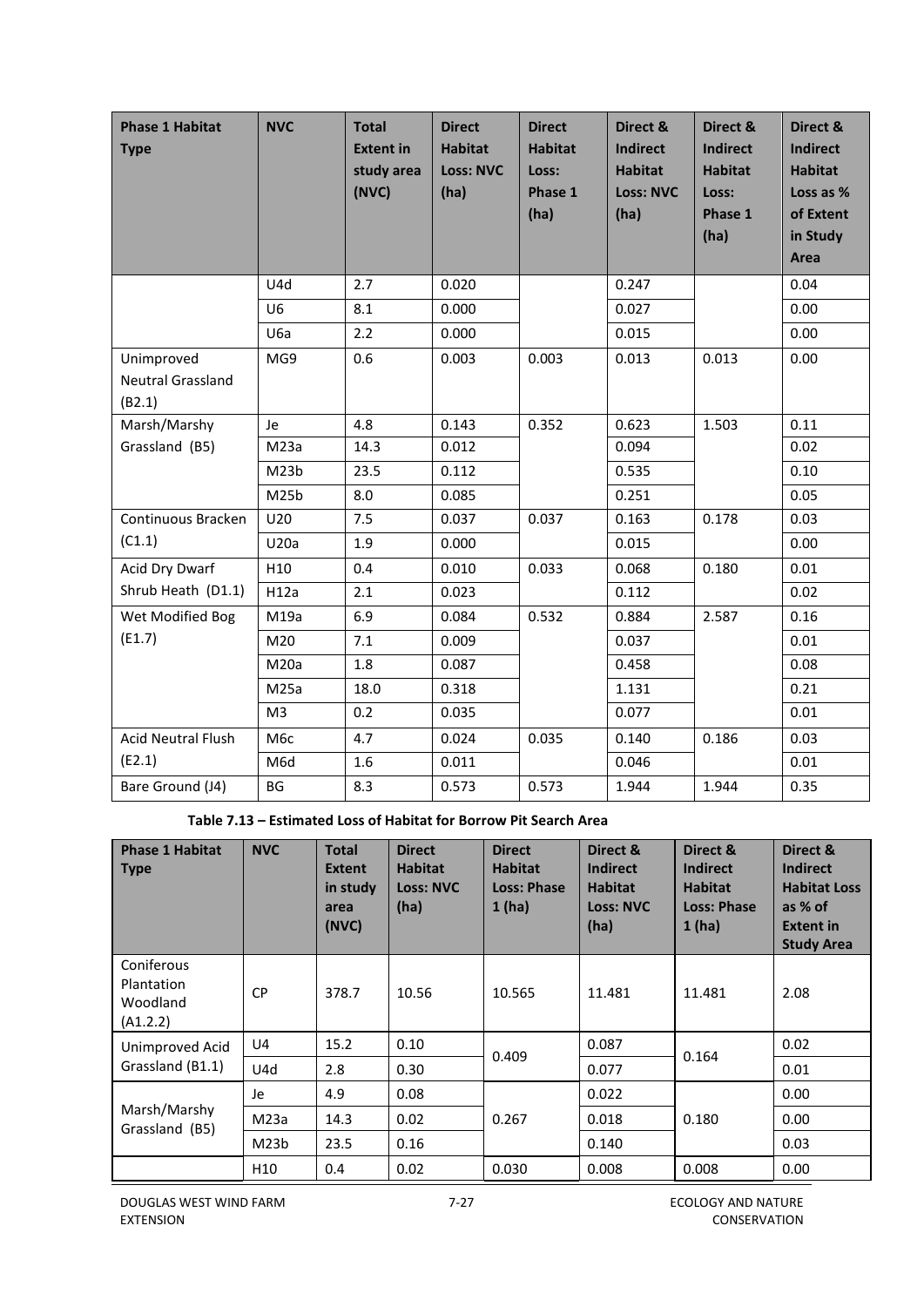| <b>Phase 1 Habitat</b><br><b>Type</b>   | <b>NVC</b> | <b>Total</b><br><b>Extent</b><br>in study<br>area<br>(NVC) | <b>Direct</b><br><b>Habitat</b><br><b>Loss: NVC</b><br>(ha) | <b>Direct</b><br><b>Habitat</b><br><b>Loss: Phase</b><br>1(ha) | Direct &<br><b>Indirect</b><br><b>Habitat</b><br><b>Loss: NVC</b><br>(ha) | Direct &<br><b>Indirect</b><br><b>Habitat</b><br><b>Loss: Phase</b><br>1(ha) | Direct &<br><b>Indirect</b><br><b>Habitat Loss</b><br>as % of<br><b>Extent in</b><br><b>Study Area</b> |
|-----------------------------------------|------------|------------------------------------------------------------|-------------------------------------------------------------|----------------------------------------------------------------|---------------------------------------------------------------------------|------------------------------------------------------------------------------|--------------------------------------------------------------------------------------------------------|
| Acid Dry Dwarf<br>Shrub Heath<br>(D1.1) | H12a       | 2.1                                                        | 0.005                                                       |                                                                | 0.000                                                                     |                                                                              | 0.00                                                                                                   |
| Wet Modified<br>Bog (E1.7)              | M19        | 0.2                                                        | 0.12                                                        |                                                                | 0.123                                                                     |                                                                              | 0.02                                                                                                   |
|                                         | M19a       | 7.0                                                        | 0.32                                                        | 0.634                                                          | 0.174                                                                     | 0.360                                                                        | 0.03                                                                                                   |
|                                         | M20a       | 1.7                                                        | 0.20                                                        |                                                                | 0.06                                                                      |                                                                              | 0.01                                                                                                   |
| <b>Acid Neutral</b><br>Flush (E2.1)     | M6c        | 4.8                                                        | 0.01                                                        | 0.014                                                          | 0.012                                                                     | 0.012                                                                        | 0.002                                                                                                  |
| Bare Ground (J4)                        | <b>BG</b>  | 8.3                                                        | 0.53                                                        | 0.526                                                          | 0.132                                                                     | 0.132                                                                        | 0.02                                                                                                   |

#### **Protected Species**

- 7.7.10 Effects on badger, otter, water vole, red squirrel, pine marten, great crested newt and reptiles are scoped out of this assessment.
- 7.7.11 Although present within the site, badger is not identified as an IEF and is therefore scoped out of the assessment for the following reasons. The closest possible badger sett recorded in 2018 was located approximately 1 km away from the nearest proposed turbine location and 150 m from the nearest proposed access route (which is an existing road that would already have been upgraded (if required) as part of the Douglas West Wind Farm project). Given the recommended SNH disturbance buffer distances for badger (30 m, or 100 m if blasting/piling), it is considered unlikely that this sett would be affected by the Proposed Development, as long as the appropriate buffers are applied. Should any setts be found within the prescribed disturbance-free buffer distances prior to commencement of construction, appropriate mitigation measures would be undertaken as described in the SPP to ensure legal compliance and avoid impacts on badgers.
- 7.7.12 Otter is known to be present within the local area, being recorded as present in five of the eight local wind farm projects surrounding the Proposed Development site (including the adjacent Dalquhandy and Douglas West sites). Suitable habitat for supporting otter is variable within the study area although no otter signs, including potential protected features, were recorded during surveys in 2018. As outlined in the *Design Layout Considerations* section, all infrastructure would be suitably buffered from watercourses (allowing for watercourse crossings) and measures would be employed during construction as part of the SPP which would avoid impacts on otter, including pre-construction surveys at watercourse crossings.
- 7.7.13 No evidence of water vole was recorded during baseline surveys for the Proposed Development or any other local wind farm projects. The species is likely to be locally absent.
- 7.7.14 There was no evidence of red squirrel or pine marten recorded during the 2018 surveys, or baseline surveys of the local wind farm projects. Although the habitats within the site offer some potential for these species, the lack of evidence suggests that the site is unlikely to be of importance for their respective populations, if present.
- 7.7.15 No reptiles were sighted during the survey. The proposed SPP will ensure that all reasonably practicable measures are taken so that provisions of the relevant wildlife legislation are compiled in relation to these protected species, should evidence of their presence be found.
- 7.7.16 Great crested newts are scoped out of this assessment. No evidence of great crested newt was found during presence surveys and eDNA sampling of ponds in the Douglas West survey area in 2014-15, and no other local wind farm project recorded any evidence of the species. It is concluded that the species is absent from the local area. A check of the NBN database in May 2018 did not reveal any historic records of great crested newt in the local area. The site is also outside the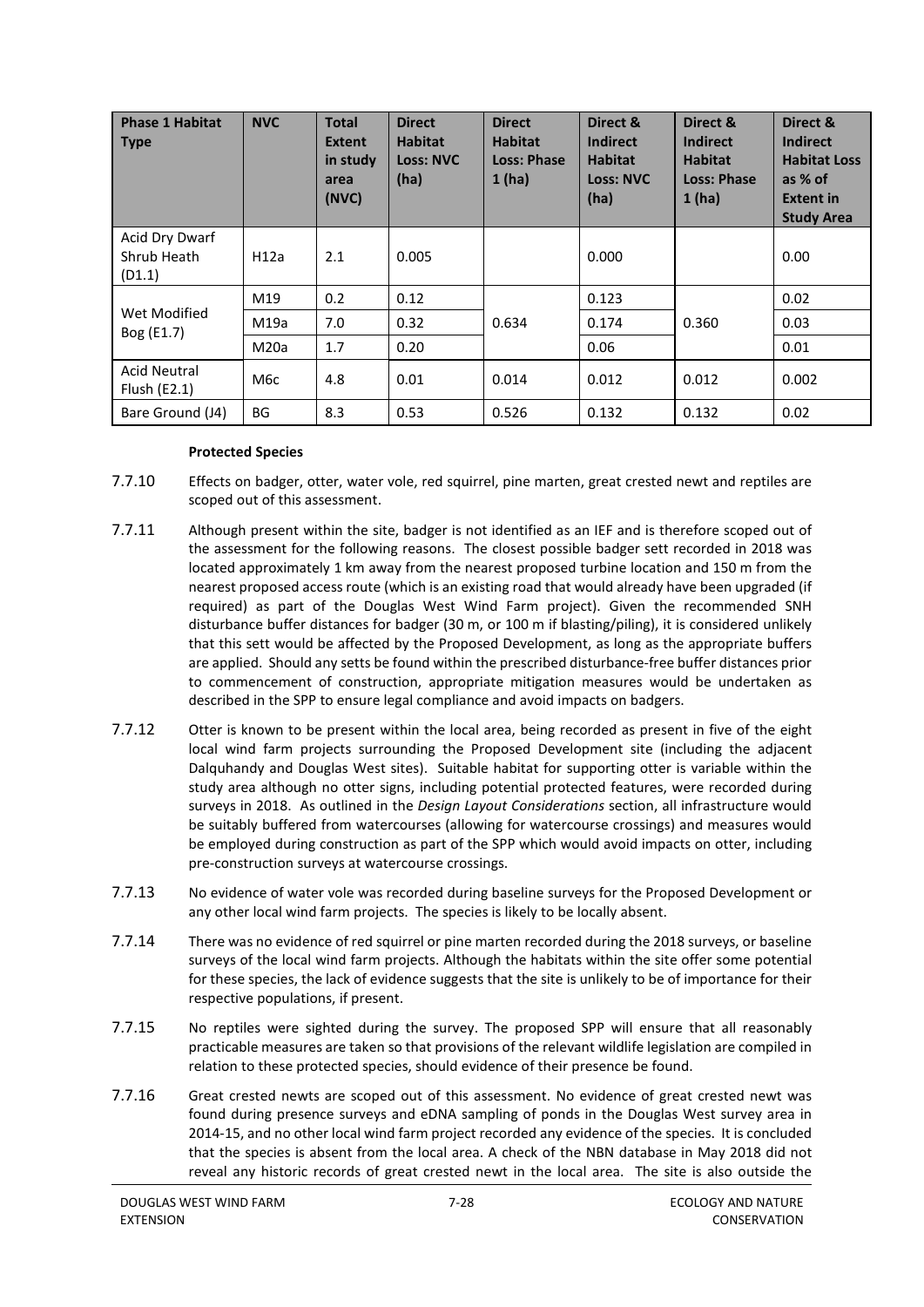recognised range of distribution for the species in Scotland (Wilkinson *et al.* 2014; O'Brien *et al.*, 2017).

- 7.7.17 Even if individuals were present, the following rationale originally presented to SNH during consultation (email dated 4 June 2018) describes why any impacts associated with the Proposed Development are unlikely:
	- Ponds 1, 4-8, 10, 14-17, and newly identified pond L5, have been subject to an updated HSI survey in 2018, and are in close proximity to an existing tarmac surfaced haul road which forms the proposed access for both the Douglas West Wind Farm and Dalquhandy Wind Farm projects. As outlined in the Douglas West Wind Farm SPP, an ECoW will aim to ensure that no protected species are affected by construction activity, by monitoring the areas around construction prior to, and during, activity. Part of this responsibility will be to re-check ponds for great crested newt presence prior to commencement of construction. Appropriate action would then be taken to minimise the risk of impacts should any protected species be identified. A similar condition would likely apply to the Proposed Development given that the same main access track would be used.
	- As the main part of the eastern access road to the site is already in existence and any associated upgrade work would already have been undertaken for the Douglas West Wind Farm project, no further upgrades will be required along this part of the route for access to the site. Therefore no further impacts on the ponds listed above are anticipated. Standard construction procedures to avoid pollution of waterbodies (e.g. a CEMP) will be employed to minimise the risk of ponds being affected during the construction of both the Douglas West Wind Farm and the Proposed Development.
	- Newly identified ponds L1-L5 which were covered in 2018 by habitat suitability surveys are all around the 500 m buffer, or greater, from the site boundary. The intervening land to the north comprises the steep-banked Poniel Water and to the south of that mature conifer plantation. If great crested newts were to occupy these ponds, the Poneil Water would likely act as a barrier to movement to the site. Even if newts were to cross this, they could in theory use the edge of the plantation for hibernation but would be very unlikely to move through the plantation to the closest proposed infrastructure, which beyond 500 m from these ponds.
	- Although closer to the site boundary, ponds 2 and 3 also lie to the north of the plantation forestry, Poneil Water and steep banks. Again, it is considered very unlikely that even if present, newts would utilise the habitat within the site boundary.
- 7.7.18 Fish species (brown trout) are scoped out of this assessment. In order to avoid direct or indirect impacts on fish, a suitable buffer distance will be kept between turbine locations and watercourses (with the exception of a limited number of watercourse crossings). A SPP will be produced prior to the commencement of construction and will be implemented throughout the duration of construction, with works being monitored by an ECoW. It is also assumed that pollution prevention measures and a CEMP will be implemented during construction and operation of the Proposed Development to ensure no adverse impacts occur from pollution, sedimentation etc.

### **Bats**

7.7.19 Based on SNH *et al.* (2019) guidance, brown long-eared bat and Daubenton's bat in Scotland are considered to be of low population vulnerability to wind farms, relating to their relative abundance and low collision risk. Activity rates of these species recorded during baseline surveys in 2018 were low. It is therefore considered that these species can be scoped out from the assessment as they are of low sensitivity and of no more than local nature conservation importance.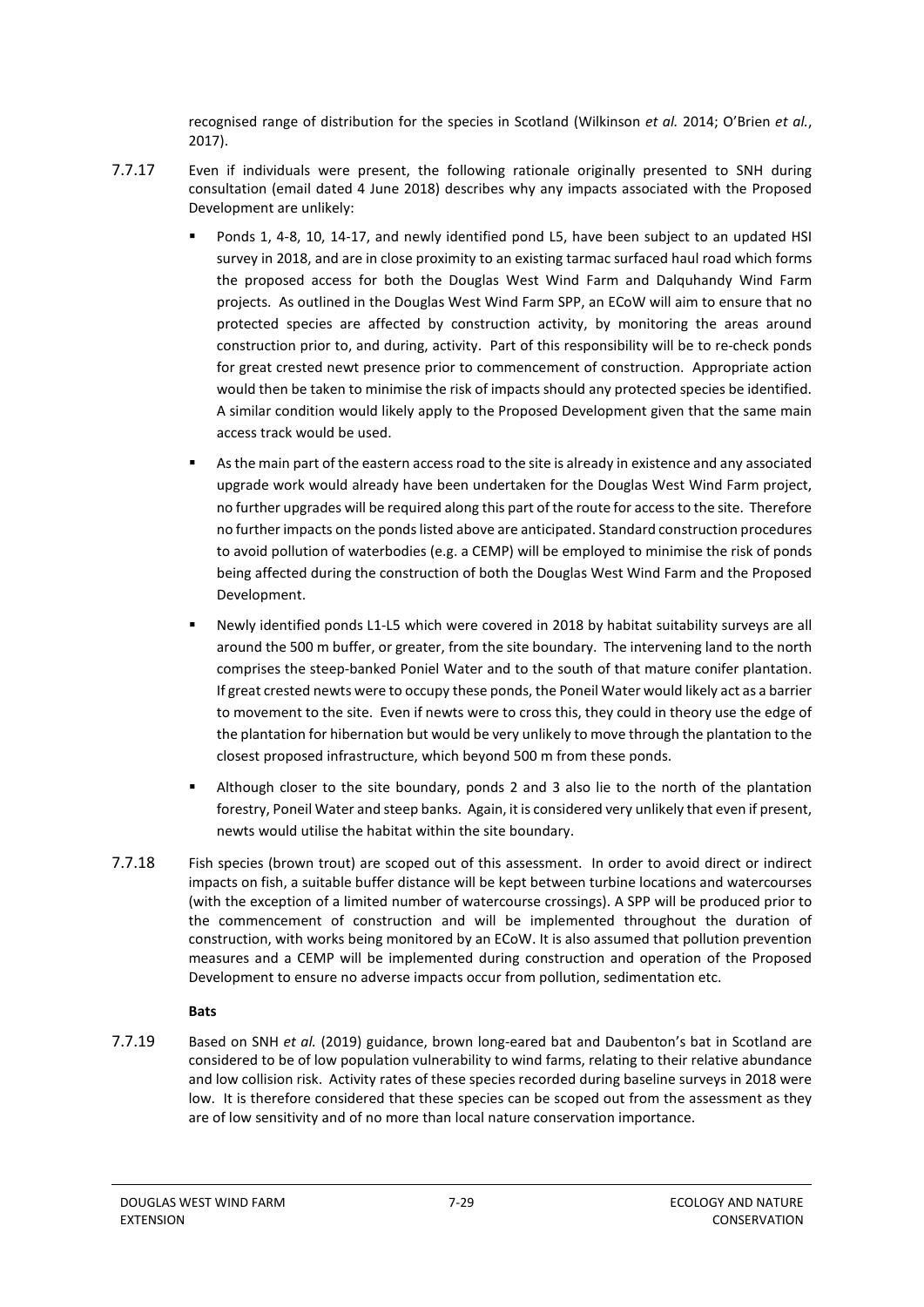# *Scoped-In IEFs*

- 7.7.20 The assessment of likely effects will be applied to those 'scoped-in' IEFs of local, regional, national, and international Nature Conservation Importance (see Table 7.4) that are known to be present within the site or surrounding area (as confirmed through survey results and desk studies outlined above). As outlined within Table 7.13 below, these comprise:
	- **•** blanket bog, including wet modified bog; and
	- bats (*Nyctalus* and *Pipistrellus spp.*).

### **Table 7.13– Nature Conservation Importance of Scoped-In IEFs**

| <b>IEF</b>                                          | <b>Nature</b><br><b>Conservation</b><br>Importance | <b>Relevant Legislation/Guidance &amp; Justification</b>                                                                                                                                                                                                                                                                                                                                                                                                                                                                                                                                                                                            |
|-----------------------------------------------------|----------------------------------------------------|-----------------------------------------------------------------------------------------------------------------------------------------------------------------------------------------------------------------------------------------------------------------------------------------------------------------------------------------------------------------------------------------------------------------------------------------------------------------------------------------------------------------------------------------------------------------------------------------------------------------------------------------------------|
| <b>Blanket</b> bog<br>including wet<br>modified bog | Local                                              | Blanket bog and wet modified bog habitat within the site<br>shows evidence of anthropogenic attempts at drainage as<br>well as evidence of heavy grazing, whilst few areas remain<br>intact and in relatively good condition. In some areas<br>intensive grazing has resulted in many areas of M25 bog<br>appearing transitional to acid grassland communities and the<br>rush mire community. Bog communities are therefore<br>deemed to be poor or degraded forms of Annex I and SBL<br>habitats.                                                                                                                                                 |
|                                                     |                                                    | The Carbon and Peatland Map (SNH, 2016) indicates that<br>there is no Class 1 or Class 2 peatland within the site, and<br>peat sampling (Figure 11.5) recorded no locations of >0.5 m<br>peat depth.                                                                                                                                                                                                                                                                                                                                                                                                                                                |
|                                                     |                                                    | Blanket bog and wet modified bog within the study area is<br>not considered to be nationally or regionally important due<br>to its condition. Its Nature Conservation Importance is<br>therefore considered to be Local.                                                                                                                                                                                                                                                                                                                                                                                                                            |
| Nyctalus sp.<br>bats                                | Regional                                           | Based on SNH et al. (2019) guidance, Nyctalus species in<br>Scotland are considered to be of high population vulnerability<br>to wind farms.                                                                                                                                                                                                                                                                                                                                                                                                                                                                                                        |
|                                                     |                                                    | Mathews et al. (2018) concluded that there were insufficient<br>data to make a population estimate for Nyctalus sp. at a<br>national level. Although a population estimate of<br>approximately 10,000 individuals was given for Leisler's bats,<br>in Harris et al. (1995) (250 individuals in Scotland), this<br>estimate was graded as having very poor reliability.<br>Subsequent evidence from the Southern Scotland Bat Survey<br>of breeding Leisler's bat colonies in south-west Scotland<br>confirm that the estimate of 250 individuals is too low and<br>has suggested a wider range in south-west Scotland than<br>previously estimated. |
|                                                     |                                                    | For noctule bat, JNCC (2013b) provided a national estimate of<br>50,000 individuals, with 250 in Scotland. Again Mathews et                                                                                                                                                                                                                                                                                                                                                                                                                                                                                                                         |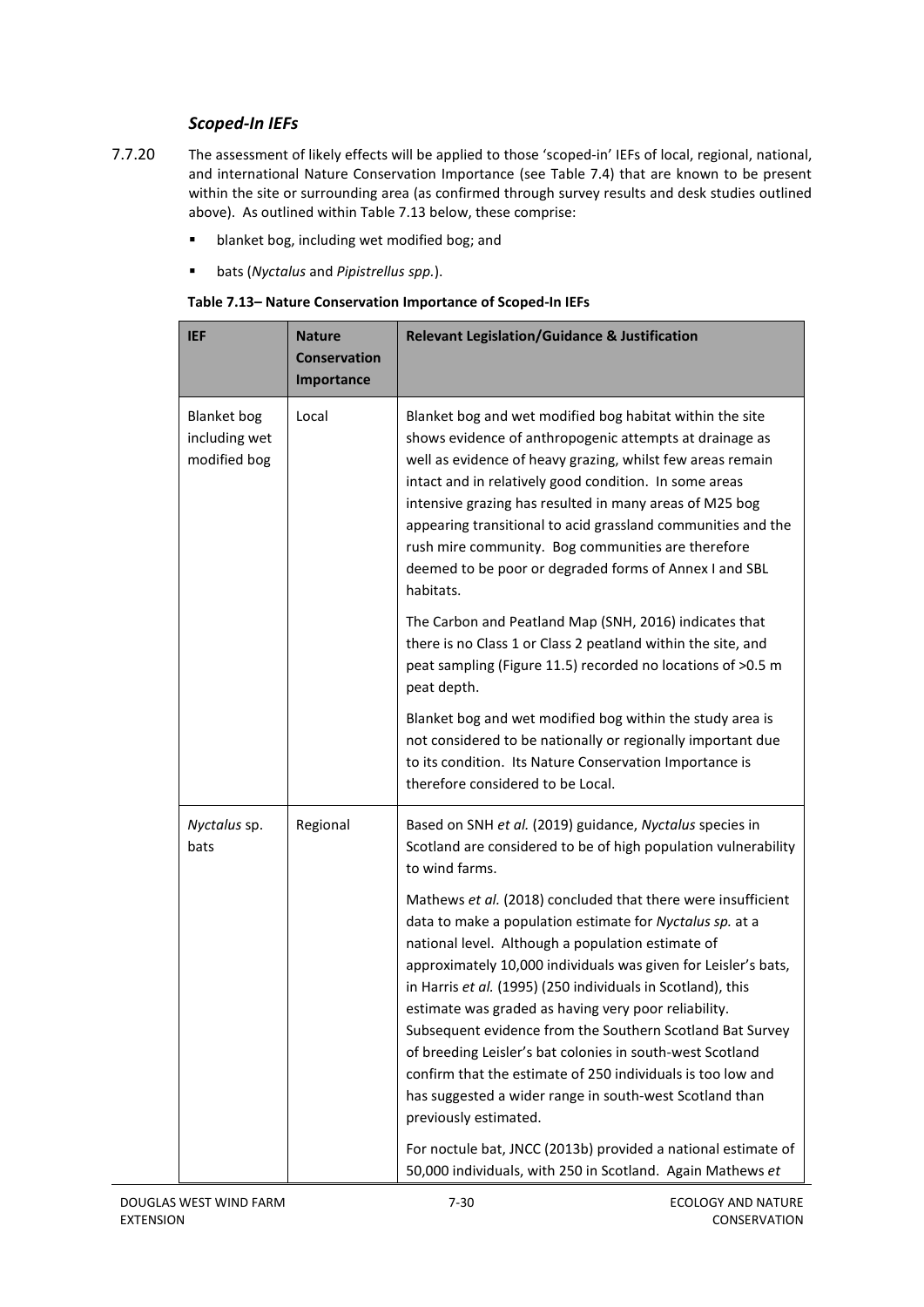| <b>IEF</b>                                   | <b>Nature</b>                     | <b>Relevant Legislation/Guidance &amp; Justification</b>                                                                                                                                                                                                                                                                                                                                                                                                                                                                                                                                                                                                                                                                                                                                                                                                                                                                                                                                                                                                                                                                                                                                              |
|----------------------------------------------|-----------------------------------|-------------------------------------------------------------------------------------------------------------------------------------------------------------------------------------------------------------------------------------------------------------------------------------------------------------------------------------------------------------------------------------------------------------------------------------------------------------------------------------------------------------------------------------------------------------------------------------------------------------------------------------------------------------------------------------------------------------------------------------------------------------------------------------------------------------------------------------------------------------------------------------------------------------------------------------------------------------------------------------------------------------------------------------------------------------------------------------------------------------------------------------------------------------------------------------------------------|
|                                              | <b>Conservation</b><br>Importance |                                                                                                                                                                                                                                                                                                                                                                                                                                                                                                                                                                                                                                                                                                                                                                                                                                                                                                                                                                                                                                                                                                                                                                                                       |
|                                              |                                   | al. (2018) concluded that there is considerable uncertainty<br>surrounding the population estimates for this species,<br>although they revised the population estimates to 100,500 in<br>Great Britain, and 6,100 in Scotland.                                                                                                                                                                                                                                                                                                                                                                                                                                                                                                                                                                                                                                                                                                                                                                                                                                                                                                                                                                        |
|                                              |                                   | Recent research work has estimated through spatial<br>modelling that between 16 % and 24 % of the regional<br>populations of high vulnerability species such as<br>Nyctalus spp. in southern Scotland overlaps existing or<br>approved wind farms, with 50 % of this overlap concentrated<br>at just 10 % of wind farms (Newson et al., 2017), indicating<br>that there are very localised risk areas for Nyctalus spp. The<br>study used spatial modelling to stratify the region (southern<br>Scotland) according to potential impact on high vulnerability<br>species by highlighting areas of risk. According to this spatial<br>modelling the predicted occurrence of Nyctalus spp. is<br>distributed in the south and south-eastern areas of Dumfries<br>and Galloway. Although no roost locations were identified<br>during baseline studies, the Proposed Development is close<br>to the area of predicted occurrence for Nyctalus species.<br>When considering the information available, Nyctalus species<br>are classified as being of Regional Nature Conservation<br>Importance, based on the likely low regional populations, and<br>potential vulnerability to wind farm developments. |
| Soprano and<br>common<br>pipistrelle<br>bats | Local                             | Based on SNH et al. (2019) guidance, soprano and common<br>pipistrelle species in Scotland are considered to be of<br>medium population vulnerability to wind farms as they are<br>high collision risk, but common species.                                                                                                                                                                                                                                                                                                                                                                                                                                                                                                                                                                                                                                                                                                                                                                                                                                                                                                                                                                           |
|                                              |                                   | For soprano pipistrelle Mathews et al. (2018) estimated a<br>national population of 4,670,000 adults, with a Scottish<br>population of 1,210,000 adults. For common pipistrelle<br>Mathews et al. (2018) estimated a national population of<br>3,040,000 adults, with a Scottish population of 875,000<br>adults. The current population trends of both species are<br>unknown, although it was predicted that range and habitat<br>quality are likely to remain stable.                                                                                                                                                                                                                                                                                                                                                                                                                                                                                                                                                                                                                                                                                                                              |
|                                              |                                   | When considering the information available, pipistrelle<br>species are classified as being of Local Nature Conservation<br>Importance, based on the likely large, stable regional<br>populations, and potential medium vulnerability to wind farm<br>developments.                                                                                                                                                                                                                                                                                                                                                                                                                                                                                                                                                                                                                                                                                                                                                                                                                                                                                                                                    |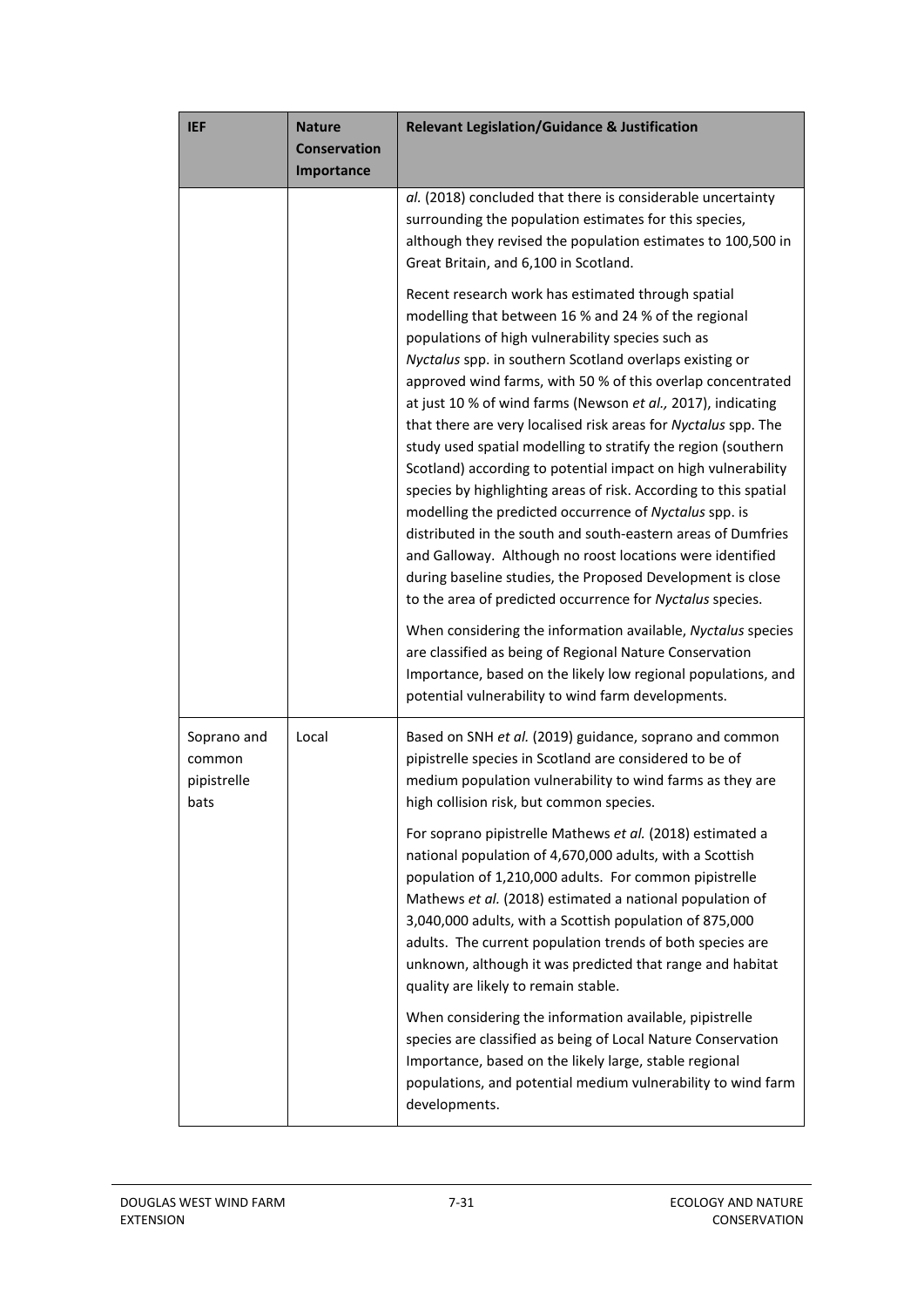# *Construction*

- 7.7.21 This section provides an assessment of the potential effects of the construction of the Proposed Development upon the scoped-in IEFs.
- 7.7.22 Impacts on habitats may include direct loss of habitat, e.g. derived from permanent land-take for infrastructure or temporary land-take for the land required to accommodate construction site compounds etc. Impacts on habitats can also be indirect through changes to habitat type associated with forest felling (adverse or beneficial), increased habitat fragmentation, or effects to supporting systems such as groundwater or water-table levels.
- 7.7.23 The most tangible effect during the construction stage of the Proposed Development will be direct habitat loss due to the construction of the new turbines and associated tracks, hardstandings, borrow pits, laydown area and compounds. Much of this infrastructure will be permanent, however borrow pits, temporary construction compounds and the temporary access roads will be restored at the end of construction. Despite the post-construction restoration, and taking a precautionary approach, it is assumed for the assessment that the areas of land-take for these parts of the infrastructure also represent permanent losses of habitat due to the uncertainties in re-creating functioning habitat types such as blanket bog.
- 7.7.24 There may also be some indirect habitat losses to wetland habitats due to drainage effects, and changes to the hydrological regime may also occur. For the purposes of this assessment it is assumed that wetland habitat losses due to indirect drainage effects may extend out to 10 m from infrastructure (i.e. in keeping with indirect drainage assumptions within the carbon calculator (Scottish Government, 2017d). In practice it is expected that any indirect drainage effects will only impact wetland habitats at the site such as blanket bog, flushes and springs, wet heath and swamp. No indirect drainage effects are expected to impact or alter the quality or composition of 'dry' habitats such as dry dwarf shrub heath, acid grassland etc. and so the inclusion of indirect effects on dry habitats is precautionary.

### **Blanket Bog, Including Wet Modified Bog**

- 7.7.25 Impact: Effects upon blanket bog habitat during construction would be direct (through habitat loss occurring during construction of the Proposed Development) and indirect (through potential drying effect upon neighbouring bog habitats occurring from the construction period into the operational period). Direct loss would occur in areas where access tracks pass through this habitat type or where infrastructure such as turbine foundations, crane pads, hardstandings, borrow pits, compounds etc. are sited on these habitat types. In addition, there may be indirect losses as a result of drainage around infrastructure and disruption to hydrological flows.
- 7.7.26 Sensitivity: As per Table 7.13, blanket bog and wet modified bog within the study area is considered to be of Local Nature Conservation Importance. Conservation status of this habitat as assessed in JNCC report on blanket bog (JNCC, 2012) is 'Bad' and 'Declining' at the UK level. The overall sensitivity is therefore considered to be medium.
- 7.7.27 Magnitude: The UK has an estimated 2,196,736 ha of blanket bog (JNCC, 2012) of which around 1,759,000 to 1,800,000 ha is in Scotland (approximately 23 % of the land area) (JNCC, 2012; SNH, 2017b).
- 7.7.28 Blanket bog, including wet modified bog, covers 39.7 ha (7.2 %) of the NVC study area, with most of this comprising M25a and M20 degraded mire (Table 7.10). Of this extent, a total of 0.53 ha would be lost due to infrastructure (Table 7.12), with a further 0.63 ha located within the borrow pit search area. Direct habitat loss due to permanent infrastructure is predicted to be equivalent of at most to 3 % of the blanket bog within the NVC study area. Direct loss of blanket bog, particularly that of higher conservation value, is therefore of a very small extent in the local and regional context.
- 7.7.29 In addition to direct losses, there may be some indirect losses because of the zone of drainage around infrastructure (as a worst-case assumed to extend out to 10 m from infrastructure in line with the carbon calculator assumptions)*.* If indirect drainage impacts are *fully realised* out to 10 m in all blanket bog areas then predicted blanket bog losses due to all infrastructure (including worst-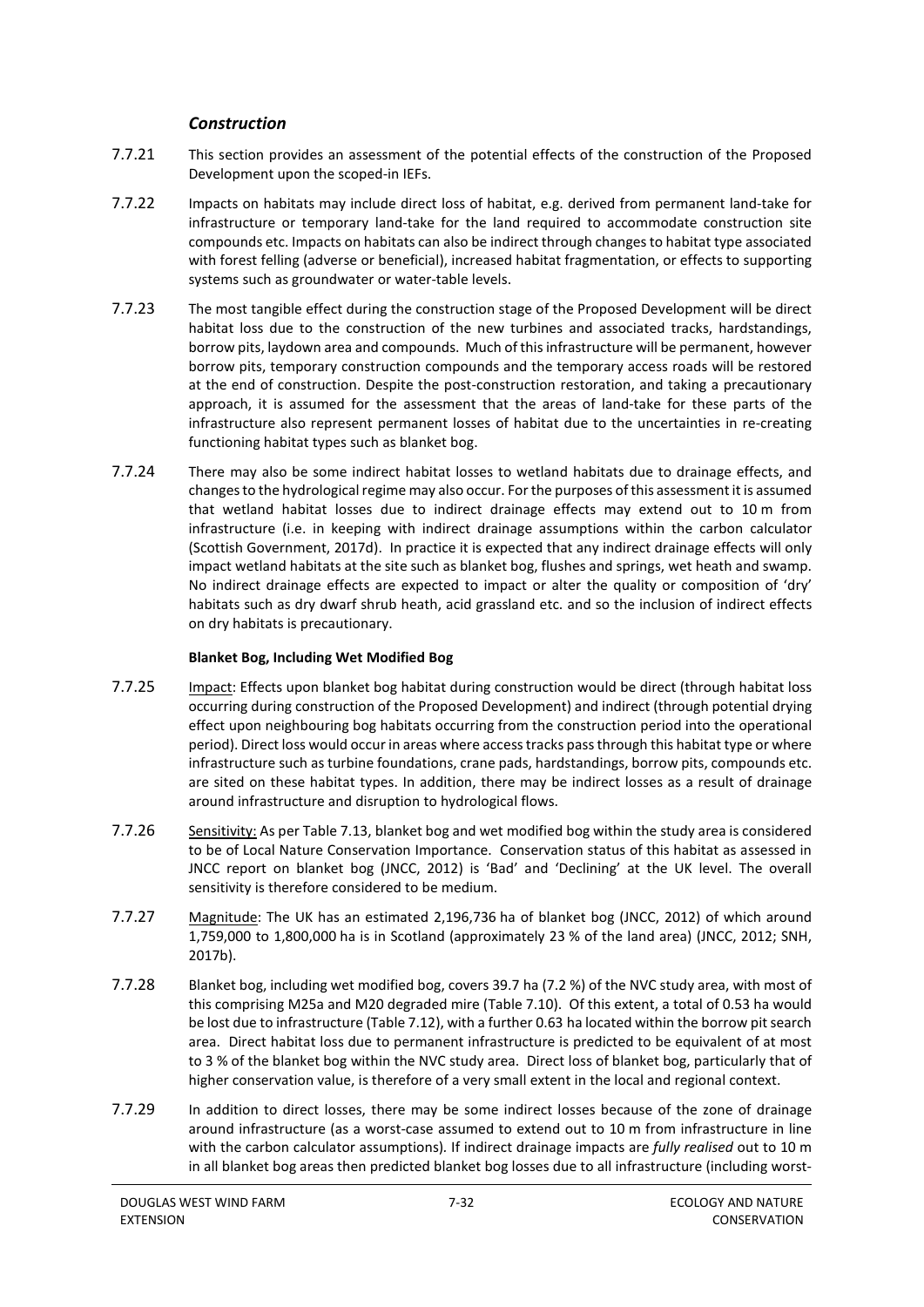case for borrow pits) increase to 2.95 ha or 7.4 % of the habitat within the NVC study area. The distance of the impacts of drainage on a peatland is highly variable and depends on various factors such as the type of peatland and its characteristics and properties of the peat; the type, size distribution and frequency of drainage feature; and whether the drainage affects the acrotelm, penetrates the catotelm, or both. Consequently, drainage impacts can be restricted to just a few metres around the feature or extend out to tens of metres, or further (e.g. see review within Landry & Rochefort, 2012). The hydraulic conductivity of the peatland is one of the key variables which affect the extent of drainage. In general, less decomposed more fibric peatlands (which tend to be found commonly in fen type habitats) generally have a higher hydraulic conductivity and drainage impacts can extend to around 50 m, whilst in more decomposed (less fibrous) peat drainage impacts may only extend to 2 m or so. Blanket bog habitats commonly are associated with more highly decomposed peats (Nayak *et al*., 2008).

- 7.7.30 With the adoption of good practice and environmental management techniques, and an appropriate and considered drainage design, it is considered unlikely that indirect drainage impacts of this scale (i.e. out to 10 m either side of infrastructure) on an already modified habitat would occur or would have such an impact on the habitat as to result in large-scale vegetation shifts to a lower conservation value habitat type (such as acid grassland for example).
- 7.7.31 Felling of existing conifer plantation for infrastructure, including key-holing of turbines may increase the overall extent of bog/mire or heath habitat over the long-term operational period of the development, particularly in areas around turbines which require key-holing. No trees would be replanted within at least 73.3 m of turbines (based on calculated minimum setback distances for bats, see section 7.8), thereby encouraging open mire or heath type habitats to form.
- 7.7.32 When considering the likely direct and indirect habitat losses, as well as potentially positive benefits of key-holing, the magnitude of impact within a local or regional context is considered to be negligible spatial, and long-term temporal.
- 7.7.33 Significance: Given the above consideration of sensitivity and magnitude, the effect significance is considered to be **negligible** and not significant under the terms of the EIA Regulations.

### *Nyctalus* **Bats**

- 7.7.34 Impact: Foraging or commuting bats may be affected by direct habitat loss or changes in habitat type or quality as a result of temporary or permanent construction impacts. Bats may also be disturbed by impacts associated with construction activities such as increased noise or vibration, or lighting.
- 7.7.35 Sensitivity: The Nature Conservation Importance of *Nyctalus* bat species is considered to be of regional importance (Table 7.13). The conservation status of *Nyctalus spp*. bats in the UK is considered to be favourable, according to Mathews *et al.* (2018), but the status in Scotland is uncertain due to a lack of data.
- 7.7.36 The overall sensitivity for *Nyctalus* species is therefore considered to be high, which corresponds with the level of vulnerability to wind farm developments attributed by SNH *et al.* (2019).
- 7.7.37 Magnitude: No bat roosts were recorded during baseline surveys in 2018, with the closest potential roost features for bats identified within the sheepfold 700 m to the north of the closest proposed turbine location during baseline surveys for both Douglas West and Dalquhandy Wind Farms. No broadleaved trees along watercourses within, or at the site boundary were judged suitable for potential roosting. No *Nyctalus* roosts were recorded during any surveys for other wind farm projects within 10 km of the site (Table 7.14), and low activity rates were generally recorded, suggesting that it is unlikely any roosting *Nyctalus spp.* bats would be affected by construction activities and habitat loss related to the Proposed Development.
- 7.7.38 Any direct disturbance to commuting or foraging bats due to construction activities is likely to be negligible, particularly with most construction activity limited to daylight hours.
- 7.7.39 The Proposed Development's Felling and Replanting Plans (Figures 16.3 and 16.4) show that much of the site is due to be felled in stages from 2021 to 2035, and replanted immediately after felling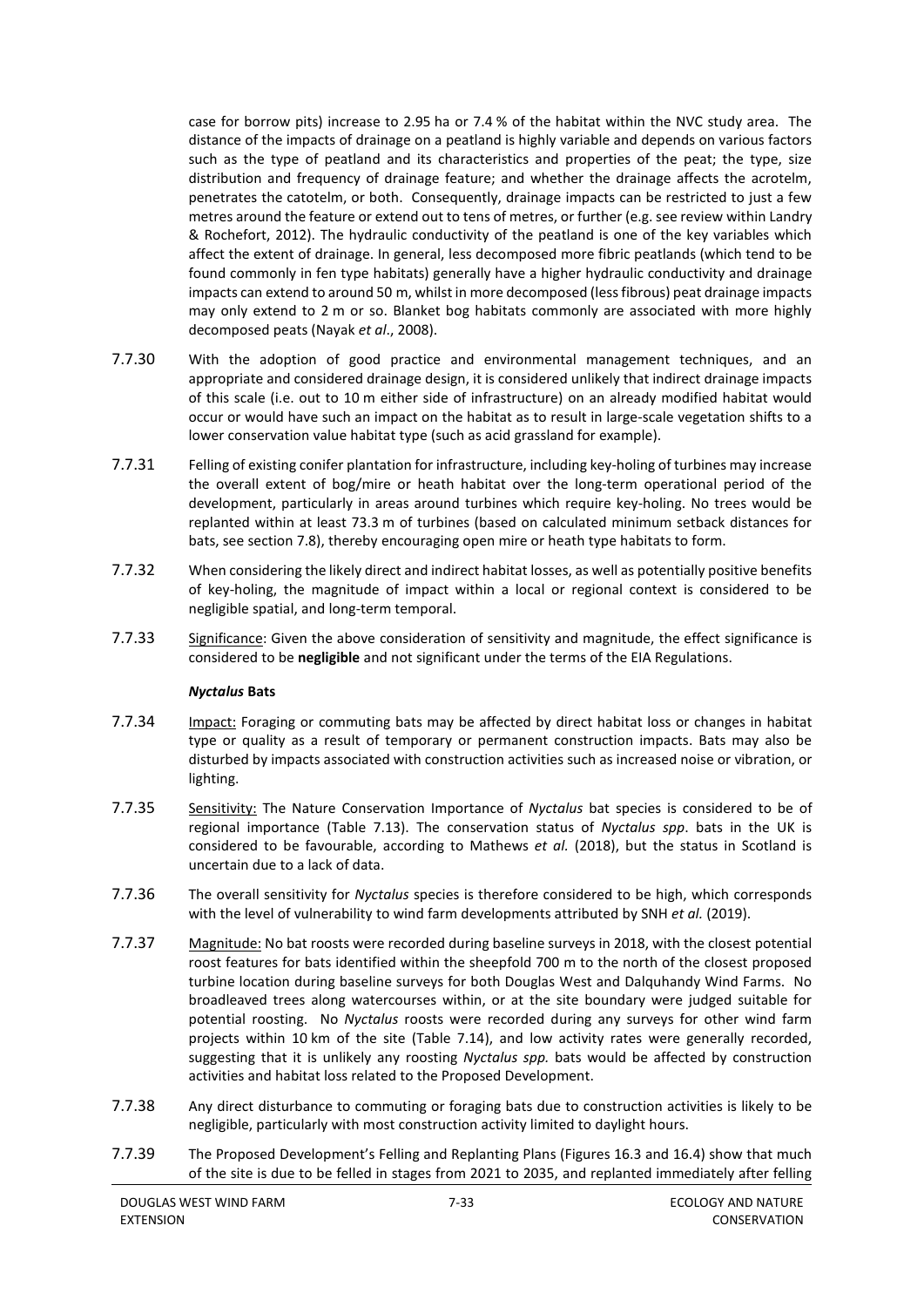with mainly Sitka spruce, and some mixed broadleaf along watercourses. Felling these relatively large areas may increase *Nyctalus* activity, similar to findings by Kirkpatrick *et al.* (2017), and therefore although thicket closure may over time again reduce activity rates, overall habitat changes during the lifespan of the Proposed Development may be beneficial, and are considered to be of low spatial and long-term temporal magnitude.

7.7.40 Significance: Given the above consideration of sensitivity and magnitude, and the overall potential benefit of habitat change for *Nyctalus* species, the effect is considered to be **negligible** (beneficial) and not significant under the terms of the EIA Regulations.

#### **Pipistrelle Bats**

- 7.7.41 Impact: Foraging or commuting bats may be affected by direct habitat loss or changes in habitat type or quality as a result of temporary or permanent construction impacts. Bats may also be disturbed by impacts associated with construction activities such as increased noise or vibration, or lighting.
- 7.7.42 Sensitivity: Soprano and common pipistrelles are relatively common in Scotland and the UK, and the Nature Conservation Importance is therefore local for both species. The conservation status for both species in Scotland and regionally is unknown but likely to be stable. Overall sensitivity is therefore considered to be medium.
- 7.7.43 Magnitude: No pipistrelle bat roosts were recorded during baseline surveysin 2018, with no suitable features recorded within the study area, and no roosts were confirmed during any surveys for other wind farm projects within 10 km of the site (Table 7.14). Construction activities are therefore unlikely to directly affect roosting bats.
- 7.7.44 Common pipistrelle and soprano pipistrelle accounted for 87.9 % of registrations during baseline surveys, and both species were recorded at every detector location. Common and soprano pipistrelle bats typically forage along edges such as treelines, large hedgerows and water edge (Russ, 1999). Plantation edge gives shelter to invertebrate species especially when there are environmental conditions such as wind and rain (Verboom and Spoelstra, 1999). Extensive clear felling was shown by Kirkpatrick *et al.* (2017) to slightly increase pipistrelle activity rates overall, although the effect was greater for small felled stands (<5 ha) compared to those >30 ha. Higher activity was thought to occur due to the creation of more edge habitat, which is preferred by both *Pipistrellus*species. Although there was evidence that pipistrelle activity rates may reduce over time after clear felling, increased linear features within the site relating to key-holing of turbines and access tracks may overall be beneficial, and are considered to be of low spatial and long-term temporal magnitude.
- 7.7.45 Significance: Given the above consideration of sensitivity and magnitude, and the overall potential long-term benefit of habitat change for pipistrelle species, the effect is considered to be **negligible** (beneficial) and not significant under the terms of the EIA Regulations.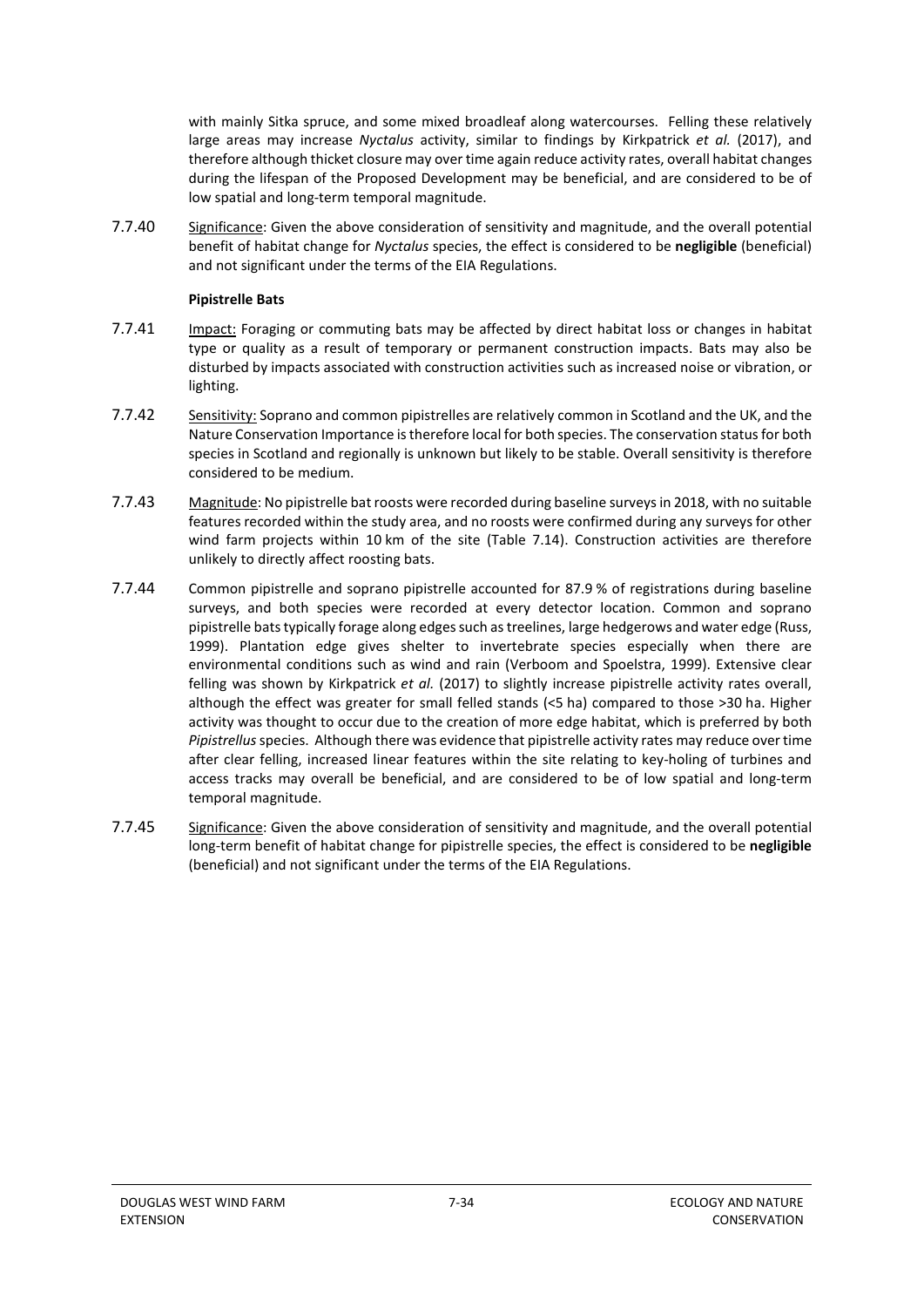| <b>Site</b>     | <b>Status</b>  | <b>Habitat</b><br><b>Type</b> | <b>Survey</b><br><b>Period</b> | <b>Roosts</b>                               | Pipistrelle<br><b>Static</b><br><b>Detector</b><br><b>Counts</b> | <b>Nyctalus</b><br><b>Static</b><br><b>Detector</b><br><b>Counts</b> | <b>Pipistrelle</b><br>At-height<br><b>Counts</b> | <b>Nyctalus</b><br>At-height<br><b>Counts</b> | Pipistrelle<br><b>Mean Bat</b><br><b>Passes</b><br><b>Per Hour</b> | Pipistrelle<br>At-height<br><b>Mean Bat</b><br><b>Passes Per</b><br>Hour | <b>Nyctalus</b><br><b>Mean Bat</b><br><b>Passes Per</b><br>Hour | <b>Nyctalus At-</b><br>height Mean<br><b>Bat Passes</b><br><b>Per Hour</b> |
|-----------------|----------------|-------------------------------|--------------------------------|---------------------------------------------|------------------------------------------------------------------|----------------------------------------------------------------------|--------------------------------------------------|-----------------------------------------------|--------------------------------------------------------------------|--------------------------------------------------------------------------|-----------------------------------------------------------------|----------------------------------------------------------------------------|
| Broken          | Consented      | Former                        | 2011 and                       | No roost features                           | 3719                                                             | 12 (0.3 %)                                                           | 10                                               | $\mathbf{1}$                                  | 2.02                                                               | 0.02                                                                     | 0.007                                                           | 0.002                                                                      |
| Cross           | (revised app.) | opencast                      | 2012                           |                                             | (93.6 %)                                                         |                                                                      |                                                  |                                               |                                                                    |                                                                          |                                                                 |                                                                            |
|                 |                | land,                         |                                |                                             |                                                                  |                                                                      |                                                  |                                               |                                                                    |                                                                          |                                                                 |                                                                            |
|                 |                | rough                         |                                |                                             |                                                                  |                                                                      |                                                  |                                               |                                                                    |                                                                          |                                                                 |                                                                            |
|                 |                | grazing                       |                                |                                             |                                                                  |                                                                      |                                                  |                                               |                                                                    |                                                                          |                                                                 |                                                                            |
| Cumberhead      | Consented      | Mature                        | 2014                           | No roost sites                              | 2735                                                             | 168 (5.5 %)                                                          | 77                                               | 1(1.2%)                                       | 6.5                                                                | c. 0.9                                                                   | $c.1.0$ (near                                                   | 0.01                                                                       |
|                 | (revised app.) | conifer                       |                                | recorded                                    | (89.8 %)                                                         |                                                                      | (93.9%                                           |                                               |                                                                    |                                                                          | 5.0 max in                                                      |                                                                            |
|                 |                | plantation                    |                                |                                             |                                                                  |                                                                      |                                                  |                                               |                                                                    |                                                                          | July)                                                           |                                                                            |
| Dalquhandy      | Consented      | Former                        | 2011 and                       | No roost sites were                         | 4002                                                             | 39 (0.9 %)                                                           | 13                                               | $\mathbf{1}$                                  | 1.49                                                               | 0.03                                                                     | 0.02                                                            | 0.002                                                                      |
|                 | (revised app.) | opencast                      | 2012                           | confirmed from                              | (91.7%)                                                          |                                                                      |                                                  |                                               |                                                                    |                                                                          |                                                                 |                                                                            |
|                 |                | land,                         |                                | inspection surveys in                       |                                                                  |                                                                      |                                                  |                                               |                                                                    |                                                                          |                                                                 |                                                                            |
|                 |                | rough                         |                                | 2012                                        |                                                                  |                                                                      |                                                  |                                               |                                                                    |                                                                          |                                                                 |                                                                            |
|                 |                | grazing                       |                                |                                             |                                                                  |                                                                      |                                                  |                                               |                                                                    |                                                                          |                                                                 |                                                                            |
| Douglas         | Approved       | Rough                         | 2014 and                       | One pipistrelle                             | 2075                                                             | 105 (4.7%)                                                           | $\overline{2}$                                   | $\mathbf{1}$                                  | 1.28                                                               | 0.03                                                                     | 0.07                                                            | 0.17                                                                       |
| West            |                | grazing                       | 2015                           | and/or brown long-                          | (93.4%                                                           |                                                                      |                                                  |                                               |                                                                    |                                                                          |                                                                 |                                                                            |
|                 |                | and                           |                                | eared bat roost was                         |                                                                  |                                                                      |                                                  |                                               |                                                                    |                                                                          |                                                                 |                                                                            |
|                 |                | moorland                      |                                | confirmed in a                              |                                                                  |                                                                      |                                                  |                                               |                                                                    |                                                                          |                                                                 |                                                                            |
|                 |                |                               |                                | derelict building over<br>1.0 km from site. |                                                                  |                                                                      |                                                  |                                               |                                                                    |                                                                          |                                                                 |                                                                            |
|                 |                | Mature                        | 2018                           | No roost features                           | 2364                                                             |                                                                      | $\mathbf{0}$                                     | n/a                                           | 0.55                                                               | n/a                                                                      | 0.04                                                            | n/a                                                                        |
| Douglas<br>West | Application    | conifer                       |                                |                                             | (88.3 %)                                                         | 173 (6.4 %)                                                          |                                                  |                                               |                                                                    |                                                                          | $(0.35 b$ rpn $)$                                               |                                                                            |
| Extension       |                | plantation                    |                                |                                             |                                                                  |                                                                      |                                                  |                                               |                                                                    |                                                                          |                                                                 |                                                                            |
| <b>DWCW</b>     | Withdrawn      | Rough                         | 2010 and                       | No roost sites. Some                        | n/a                                                              | n/a                                                                  | $\mathbf 0$                                      | n/a                                           | n/a                                                                | n/a                                                                      | n/a                                                             | n/a                                                                        |
|                 |                | grazing                       | 2012                           | Cat 2 & 3 woodland                          |                                                                  |                                                                      |                                                  |                                               |                                                                    |                                                                          |                                                                 |                                                                            |
|                 |                |                               |                                |                                             |                                                                  |                                                                      |                                                  |                                               |                                                                    |                                                                          |                                                                 |                                                                            |

**Table 7.14 – Pipistrelle and** *Nyctalus spp.* **activity at Wind Farms within 10 km of Site**

DOUGLAS WEST WIND FARM EXTENSION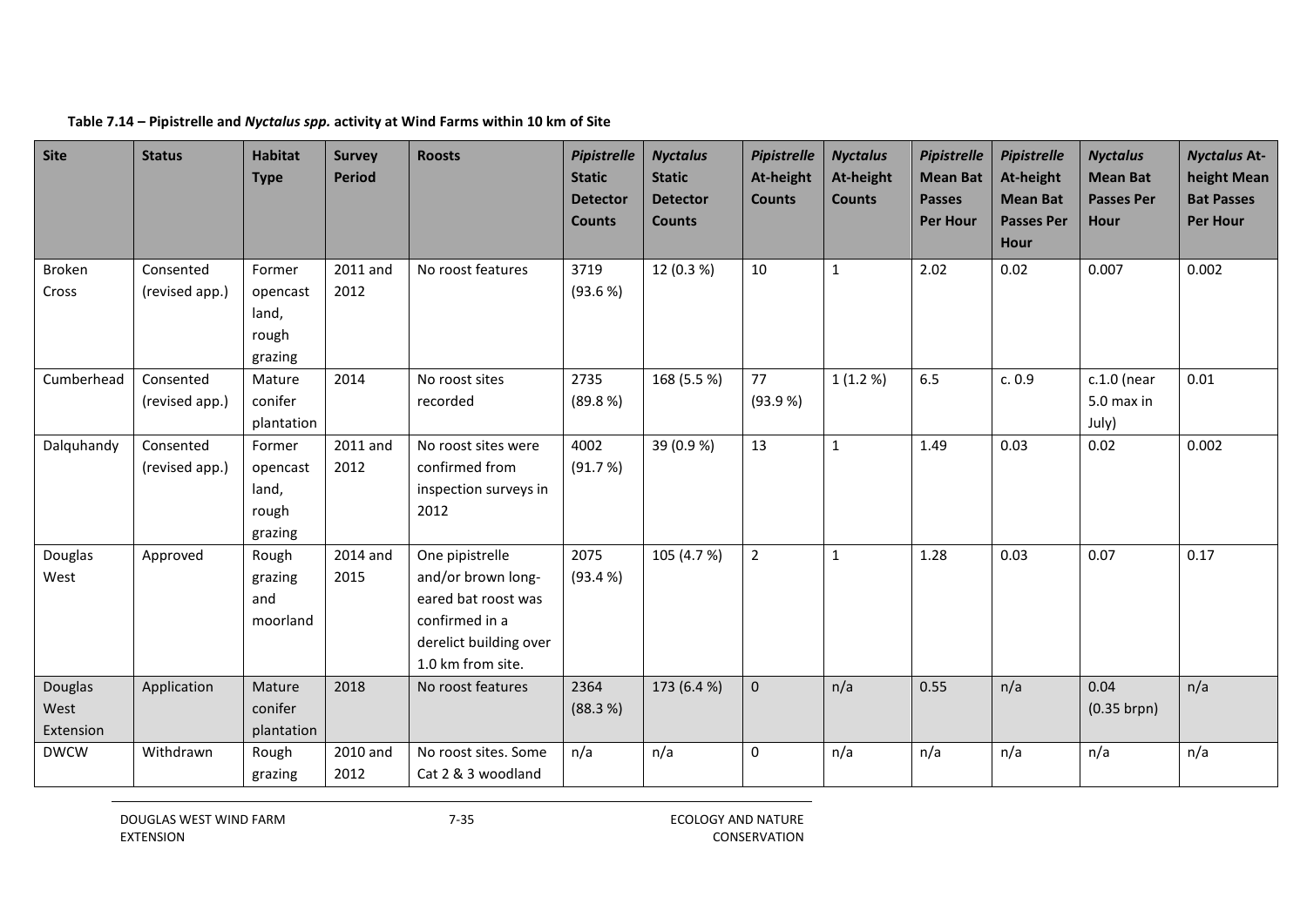| Site                              | <b>Status</b>                                                         | <b>Habitat</b><br><b>Type</b>            | <b>Survey</b><br><b>Period</b> | <b>Roosts</b>                                                                                                                    | <b>Pipistrelle</b><br><b>Static</b><br><b>Detector</b><br><b>Counts</b> | <b>Nyctalus</b><br><b>Static</b><br><b>Detector</b><br><b>Counts</b> | Pipistrelle<br>At-height<br><b>Counts</b> | <b>Nyctalus</b><br>At-height<br><b>Counts</b> | <b>Pipistrelle</b><br><b>Mean Bat</b><br><b>Passes</b><br><b>Per Hour</b> | Pipistrelle<br>At-height<br><b>Mean Bat</b><br><b>Passes Per</b><br>Hour | <b>Nyctalus</b><br><b>Mean Bat</b><br><b>Passes Per</b><br>Hour | <b>Nyctalus At-</b><br>height Mean<br><b>Bat Passes</b><br><b>Per Hour</b> |
|-----------------------------------|-----------------------------------------------------------------------|------------------------------------------|--------------------------------|----------------------------------------------------------------------------------------------------------------------------------|-------------------------------------------------------------------------|----------------------------------------------------------------------|-------------------------------------------|-----------------------------------------------|---------------------------------------------------------------------------|--------------------------------------------------------------------------|-----------------------------------------------------------------|----------------------------------------------------------------------------|
|                                   |                                                                       | and<br>moorland                          |                                |                                                                                                                                  |                                                                         |                                                                      |                                           |                                               |                                                                           |                                                                          |                                                                 |                                                                            |
| Galawhistle                       | Installed                                                             | Open<br>moorland<br>and rough<br>grazing | 2008 and<br>2009               | Common pipistrelle<br>roost at Monkshead<br>derelict farm<br>building.                                                           | Unknown                                                                 | $\mathbf 0$                                                          | $\mathbf 0$                               | n/a                                           | n/a                                                                       | n/a                                                                      | n/a                                                             | n/a                                                                        |
| <b>Hagshaw Hill</b><br>Repowering | Application<br>(repowering<br>scheme for<br>operational<br>wind farm) | Open<br>moorland<br>and rough<br>grazing | 2018                           | No roost sites were<br>recorded, although<br>there were a small<br>number of trees with<br>roost potential along<br>access route | 581<br>(86.2 %)                                                         | 66 (9.8 %)                                                           | $\mathbf 0$                               | n/a                                           | 0.12                                                                      | n/a                                                                      | 0.01                                                            | n/a                                                                        |
| Kennoxhead                        | Approved                                                              | Conifer<br>plantation                    | 2012                           | No roost sites. Low<br>suitability buildings                                                                                     | 262<br>(97.0 %)                                                         | 2(0.7%)                                                              | $\boldsymbol{0}$                          | n/a                                           | 0.61                                                                      | n/a                                                                      | 0.004                                                           | n/a                                                                        |
| Middle Muir                       | Approved                                                              | Moorland<br>/ rough<br>grazing           | 2011                           | No roost structures<br>within 1 km                                                                                               | 92.40%                                                                  | 4(5.1%                                                               | $\mathbf 0$                               | n/a                                           | 1.83                                                                      | n/a                                                                      | 0.01                                                            | n/a                                                                        |
| Penbreck (3<br>turbines)          | Approved                                                              | Conifer<br>plantation                    | 2015                           | Not surveyed                                                                                                                     | $\mathbf 0$                                                             | 0(0.0%                                                               | $\mathbf 0$                               | n/a                                           | $\mathbf 0$                                                               | n/a                                                                      | $\mathbf 0$                                                     | n/a                                                                        |
| Poniel                            | Approved                                                              | Restored<br>surface<br>mine              | 2011 and<br>2012               | No roost sites were<br>recorded, although<br>there were a small<br>number of trees with<br>roost potential                       | 1645<br>(94.2 %)                                                        | 20 (1.1 %)                                                           | $\boldsymbol{6}$                          | $\overline{2}$                                | 1.05                                                                      | 0.01                                                                     | 0.01                                                            | 0.004                                                                      |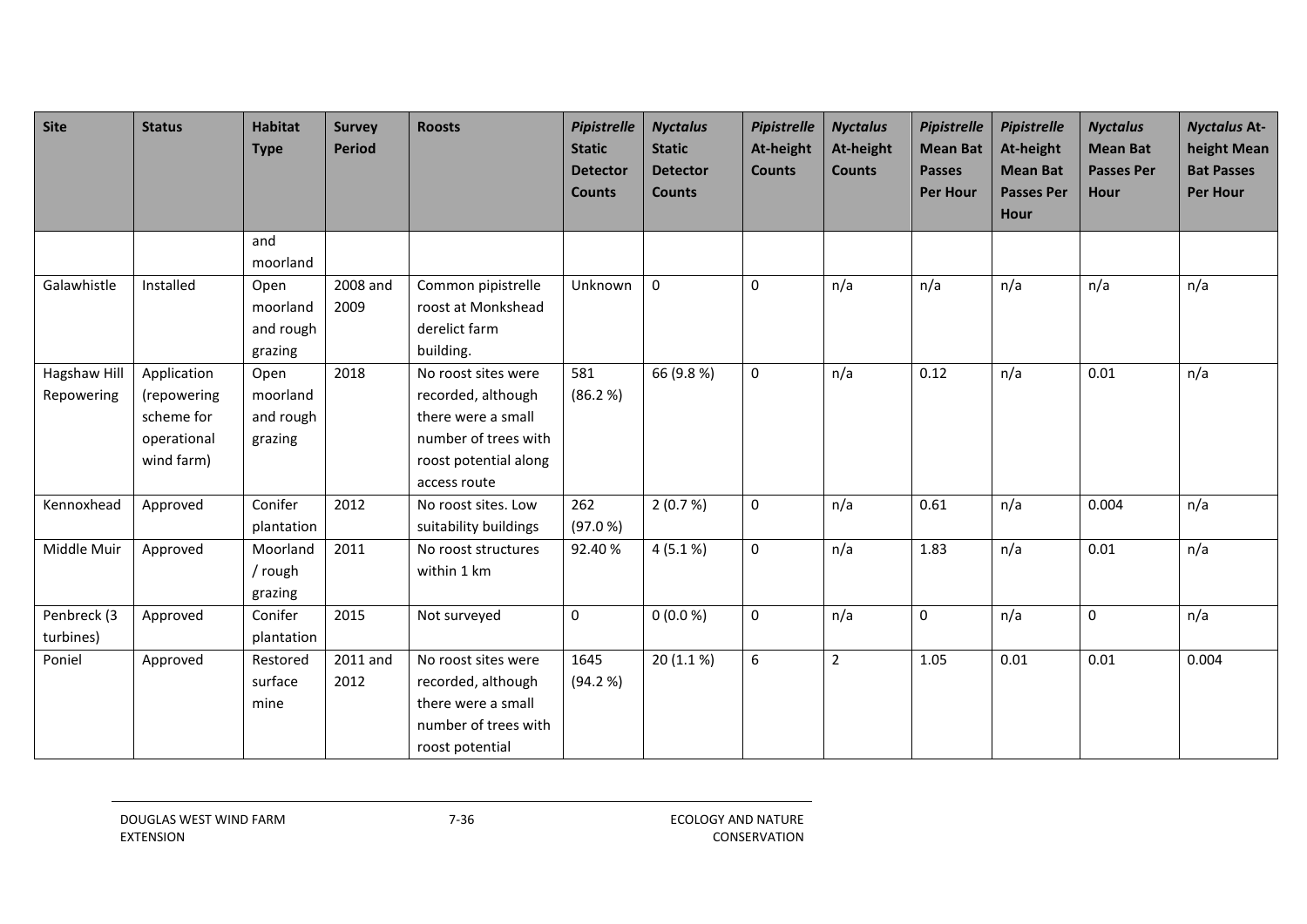## *Operation*

- 7.7.46 This section provides an assessment of the likely effects of the operation of the Proposed Development upon the scoped-in IEFs.
- 7.7.47 All likely direct and indirect effects on blanket bog, including wet modified bog, have been considered in the Construction section above. Indirect habitat loss tends to occur during the operational phase; however, for completeness and ease of assessing impacts they are considered together in the construction effects section. No further impacts on any other habitat IEF are predicted during the operational phase.
- 7.7.48 Effects on bats of medium- and long-term habitat changes beyond the construction phase were considered in the Construction section above. Potential disturbance effects are not likely to continue into the operational period, with maintenance work being restricted to turbines and other infrastructure locations. Collision risk is therefore considered to be the only potentially significant effect during the operational period.

### **Collison Risk**

- 7.7.49 Impact: During the operational phase, there is a potential collision risk to bats, together with the risk that bats may be affected by barotrauma when flying in close proximity of the turbine blades. For the purposes of this assessment, the potential impacts from barotrauma are assumed to be the same as for collision risk. This is due to the lack of published empirical evidence in causes of bat fatalities around wind farms and the difficulties in determining whether bat fatalities are due to strikes (collisions) with the turbine blades or barotrauma.
- 7.7.50 Research work by Exeter University (DEFRA, 2016) found that in their study, most bat fatalities at UK wind farms were common pipistrelle, soprano pipistrelle and noctule bats. Collision rates were higher than the relative proportions of their calls recorded in ground-level acoustic surveys, but were more similar to the species distributions found in recordings made at turbine nacelles. The study also found that the risk to bats from wind farms increased with the number of turbines and increased rotor size. In contrast, the height of the nacelle, and the period for which the wind farm had been operational were not independently linked with the risk to bats.
- 7.7.51 For all bats collectively, the number of bat casualties was found to decline with the area of broadleaf woodland within a 1.5 km radius of the centre of the wind farm, possibly through the provision of alternative foraging habitat. Conversely, the total area of coniferous woodland (including recent clear-fell) was associated with increased risks to noctules. At a smaller spatial scale, sites without broadleaved and mixed woodland in a 500 m radius had a 94 % probability of no noctule bat casualties (coniferous woodland gave similar results to those for broadleaved and mixed woodland).
- 7.7.52 Because the proposed turbines have a blade tip over 150 m, they will require red aviation warning lights. There is some recent evidence that migratory pipistrelle bats may be attracted to red lights, which according to the authors, may lead to an increased collision risk of migratory bats at wind turbines (Voigt *et al.* 2018). The authors did however note a lack of insect hunting at the red light sources, which indicates that the attraction of migratory bats to red light sources was not caused by foraging. Although migratory activities of bats within the UK are relatively poorly known, baseline results suggest that no significant migratory movements were likely to have occurred within the study area, and the risk of additional collisions associated with local foraging bats being attracted to red lights is low.

## *Nyctalus Bats*

- 7.7.53 Sensitivity: *Nyctalus spp.* are of regional Nature Conservation Importance, with an uncertain conservation status at regional or Scotland-wide level. As per the population vulnerability levels to collision risk advised by SNH *et al.* (2019), the overall sensitivity for *Nyctalus* species, is considered to be high.
- 7.7.54 Magnitude: SNH *et al.* (2019) guidance recommends a two-stage process when assessing potential collision risk to bats for a proposed development. Stage 1 considers habitat within the site, and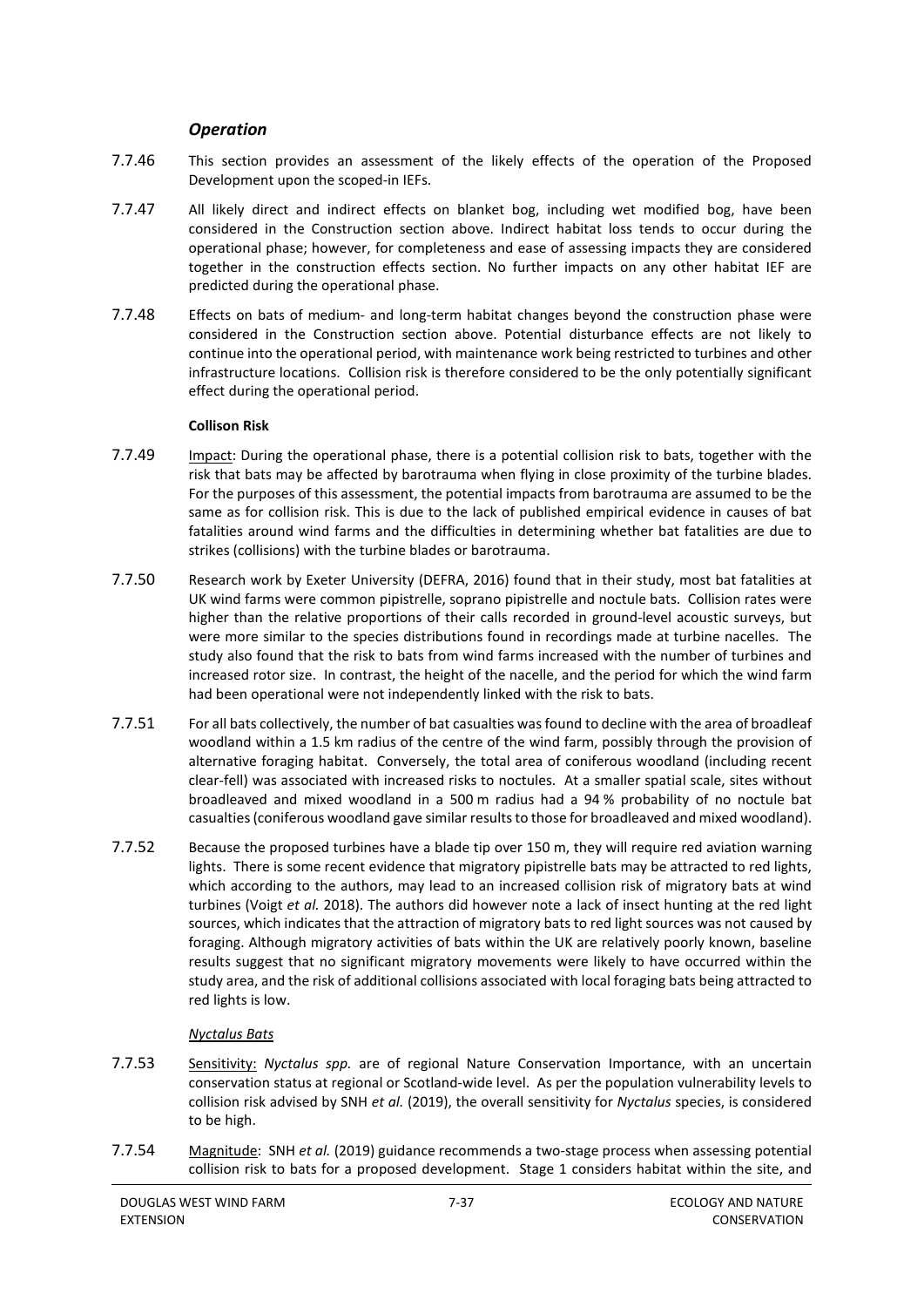development-related features such as size, and number of turbines. An overall assessment of risk is then recommended, by considering the site results in relation to the bat activity output from the Ecobat software tool [http://www.ecobat.org.uk] and taking into account the relative vulnerability of each species of bat present, at the population level.

- 7.7.55 Based on the SNH *et al.* (2019) guidance, the site was assigned a medium risk value due to the following factors:
	- The Proposed Development is medium-sized (>10 turbines), with relatively large turbines (maximum blade length of 76 m and maximum tip height of 200 m), and has other wind farm projects within 5 km;
	- Geographical location the site is located within the known range of a high collision risk species (Leisler's / *Nyctalus spp.*);
	- There is negligible roosting suitability within the 200 m plus rotor radius of turbines with the site dominated by closed conifer planation which is considered suboptimal for a bat roost;
	- During operation there would be medium foraging and commuting suitability within 200 m plus rotor radius of turbines, based on the assumption that clear-felling would occur in stages, and turbines would be key-holed and connected by 5 m wide access tracks with a 20 m tree-free corridor; and
	- The site is connected to the wider landscape by some limited linear features of moderate suitability (some watercourses).
- 7.7.56 A medium risk was also allocated to the site, in order to determine the survey effort in 2018, based on the guidance at the time of survey commencement (Hundt, 2012).
- 7.7.57 SNH *et al.* (2019) recommend that an overall assessment of collision risk can then be made by considering the Proposed Development assessment in relation to the comparative bat activity output from the Ecobat [http://www.ecobat.org.uk/] tool (Stage 2), which access a dataset of results of studies to place the baseline survey results within a wider context. At the time of writing, the tool was unavailable as it was still in development stage, and as such in order to contextualise activity rates recorded within the site, the following was considered:
	- 1 A review of *Nyctalus* activity recorded during baseline surveys for the Proposed Development and other wind farm projects within 10 km, which are located in various habitat types (presented in Table 7.14); and
	- 2 A review of general *Nyctalus spp.* behaviour in relation to altitude and habitat, and potential collision risk due to habitat changes during the operational phase.
- 7.7.58 In relation to point 1, the main findings from the information gathered from other projects within 10 km, as presented in presented in Table 7.14 are:
	- No *Nyctalus spp.* roosts are known within this 10 km study area, despite good survey coverage due to a number of wind farm projects, and generally there are a lack of suitable features. The local *Nyctalus* populations are therefore likely to be small, with the local area used for commuting or feeding.
	- Numbers of *Nyctalus* registrations were low compared to other bat species, and typically accounted for up to 5 % of all records.
	- Mean activity rates (bat passes per hour<sup>[2](#page-39-0)</sup>) of *Nyctalus* spp. were low (generally well below

<span id="page-39-0"></span>*<sup>2</sup> Although SNH et al. (2019) guidance uses bat registrations per night instead of bat passes per hour, baseline studies for other local wind farm projects generally have presented activity rates as bpph, and so to allow direct comparisons, this metric has been used here.*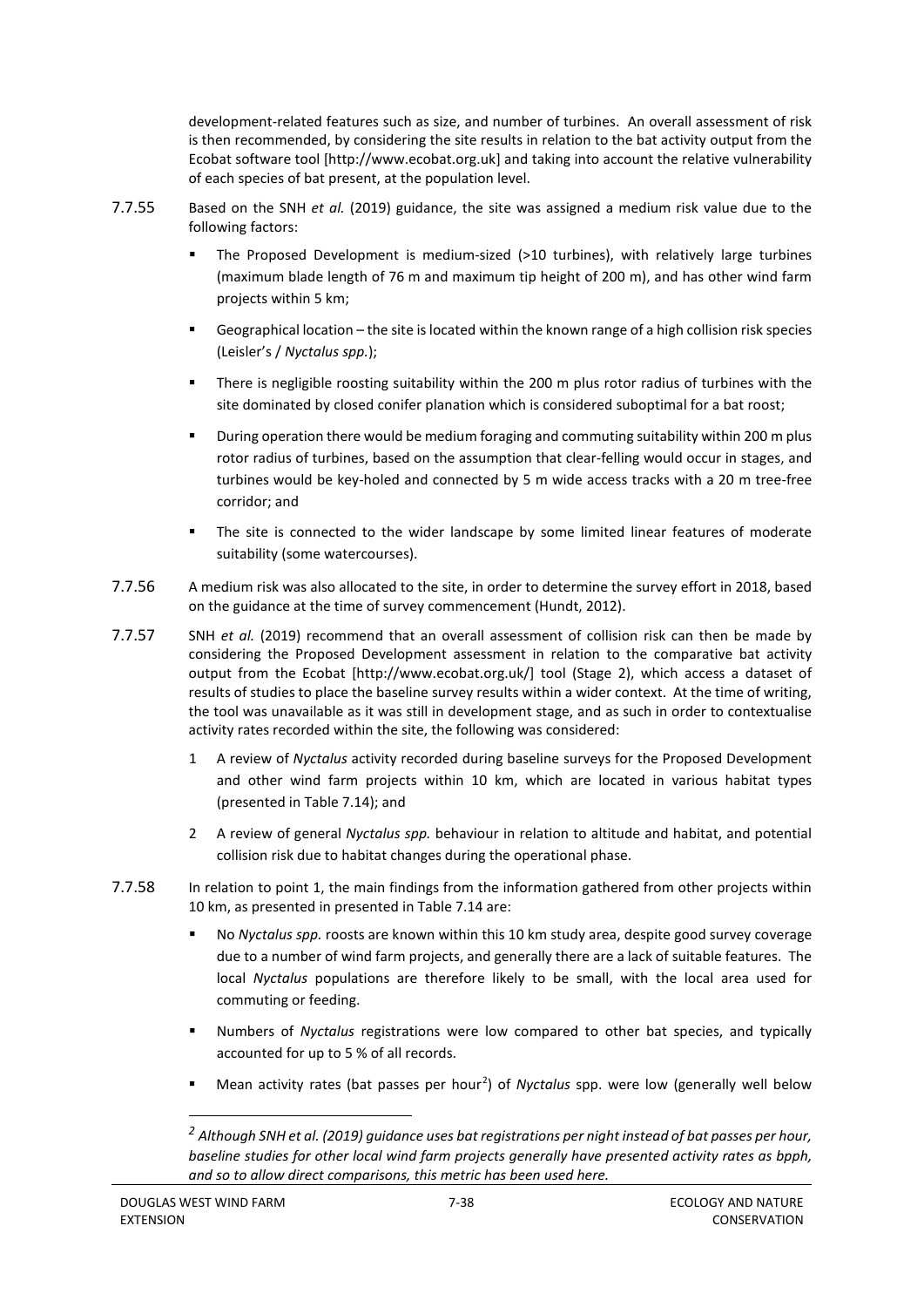1 bpph), with the Proposed Development recording the third highest mean rate (0.04), after Cumberhead (*c.*1.0) and Douglas West (0.07).

- At-height surveys were undertaken for five projects: Douglas West, Broken Cross, Cumberhead, Dalquhandy and Poniel. For all of these projects, in various habitat types(see Table 7.14), mean *Nyctalus spp.* activity rates were much lower than recorded by ground level detectors, with the exception of Douglas West (although there the sample size was very small with only one *Nyctalus* registration made at-height). Highest overall activity rates, and at-height rates, were recorded at the afforested Cumberhead site. Overall, the data suggest that locally at least, it is unlikely that significant *Nyctalus* activity at higher altitude was unrecorded during baseline surveys for the Proposed Development.
- 7.7.59 In relation to point 2, *Nyctalus* spp. are open space aerial foragers that spend a considerable proportion of time at higher altitudes (>40 % as recorded by Roemer *et al*. (2017), compared to around 10 % for pipistrelles). It is possible that the *Nyctalus* species recorded within the site do currently feed and/or commute above the tree canopy, as recorded for example at Cumberhead Wind Farm where a 10 m temporary met mast with a microphone attached to the top recorded a mean activity rate of around 0.01 bpph.
- 7.7.60 The turbine parameters for the Proposed Development have been set as a maximum overall height to blade tip of 200 m, with a maximum blade length of 76 m, a maximum rotor diameter of 155 m, and a maximum hub height of 135 m. This would provide a lower rotor tip height of 40-45 m above ground level, which may be up to 25 m above existing tree height. Based on the results of local studies which recorded lower activity rates at-height compared to ground level across all habitat types, the overall mean *Nyctalus* activity rate of 0.35 brpn, or 0.04 bpph recorded in 2018 is therefore likely to be lower at rotor height. Similarly, the highest mean activity rates of over 1.0 brpn at detector location 1, and at locations 9 and 10 in single months, are likely to be lower at rotor height.
- 7.7.61 Clear-felling as part of the Proposed Development's Felling Plan may increase the frequency that *Nyctalus* species utilise felled areas of the site during the operational period, with clear fell known to be attractive to *Nyctalus* species (Kirkpatrick *et al.,* 2017). In the short-term period it is possible that this may result in an increased activity rates, and potentially increased collision risk where turbines are located within clear-fell. In the medium- to long-term however, as coupes are replanted soon after felling, thicket closure (apart from in the relatively small key-holed areas around turbines) would potentially reduce overall *Nyctalus* activity, and collision risks, again.
- 7.7.62 In SNH *et al*. (2019) guidance, the overall risk assessment is a product of multiplying site risk level and the Ecobat activity level category (or equivalent, as is the case here) (Table 7.15).
- 7.7.63 Despite it being likely that a greater amount of 3-dimensional space was surveyed at height, lower activity rates were consistently recorded at local wind farm projects, as well as at sites for studies reported by DEFRA (2016). Collins and Jones (2009) recorded bat activity at seven sites over an average of five nights, also finding significantly higher bat activity at ground level (~ 2 m) compared to 30 m above ground (measured from bat detectors attached to mobile phone and research masts).
- 7.7.64 The overall mean activity rate at each proposed turbine location, at rotor height, is therefore likely to be lower than 0.35 brpn (equivalent to one pass every 2-3 nights). Based on the information presented above, the site is considered to have a low level of activity at potential risk heights (i.e. c.40-200 m above ground level).
- 7.7.65 When the site risk level (medium) is combined with the activity level category (low, at risk heights), the overall risk is considered to be low (falling in range 0-4, Table 7.15).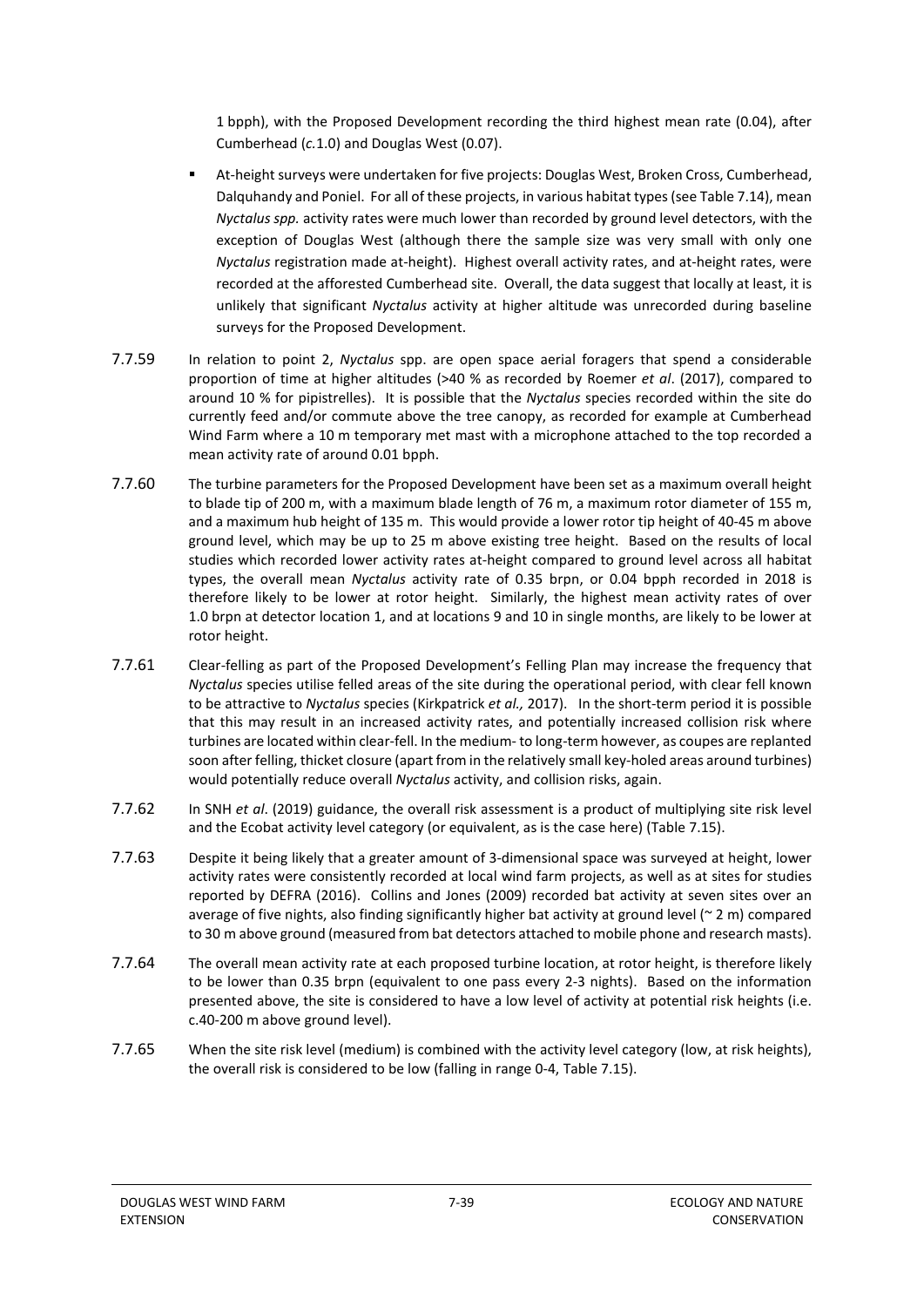|                           | Ecobat activity category (or equivalent justified categorisation) |               |                      |                        |                         |         |  |  |  |  |
|---------------------------|-------------------------------------------------------------------|---------------|----------------------|------------------------|-------------------------|---------|--|--|--|--|
| <b>Site Risk</b><br>Level | <b>Nil (0)</b>                                                    | Low $(1)$     | Low-<br>moderate (2) | <b>Moderate</b><br>(3) | Moderate-<br>high $(4)$ | High(5) |  |  |  |  |
| Lowest $(1)$              |                                                                   |               |                      |                        | 4                       |         |  |  |  |  |
| Low $(2)$                 | 0                                                                 | $\mathcal{P}$ | 4                    | 6                      | 8                       | 10      |  |  |  |  |
| Medium (3)                | 0                                                                 | 3             | 6                    | ٩                      | 12                      | 15      |  |  |  |  |
| High $(4)$                | 0                                                                 | 4             | 8                    | 12                     | 15                      | 18      |  |  |  |  |
| Highest (5)               | 0                                                                 | ц             | 10                   | 15                     | 20                      | 25      |  |  |  |  |

## **Table 7.15 – Overall Risk Assessment for Bats (from SNH** *et al.* **2019)**

- 7.7.66 The overall magnitude of impact on the populations of *Nyctalus* spp. is therefore considered to be low spatial and long-term temporal.
- 7.7.67 Significance: Given the above consideration of sensitivity (high) and magnitude (low), the effect significance of collision risk on *Nyctalus* bats is considered to be Moderate Adverse and potentially **significant** under the terms of the EIA Regulations.

### *Pipistrelle Bats*

- 7.7.68 Sensitivity: Pipistrelle bats were determined to be of local nature conservation importance, with a likely stable conservation status at a regional and Scotland-wide level. The overall sensitivity for pipistrelle species, is considered to be medium.
- 7.7.69 Magnitude: Based on the SNH *et al.* (2019) guidance, the site was assigned a medium risk value to pipistrelle bats due to the following factors:
	- The Proposed Development is medium-sized (>10 turbines), with relatively large turbines (maximum blade length of 76 m and maximum rotor tip height of 200 m), and has other wind farm projects within 5 km;
	- Geographical location the site is located within the known range of common and soprano pipistrelle species;
	- There is negligible roosting suitability within the 200 m plus rotor radius of turbines with the site dominated by closed conifer planation which is considered suboptimal for a bat roost;
	- **•** During operation there would be medium foraging and commuting suitability within 200 m plus rotor radius of turbines, based on the assumption that clear-felled areas would be replanted, and turbines would be key-holed and connected by 5 m wide access tracks with a 20 m treefree corridor; and
	- The site is connected to the wider landscape by some limited linear features of moderate suitability (some watercourses).
- 7.7.70 Common pipistrelle was the most commonly recorded species by BAI (1,331 registrations and mean activity rate of 2.66 brpn), followed by soprano pipistrelle (1,033 registrations and mean activity rate of 2.06 brpn). The mean BAI activity rate for common pipistrelle and soprano pipistrelle within the study area was considered to be moderate in June at location 10 (29.1 brpn) (112 m from the nearest proposed turbine location) and at location 7 (20.3 brpn) (69 m from the nearest proposed turbine location). For all other locations across the survey period their activity levels were considered to be low.
- 7.7.71 Common and soprano pipistrelle bats typically forage along edges such as treelines, large hedgerows and water edge (Russ, 1999). Plantation edge gives shelter to invertebrate species especially when there are environmental conditions such as wind and rain (Verboom and Spoelstra, 1999). Both locations 10 and 7 are situated in the north-eastern section of the study area along the edge of conifer planation with Location 7 near the Shiel Burn. The relatively higher common and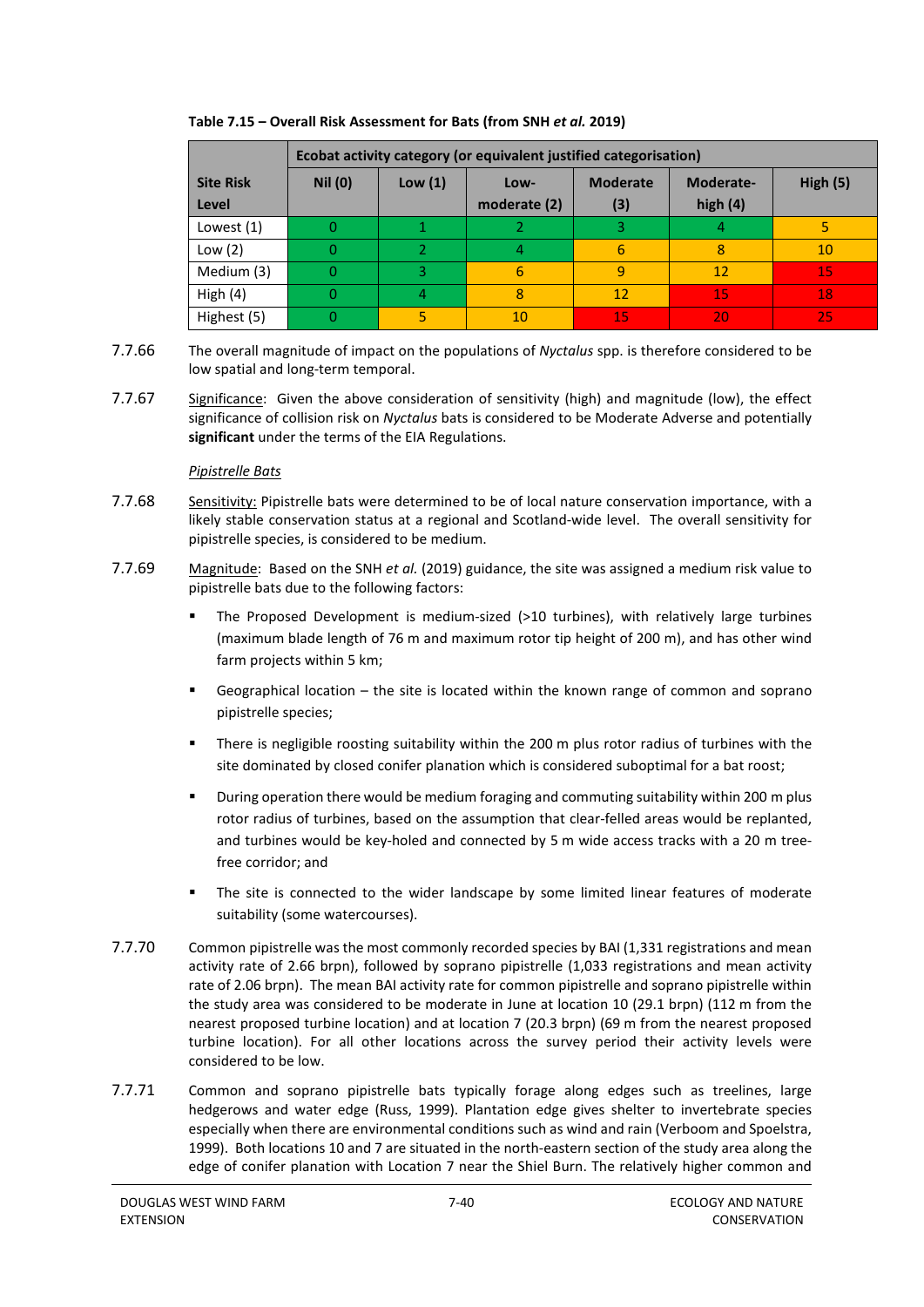soprano activity rates at locations 10 and location 7 in June is likely to be the result of optimal environmental conditions and suitable foraging habitats at these locations with connectivity to other suitable forging habitats in the study area such as the Shiel Burn.

- 7.7.72 Clear-felling may create more edge habitats within the site, although this may not lead to a significant increase in flight activity – Kirkpatrick *et al.* (2017) found that the size of the felled area influenced activity (for bats overall and pipistrelles), with 90 % higher activity in smaller felled stands (less than 5 ha) compared to larger felled stands (greater than 30 ha). For common pipistrelle, activity in felled areas decreased with the duration since harvesting; the greatest activity occurred in stands felled within two months compared to those harvested more than 16 months previously. Key-holing around turbines and associated access tracks may however create suitable foraging and commuting habitat for pipistrelles over the long-term, resulting in a potential for collision risk throughout the operational period.
- 7.7.73 A German study has indicated that pipistrelles, which are generally considered to fly at low-mid heights, forage regularly above the forest canopy (Müller *et al.* 2013), potentially explaining their risk from wind turbines. Roemer *et al*. (2017) estimated that around 10 % of pipistrelle activity was at higher altitudes (above 20-45 m), at potential collision risk height, and Wellig *et al*. (2018) found that, 15% of common pipistrelle activity took place within the potential rotor-swept area (50-150 m above ground level).



**Chart 1: Medium population vulnerability risk species (Pipistrelle spp.) mean activity rates (bpph) at local wind farm sites**

- 7.7.74 Results from other local projects (Chart 1 and Table 7.14) showed that the mean pipistrelle activity rate at the Proposed Development (0.55 bpph) was lower than that recorded at most other sites within 10 km, which were more commonly >1.0 bpph. This is likely to be due to the relative lack of suitable linear features within much of the site, and lack of feeding opportunities associated with the dense, closed canopy plantation keeping insect abundance low. In addition, no roost sites were recorded within proximity to the site, and roost suitability is generally low.
- 7.7.75 The mean pipistrelle activity rates for at-height static detector surveys were much lower than ground level detectors at all sites, typically being 0.01-0.03 bpph, with Cumberhead recording a highest mean rate of c.0.1 bpph.
- 7.7.76 Based on the SNH *et al.* (2019) guidance, the level of activity within the site during the operational period is therefore considered to be low, particularly that occurring at potential risk heights (c.40- 200 m). The overall level of risk (combining site risk and activity levels) is classified as low (Table 7.15). Within the context of the regional populations however, which are likely to be relatively large, the magnitude of impact is considered to be low spatial, and long-term temporal.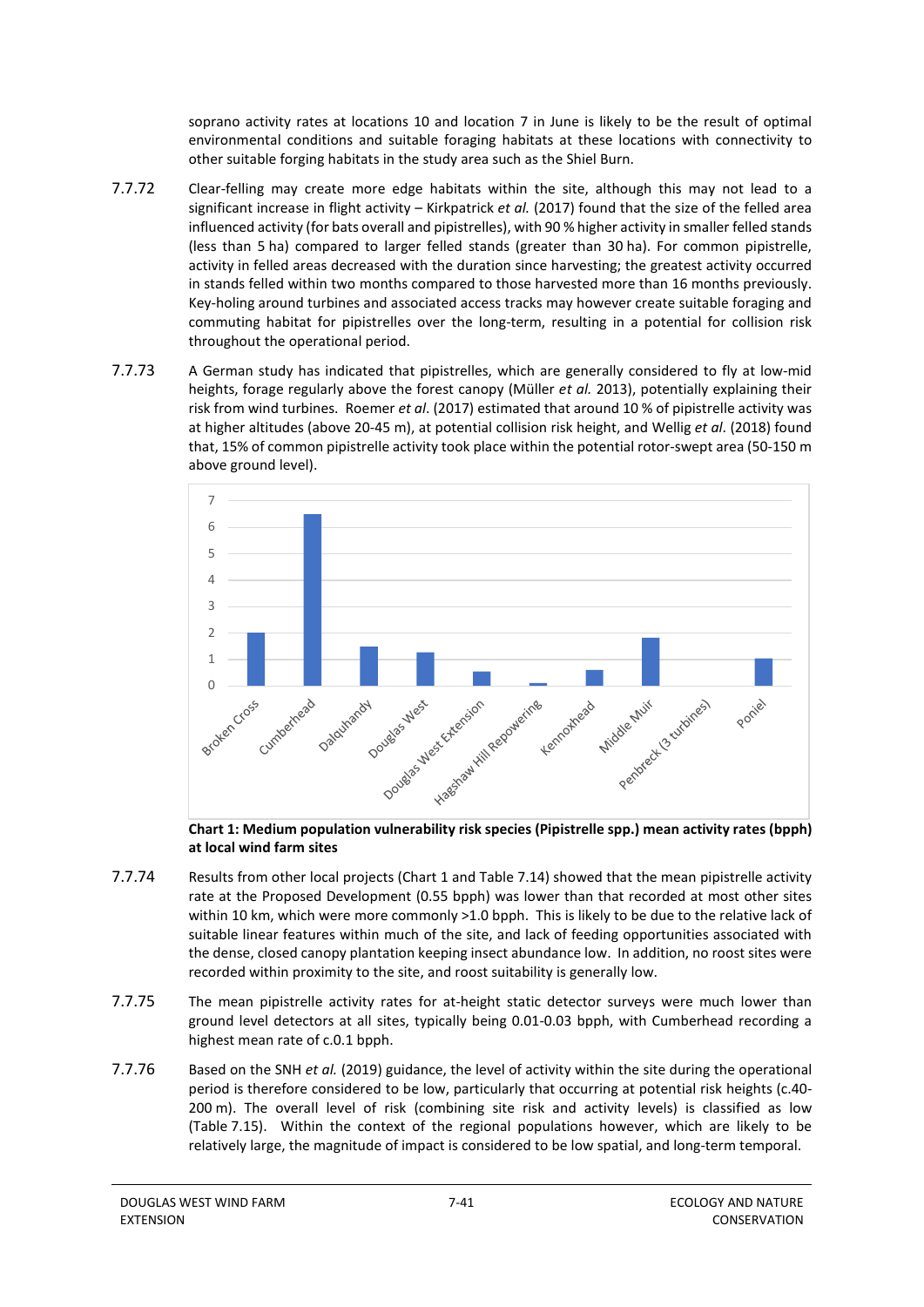7.7.77 Significance: Given the above consideration of sensitivity (medium) and magnitude (low), the effect significance of collision risk on pipistrelle bats is considered to be **minor** adverse and not significant under the terms of the EIA Regulations.

# *Decommissioning*

7.7.78 Decommissioning effects, because of the distant timeframe until their occurrence (typically around 30 years), are difficult to predict with confidence. They are however considered for the purpose of this assessment to be similar to (or less than) those of construction effects in nature, and are likely to be of shorter duration. The significance of effects predicted for IEFs in the construction effects section above are therefore considered appropriately precautionary for assessing decommissioning effects.

# <span id="page-43-0"></span>7.8 Mitigation

# *Mitigation During Construction*

## **Habitats**

7.8.1 General mitigation for habitats would include the standard in-built mitigation and adoption of good practice; for instance, the presence of an ECoW and implementation of appropriate pollution prevention and standard good practice construction environmental management as part of a robust CEMP. To ensure standard good practice measures are effective, pollution prevention proposals will be site specific and adapted to the local ground conditions.

### **Bats**

7.8.2 No roost features within the vicinity of the Proposed Development were recorded during baseline surveys. However, should any feature subsequently be found during pre-construction surveys, standard mitigation requires that if felling and/or lopping any tree identified as having roost potential, and/or working within the root plate, any cavities must be checked first. The SPP would ensure that the risk of bats being disturbed by construction activities is minimised.

# *Mitigation During Operation*

# **Habitats**

7.8.3 None required.

## **Bats**

7.8.4 SNH *et al.* (2019) recommend that to reduce collision risk, turbines should be positioned at least 50 m (measured from blade-tip) from a feature used by bats (in this case, planation edge). The exact distance between the turbine base and plantation edge is dependent on turbine specifications, based on a combination of rotor blade length, hub height and tree height, and the calculation to determine the distance is shown below and is illustrated in Appendix 7.2.

buffer (b), blade length (bl), the hub height (hh) and feature height (fh))

## $b = \sqrt{(50 \text{ m} + \text{bl})^2 - (\text{hh} - \text{fh})^2}$

- 7.8.5 If it is assumed that during the operational period, trees will be up to 20 m tall, then a set-back distance of 73.3 m is estimated, based on a turbine hub height of 122.5 m and a blade length of 76 m. All proposed turbines would be located at or beyond this estimated set-back distance.
- 7.8.6 This mitigation is considered to be appropriate for pipistrelle bats which fly at predominantly low heights, and use edge features. *Nyctalus* species frequently fly in open areas, including clear-fell however, and this form of mitigation may not be as effective for these species.
- 7.8.7 In order to assess the long-term risk of collision effects on *Nyctalus* bats, a monitoring plan will be developed prior to construction. It is envisaged that this could use static detectors to record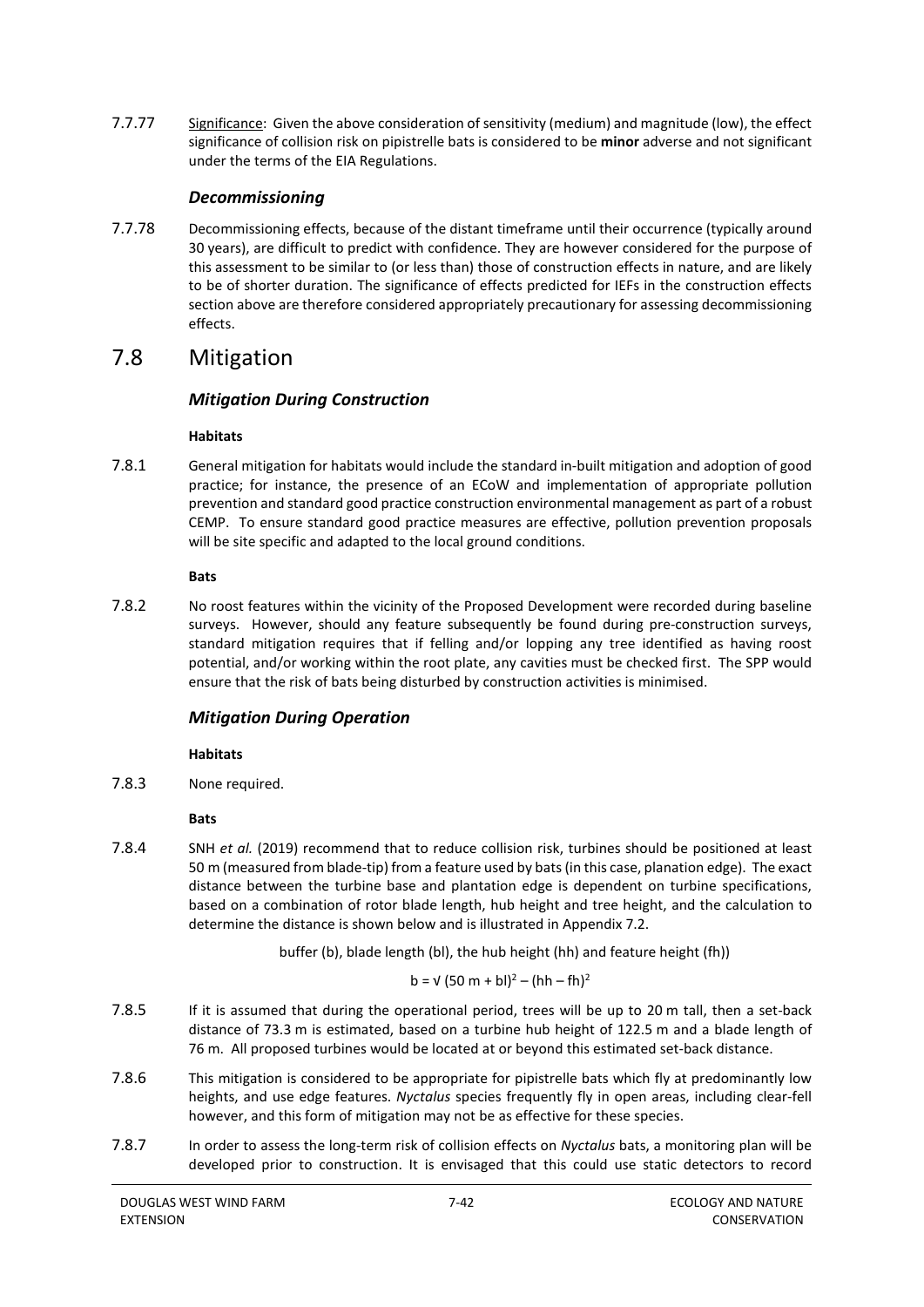*Nyctalus* activity in proximity to turbines over the first three years of operation. In addition carcass searches would take place during this period in order to evaluate any ongoing risks. Depending on the outcomes of this monitoring, if required, a Bat Mitigation Plan containing appropriate mitigation measures proportionate to level of risk would be developed, in agreement with SNH. The management measures included in this would be deemed sufficient to be able to reduce the effects on all bat species to a non-significant level.

# *Mitigation During Decommissioning*

7.8.8 Mitigation measures are likely to be similar to those outlined for the construction phase (paragraph 7.9.1).

## *Enhancement Measures*

- 7.8.9 None required.
- <span id="page-44-0"></span>7.9 Residual Effects

## *Construction*

7.9.1 Although no unmitigated significant effects were predicted for any IEF, the inclusion of management measures (CEMP, SPP) outlined in Section [7.8](#page-43-0) will further reduce the likelihood of any adverse effects. However, the residual significance of construction effects on blanket bog and bats are considered to remain as **negligible** and not significant.

## *Operation*

7.9.2 Mitigation measures for bats (set-back distance of forestry from turbines, and post-construction monitoring) would mean that the residual significance of operational effects (primarily collision risk) on pipistrelle and *Nyctalus* bats are no more than **minor** adverse and not significant.

# <span id="page-44-1"></span>7.10 Cumulative Assessment

- 7.10.1 The primary concern regarding the assessment of cumulative effects is to identify situations where impacts on habitats or species populations that may be acceptable from individual developments, are judged to be unacceptable combined with nearby existing or proposed projects. In the interests of focusing on the potential for significant effects, this assessment considers the potential for cumulative effects with other wind farm projects.
- 7.10.2 A number of wind farms projects, at either operational, consented or in planning, are within 10 km of the Proposed Development turbines. These include the Hagshaw Hill Extension, Douglas West, Dalquhandy, Cumberhead, Nutberry and Galawhistle Wind Farms within 2 km, with ecology baselines as described in the *Desk Study* section, plus other such as Poniel and Glentaggart which are >2 km distant. The Repowered Hagshaw Hill Wind Farm and revised schemes for the Cumberhead and Dalquhandy Wind Farms are also presently at application stage and given their proximity and relevance to the Proposed Development have also been considered.

# *Blanket Bog and Wet Modified Bog*

7.10.3 Blanket bog has been scoped-out of the cumulative assessment as it is considered unlikely that any significant ecological cumulative effects at a regional level would arise as a consequence of the Proposed Development adding to habitat loss associated with other projects. This is due to the negligible magnitude of loss of blanket bog habitat, particularly that of good quality, due to the Proposed Development, as outlined above. Other wind farm projects within 10 km have been located on similarly lower quality habitats common to the area, and as such no significant cumulative effects are predicted for blanket bog and wet modified bog (a cumulative effect of **negligible** and not significant).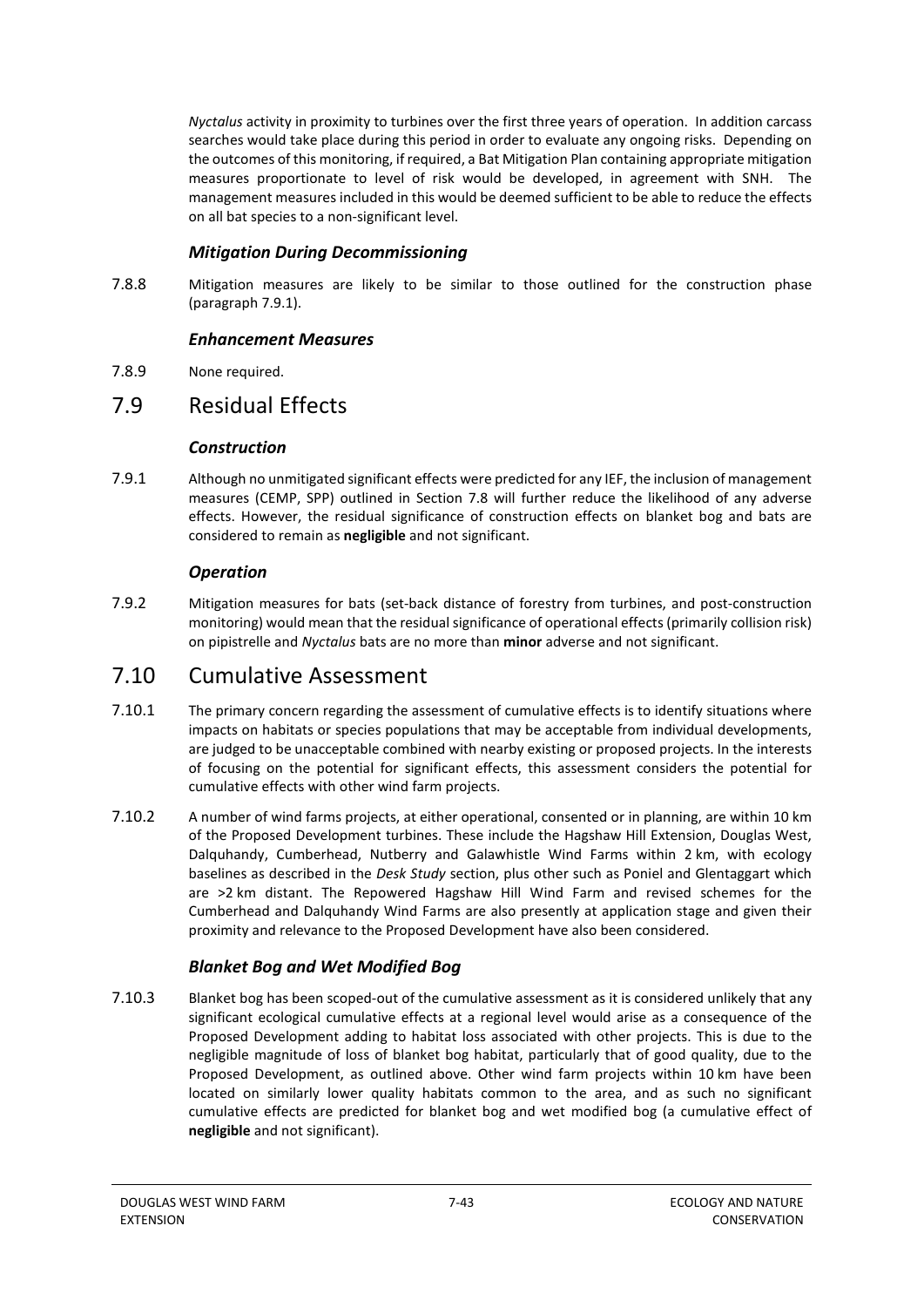## *Bats*

### *Nyctalus* **Bats**

- 7.10.4 *Nyctalus spp.* were recorded during baseline surveys for the nearby Repowered Hagshaw Hill Wind Farm, Douglas West, Dalquhandy, and Cumberhead projects, but were absent on the Galawhistle site (no data were collected for Nutberry or Hagshaw Hill). Further afield, the species group was also recorded at Broken Cross, Poniel, Kennoxhead, Middle Muir and Penbreck (see Table 7.14 for details). No roosts were identified at any of these sites, and significant construction-related cumulative effects (habitat loss or disturbance) are considered unlikely (**negligible** and not Significant).
- 7.10.5 A cumulative collision risk may exist for *Nyctalus* bats where they have been recorded during wind farm baseline surveys. In general, the activity rates at most sites within 10 km were very low, and levels of collisions reaching regional significance are unlikely. When including all sites cumulatively, including the projects with higher activity rates (e.g. Cumberhead), a potential significant collision risk may exist in a worst-case scenario if all projects are operational and if the Scottish population (and consequently the regional population) is as low as estimated (e.g. Mathews *et al.* 2018). On balance this situation is unlikely, and with mitigation measures for the Proposed Development, and for other projects such (e.g. habitat management plan at Douglas West) likely to improve conditions for foraging *Nyctalus* bats away from turbines, a **minor** adverse and not significant cumulative effect is predicted.

## **Pipistrelle Bats**

- 7.10.6 Although a small number of suitable roost features were recorded during baseline surveys for wind farm projects within 10 km, no roosts were confirmed in locations that may be affected by construction activities. Cumulative construction effects on pipistrelle bats are therefore considered to be **negligible** and not significant.
- 7.10.7 Cumulative collision risk during the operational period may exist, although because no project site had particularly high activity rates, the risk of significant levels of collisions at a regional population level is considered unlikely. The adverse impacts of collision risk may also be partly offset by increased foraging opportunities that may result from an increase in edge habitats for commuting and foraging, due to the construction of wind farm infrastructure. As such, at most a **minor** adverse and not significant effect is predicted.

# <span id="page-45-0"></span>7.11 Summary

- 7.11.1 This chapter has considered the potential effects on the ecological features present at the site associated with the construction, operation and decommissioning of the Proposed Development. The assessment method followed the guidance detailed by CIEEM (2018).
- 7.11.2 It was possible to scope out most species and habitats recorded in the study area from the assessment by virtue of their low conservation value, the type and frequency of field signs present, the small extent of the sensitive habitat, or the negligible scale of potential effects. The two IEFs taken forward for assessment were blanket bog (including wet modified bog) and *Nyctalus* and pipistrelle bat species.
- 7.11.3 Potential construction effects on blanket bog (including wet modified bog) were assessed. The main effect is direct and indirect habitat loss due to land take for infrastructure. In a worst-case scenario, indirect blanket bog habitat losses, in most cases to already degraded habitat, could be up to 2.95 ha or 7.4 % of the NVC study area, which would not reach significance at a regional level. No significant effects are therefore predicted (negligible and not significant).
- 7.11.4 As no significant construction or decommissioning effects are predicted upon IEFs as a result of the Proposed Development, no further specific mitigation or enhancement is required in addition to the in-built mitigation and assumed mitigation (e.g. CEMP, SPP, presence of an ECoW, set-back distances from watercourses and plantation edge) to be implemented as standard, as described above.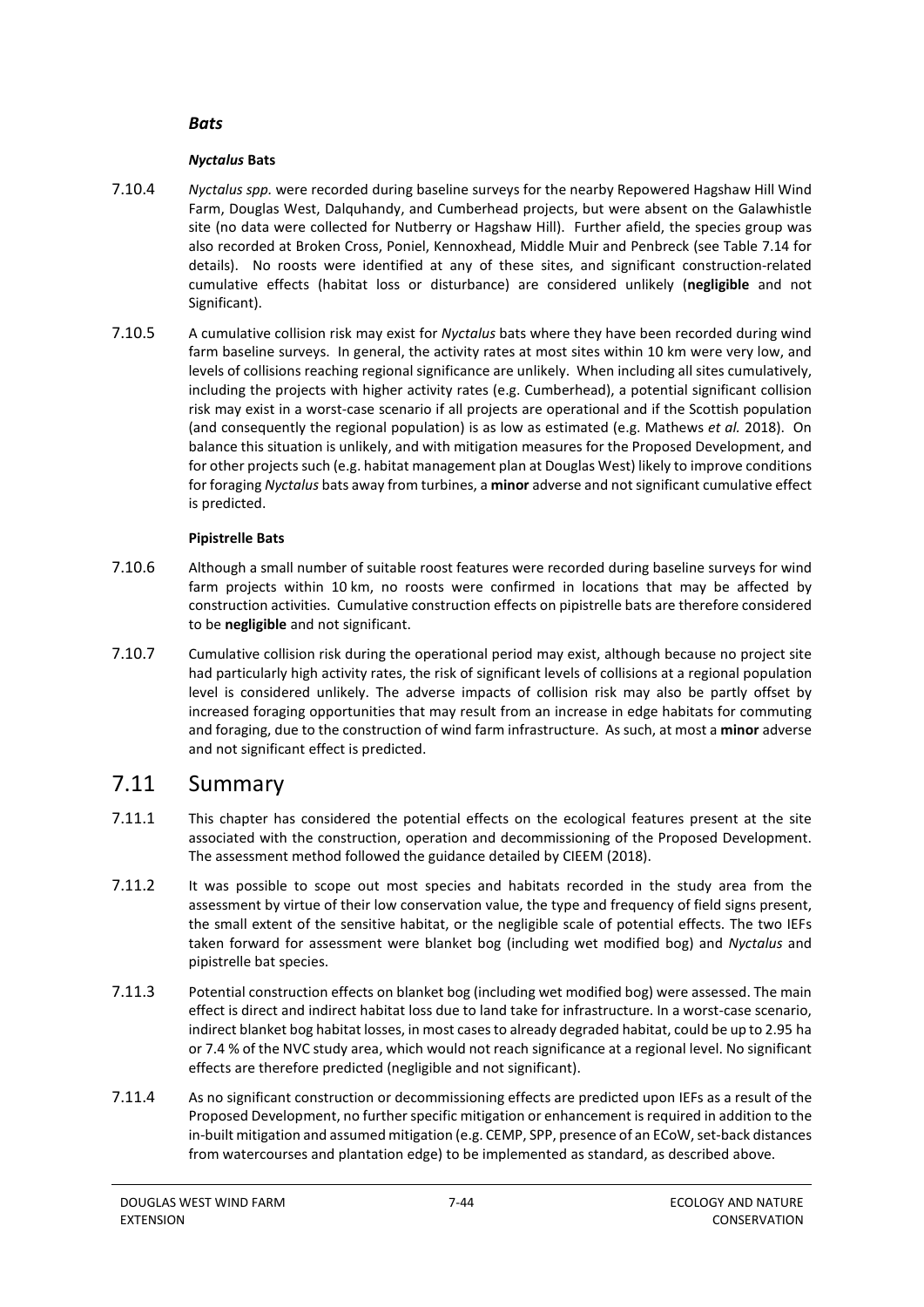- 7.11.5 Potential operational effects on *Nyctalus* and pipistrelle bats were assessed. With no roost sites recorded, the main effect addressed was risk of collision with turbines during the operational phase. It was determined that although a collision risk exists for these species, collision rates due to the Proposed Development alone would not be significant in a regional population context. Due to uncertainties in *Nyctalus* population sizes and the high sensitivity of the species, a precautionary approach suggests that a potentially significant risk may exist, and to address this risk, postconstruction monitoring is planned.
- 7.11.6 Residual effects on IEFs are therefore considered to be at worst, minor adverse and not significant.

| <b>Description of</b><br><b>Effect</b>                  | <b>Significance of Potential</b><br><b>Effect</b> |                                      | <b>Mitigation</b><br><b>Measure</b>                                                          | <b>Significance of Residual</b><br><b>Effect</b> |                                      |  |  |  |  |  |
|---------------------------------------------------------|---------------------------------------------------|--------------------------------------|----------------------------------------------------------------------------------------------|--------------------------------------------------|--------------------------------------|--|--|--|--|--|
|                                                         | Significance                                      | <b>Beneficial/</b><br><b>Adverse</b> |                                                                                              | <b>Significance</b>                              | <b>Beneficial/</b><br><b>Adverse</b> |  |  |  |  |  |
| During Construction / Decommissioning                   |                                                   |                                      |                                                                                              |                                                  |                                      |  |  |  |  |  |
| Loss of habitat:<br>blanket bog and<br>wet modified bog | Negligible                                        | Adverse                              | CEMP, ECoW<br>monitoring                                                                     | Negligible                                       | Adverse                              |  |  |  |  |  |
| Habitat loss/change<br>and disturbance to<br>bats       | Negligible                                        | Adverse                              | SPP, ECoW<br>monitoring                                                                      | Negligible                                       | Adverse                              |  |  |  |  |  |
| <b>During Operation</b>                                 |                                                   |                                      |                                                                                              |                                                  |                                      |  |  |  |  |  |
| <b>Habitats</b>                                         | No impacts                                        |                                      | None required                                                                                | No impacts                                       |                                      |  |  |  |  |  |
| Nyctalus bats:<br>collision risk                        | Moderate                                          | Adverse                              | Post-<br>construction<br>monitoring                                                          | Minor                                            | Adverse                              |  |  |  |  |  |
| Pipistrelle bats:<br>collision risk                     | Minor                                             | Adverse                              | Minimum<br>turbine set-back<br>distance of<br>>50 m from<br>blade tip to<br>plantation edge. | Minor                                            | Adverse                              |  |  |  |  |  |
| <b>Cumulative Effects</b>                               |                                                   |                                      |                                                                                              |                                                  |                                      |  |  |  |  |  |
| Habitats                                                | Negligible                                        | Adverse                              | No further<br>mitigation<br>required                                                         | Negligible                                       | Adverse                              |  |  |  |  |  |
| <b>Bats</b>                                             | Minor                                             | Adverse                              | No further<br>mitigation<br>required                                                         | Minor                                            | Adverse                              |  |  |  |  |  |

### **Table 7.14 – Summary Table**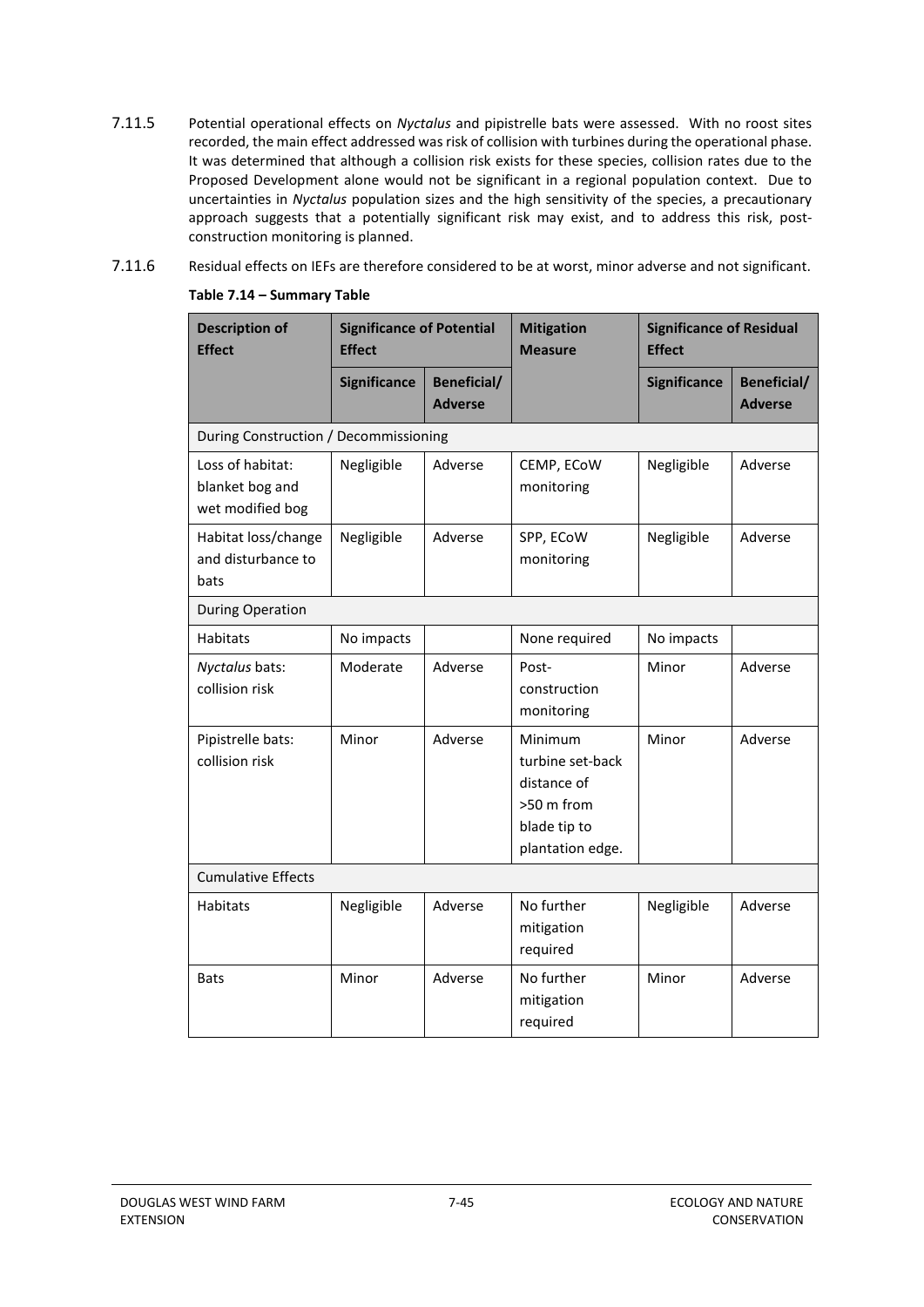# <span id="page-47-0"></span>7.13 References

Averis, B. and Averis, A. (2015). *Plant communities found in field surveys by Ben and Alison Averis but not described in the UK National Vegetation Classification*. Online: http://www.benandalisonaveris.co.uk/downloads\_13.html

Caryl, F.M. (2008*). Pine marten diet and habitat use within a managed forest environment*. PhD Thesis, University of Stirling, Stirling.

CIEEM (2018). *Guidelines for Ecological Impact Assessment in the UK and Ireland: Terrestrial, Freshwater, Coastal and Marine*. Chartered Institute of Ecology and Environmental Management, Winchester.

Collins, J. (2016). *Bat Surveys for Professional Ecologists: Good Practice Guidelines* (3rd edition). Bat Conservation Trust.

Collins, J. and Jones, G (2009). *Differences in bat activity in relation to bat detector height: implications for bat surveys at proposed windfarm sites.* Acta Chiropterologica 11(2): 343-350. doi: http://dx.doi.org/10.3161/150811009X485576

DEFRA (2016). *Understanding the Risk to European Protected Species (bats) at Onshore Wind Turbine Sites to inform Risk Management*. University of Exeter.

European Commission (2011). *Wind energy developments and Natura 2000*;

Harris, S., Morris, P., Wray, S. & Yalden, D. 1995. A review of British mammals: population estimates and conservation status of British mammals other than cetaceans, Peterborough, JNCC

Hill, D., Fasham, M., Tucker, G., Shewry, M., and Shaw, P. (2005). Handbook of Biodiversity Methods - Survey, Evaluation and Monitoring. Cambridge University Press, Cambridge.

Historic Environment Scotland and Scottish Natural Heritage (2018). *Environmental Impact Assessment Handbook – Version 5: Guidance for competent authorities, consultation bodies, and others involved in the Environmental Impact Assessment process in Scotland*.

Hundt, L. (2012). *Bat Surveys: Good Practice Guidelines (2nd edition)*. Bat Conservation Trust.

Joint Nature Conservation Committee (JNCC) (2008). *NVC & Other Classifications*. Available at: http://jncc.defra.gov.uk/page-4266. [Accessed 22 August 2018].

Joint Nature Conservation Committee (JNCC) (2010). *Handbook for Phase 1 habitat survey - a technique for environmental audit.*

http://jncc.defra.gov.uk/PDF/pub10\_handbookforphase1habitatsurvey.pdf

Joint Nature Conservation Committee (JNCC) (2012). Conservation status assessment for Habitat: H7130 – Blanket bog. Available at:

http://jncc.defra.gov.uk/pdf/Article17Consult\_20131010/H7130\_UK.pdf. [Accessed 22 August 2018].

Joint Nature Conservation Committee (JNCC) (2013a). *Guidelines for selection of biological Sites of Special Scientific Interest* (SSSI).

JNCC (2013b). Species Conservation Status Reports - 3rd UK Habitats Directive Reporting 2013. http://jncc.defra.gov.uk/page-6564

Joint Nature Conservation Committee (JNCC) (2016a). *Annex I habitats and Annex II species occurring in the UK*. Available at: http://jncc.defra.gov.uk/page-1523. [Accessed 22 August 2018].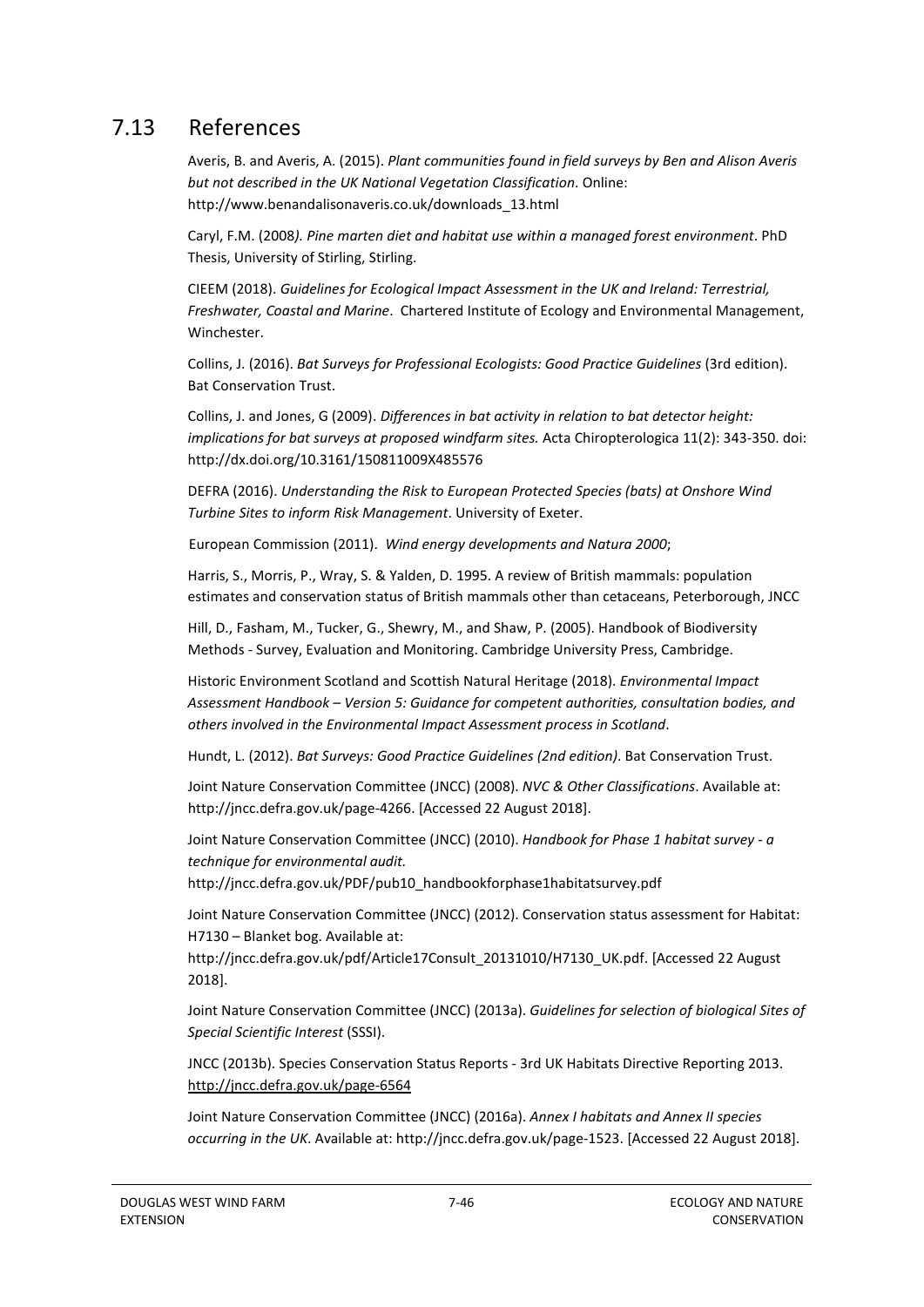Joint Nature Conservation Committee (JNCC) (2016b). *UK BAP priority habitats.* Available at: http://jncc.defra.gov.uk/page-5718. [Accessed 22 August 2018].

Kirkpatrick, L., Oldfield, I.F., Park, K. (2017). *Responses of bats to clear fell harvesting in Sitka Spruce plantations, and implications for wind turbine installation*. Forest Ecology and Management.

Landry, J. & Rochefort, L. (2012). *The Drainage of Peatlands: Impacts and Rewetting Techniques*. Peatland Ecology Research Group, Université Laval, Quebec.

MacArthur Green (2018). *Douglas West Extension Wind Farm: Ecology Scoping Report*. MacArthur Green, Glasgow.

Mathews, F., Kubasiewicz, L.M., Gurnell, J., Harrower, C.A., McDonald, R.A., and Shore, R.F. (2018). *A Review of the Population and conservation status of British Mammals.* A report by the Mammal Society under contract to Natural England, Natural Resources Wales and Scottish Natural Heritage. Natural England, Peterborough. ISBN 978-1-78354-494-3.

Natural England (2014). *Bats and Onshore Wind turbines – Interim Guidance (3rd Edition).* Natural England Technical Information Note TIN 051;

Nayak, R.A., Miller, D., Nolan, A., Smith, P., Smith, J. (2008). *Calculating carbon savings from wind farms on Scottish peat lands - A New Approach*. Available at: http://www.gov.scot/Publications/2008/06/25114657/0. [Accessed September 2018].

Newson, S.E., Evans, H.E., Gillings, S., Jarrett, D. & Wilson, M.W. (2017). *A survey of high risk bat species across southern Scotland.* Scottish Natural Heritage Commissioned Report No. 1008.

O'Brien, D., Hall, J., Miró, A. and Wilkinson, J. (2017): *Testing the validity of a commonly-used habitat suitability index at the edge of a species' range: great crested newt Triturus cristatus in Scotland*, Amphibia-Reptilia, Volume 38, Issue 3, pages 265 – 273, ISSN: 0173-5373 E-ISSN: 1568- 5381.

Poulsom, L., Griffiths, M., Broome, A., and Mayle, B. (2005)*. Identification of priority woodlands for red squirrel conservation in North and Central Scotland: a preliminary analysis*. Scottish Natural Heritage Commissioned Report No. 089 (ROAME No. F02AC334).

Roemer, C., Disca, T.,Coulon, A., and Bas, Y. (2017). *Bat flight height monitored from wind masts predicts mortality risk at wind farms*. Biological Conservation. 215. 116-122. 10.1016/j.biocon.2017.09.002.

Rodrigues L., Bach L., Dubourg-Savage M.J., Karapandza B., Kovac D., Kervyn T., Dekker J., Kepel A., Bach P., Collins J., Harbusch C., Park K., Micevski B., Minderman J. (2014). *Guidelines for consideration of bats in wind farm projects*. Revision 2014. EUROBATS Publication Series No. 6

Rodwell, J.S. (2006). *NVC Users' Handbook*. ISBN 978 1 86107 574 1.

Rodwell, J.S. (Ed.), *et al.* (1991 – 2000). *British Plant Communities* (5 volumes). Cambridge University Press, Cambridge.

Russ, J. (1999). *The Bats of Britain & Ireland, Echolocation Calls, Sound Analysis and Species Identification*. Alana Books, ISBN 095360490X.

Scottish Environment Protection Agency (SEPA) (2017a). Land Use Planning System SEPA Guidance Note 4. *Planning guidance on on-shore windfarm developments.* Version 3. Issue date: 11/09/2017.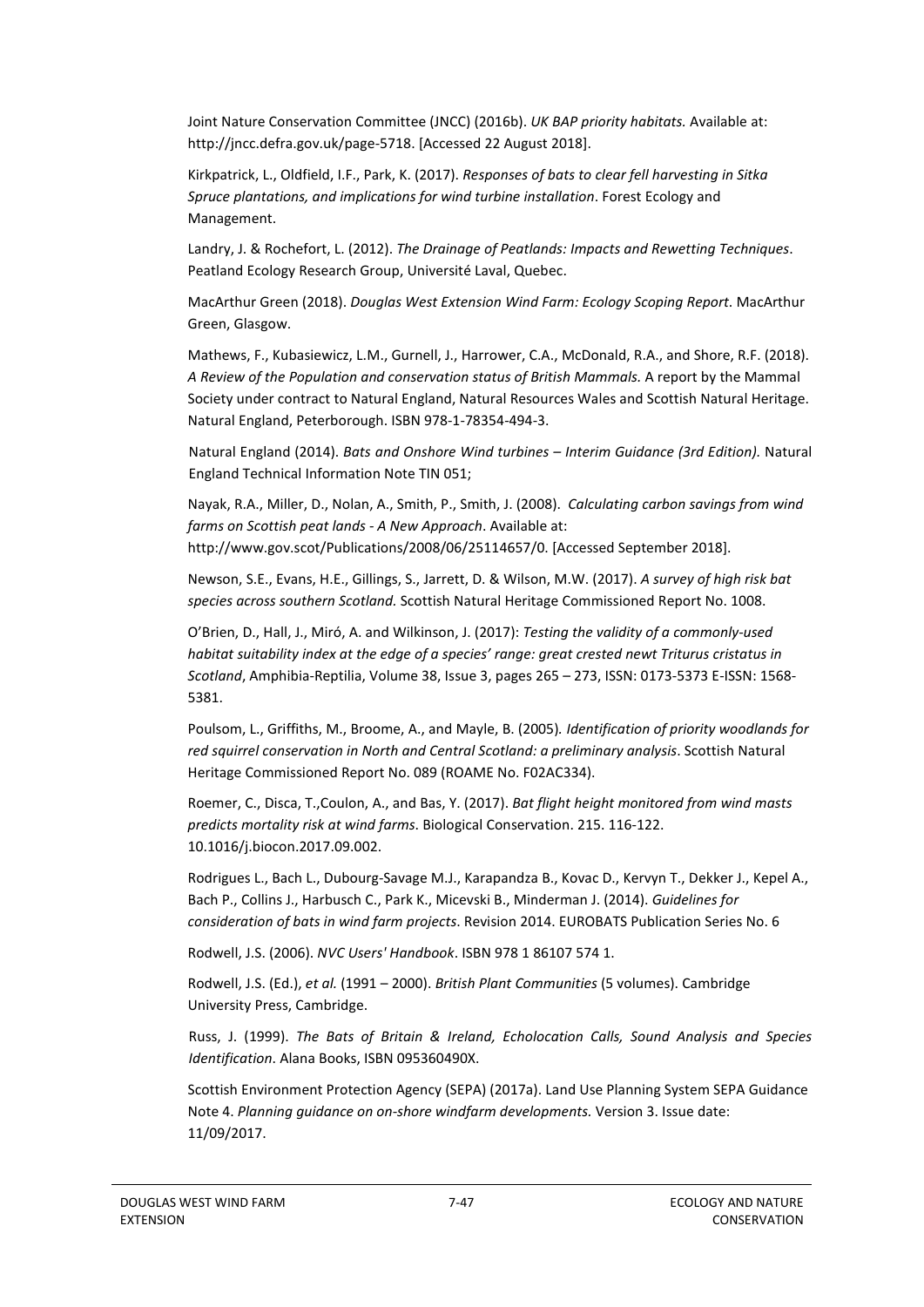Scottish Environment Protection Agency (SEPA) (2017b). Land Use Planning System SEPA Guidance Note 31*. Guidance on Assessing the Impacts of Windfarm Development Proposals on Groundwater Abstractions and Groundwater Dependent Terrestrial Ecosystems*. Version 3. Issue date: 11/09/2017.

Scottish Executive Rural Affairs Department (SERAD) (2000). *Habitats and Birds Directives, Nature Conservation: Implementation in Scotland of EC Directives on the Conservation of Natural Habitats and of Wild Flora and Fauna and the Conservation of Wild Birds (''The Habitats and Birds Directives''*). Revised Guidance Updating Scottish Office Circular No 6/1995

Scottish Government (2001). *European Protected Species, Development Sites and the Planning Systems: Interim guidance for local authorities on licensing arrangements*

Scottish Government (2010). *Management of Carbon-Rich Soils*

Scottish Government (2013). *Scottish Biodiversity List*. Available at: https://www.gov.scot/Topics/Environment/Wildlife-Habitats/16118/Biodiversitylist/SBL. [Accessed 22 August 2018]

Scottish Government (2016). *Draft Peatland and Energy Policy Statement*

Scottish Government (2017a). *Planning Advice Note 1/2013-Environmental Impact Assessment, Revision 1.0*.

Scottish Government (2017b). Planning Circular 1/2017: *Guidance on The Town and Country Planning (Environmental Impact Assessment) (Scotland) Regulations 2017*

Scottish Government (2017c). *Draft Climate Change Plan-the draft Third Report on Policies and Proposals 2017-2032*

Scottish Government (2017d). Carbon Calculator Tool. V1.4.0. Available at: https://informatics.sepa.org.uk/CarbonCalculator/index.jsp.

Scottish Government, Scottish Natural Heritage and Scottish Environment Protection Agency (2017). *Peatland Survey - Guidance on Developments on Peatland.*

Scottish Natural Heritage (2012). *Assessing the Cumulative Impact of Onshore Wind Energy Developments*

Scottish Natural Heritage (SNH) (2010). *Protecting Scotland's red squirrels – The Consultation Response*. Scottish Natural Heritage, Edinburgh.

Scottish Natural Heritage (SNH) (2013). *Planning for Development: What to consider and include in Habitat Management Plans*

Scottish Natural Heritage (SNH) (2015). *Scotland's National Peatland Plan.*

Scottish Natural Heritage (SNH) (2016). Carbon and Peatland 2016 map. Available at: https://www.nature.scot/professional-advice/planning-and-development/general-adviceplanners-and-developers/planning-and-development-soils/carbon-and-peatland-2016-map. [Accessed August 2018].

Scottish Natural Heritage, Natural England, Natural Resources Wales, RenewableUK, Scottish Power Renewables, Ecotricity Ltd, the University of Exeter and the Bat Conservation Trust (2019). *Bats and Onshore Wind Turbines – survey, assessment and mitigation*;

Scottish Renewables, Scottish Natural Heritage, Scottish Environment Protection Agency, Forestry Commission (Scotland), Historic Scotland (2015). *Good Practice During Windfarm Construction* (3rd Edition).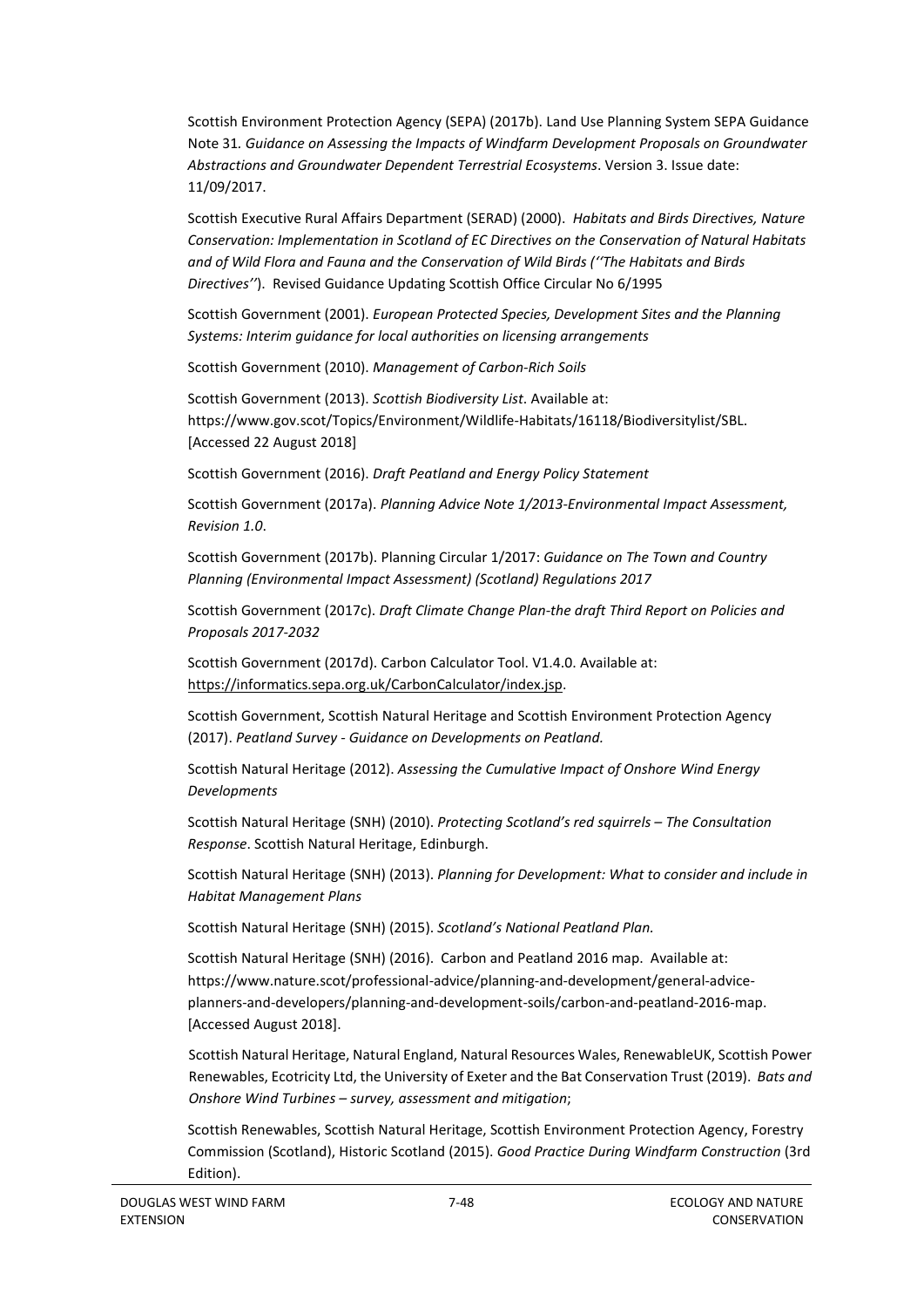SEPA (2017). *Guidance Note 31 - Guidance on Assessing the Impacts of Development Proposals on Groundwater Abstractions and Groundwater Dependent Terrestrial Ecosystems*;

Verboom B., and Spoelstra K. (1999). *Effects of food abundance and wind on the use of tree lines by an insectivores bat, Pipistrellus pipistrellus.* Canadian Journal of Zoology, 77(9): 1393-1401

Voigt, C.C., Rehnig, K., Lindecke, O., Pētersons, G. (2018). *Migratory bats are attracted by red light but not by warm-white light: Implications for the protection of nocturnal migrants.* Ecology and Evolution 2018: 1-9.

Wellig, S.D., Nussle, S., Miltner, D., Kohle, O., Glaizot, O., Braunisch, V., *et al*. (2018). *Mitigating the negative impacts of tall wind turbines on bats: Vertical activity profiles and relationships to wind speed*. PLoS ONE 13(3): e0192493. https://doi.org/10.1371/journal.pone.0192493

Wilkinson, J.W., Arnell, A., Driver, D. & Driver, B. 2014. *Elaborating the distribution of the great crested newt in Scotland (2010-2011). Scottish Natural Heritage Commissioned Report No. 793*.